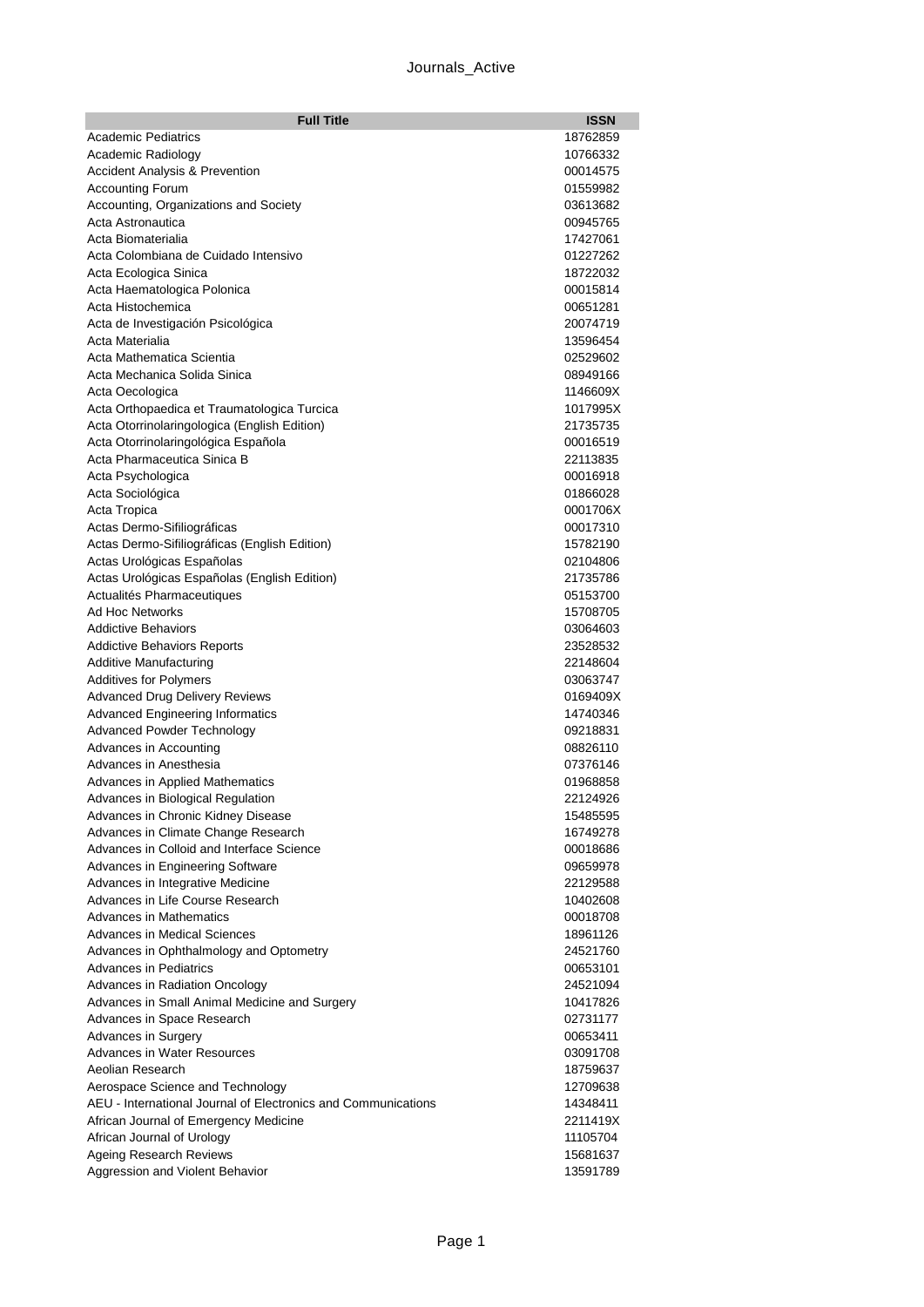| Agri Gene                                                                          | 23522151             |
|------------------------------------------------------------------------------------|----------------------|
| Agricultural and Forest Meteorology                                                | 01681923             |
| <b>Agricultural Systems</b>                                                        | 0308521X             |
| Agricultural Water Management                                                      | 03783774             |
| Agriculture, Ecosystems & Environment                                              | 01678809             |
| <b>Agriculture and Natural Resources</b>                                           | 2452316X             |
| Ain Shams Engineering Journal                                                      | 20904479             |
| Air Medical Journal                                                                | 1067991X             |
| AKCE International Journal of Graphs and Combinatorics                             | 09728600             |
| Alcohol                                                                            | 07418329             |
| Alergologia Polska- Polish Journal of Allergology                                  | 23533854             |
| Alexandria Engineering Journal                                                     | 11100168             |
| Alexandria Journal of Medicine                                                     | 20905068             |
| Algal Research                                                                     | 22119264<br>03010546 |
| Allergologia et Immunopathologia<br>Allergology International                      | 13238930             |
| ALTER - European Journal of Disability Research / Revue Européenne de              | 18750672             |
| Recherche sur le Handicap                                                          |                      |
| Alzheimer's & Dementia                                                             | 15525260             |
| Alzheimer's & Dementia: Diagnosis, Assessment & Disease Monitoring                 | 23528729             |
| Alzheimer's & Dementia: Translational Research & Clinical Interventions            | 23528737             |
| American Heart Journal                                                             | 00028703             |
| The American Journal of Cardiology                                                 | 00029149             |
| The American Journal of Emergency Medicine                                         | 07356757             |
| The American Journal of Geriatric Psychiatry                                       | 10647481             |
| The American Journal of Human Genetics                                             | 00029297             |
| American Journal of Infection Control                                              | 01966553             |
| American Journal of Kidney Diseases                                                | 02726386             |
| The American Journal of the Medical Sciences                                       | 00029629             |
| The American Journal of Medicine                                                   | 00029343             |
| The American Journal of Medicine Supplements                                       | 15482766             |
| American Journal of Obstetrics and Gynecology                                      | 00029378             |
| American Journal of Ophthalmology                                                  | 00029394             |
| American Journal of Ophthalmology Case Reports                                     | 24519936             |
| American Journal of Orthodontics and Dentofacial Orthopedics                       | 08895406             |
| American Journal of Otolaryngology                                                 | 01960709             |
| The American Journal of Pathology                                                  | 00029440             |
| American Journal of Preventive Medicine                                            | 07493797             |
| The American Journal of Surgery                                                    | 00029610             |
| Ampersand                                                                          | 22150390             |
| Anaerobe                                                                           | 10759964             |
| Anaesthesia Critical Care & Pain Medicine<br>Anaesthesia & Intensive Care Medicine | 23525568             |
| Anales de Antropología                                                             | 14720299<br>01851225 |
| Anales de Cirugía Vascular                                                         | 11302542             |
| Anales de Pediatría                                                                | 16954033             |
| Anales de Pediatria Continuada                                                     | 16962818             |
| Anales de Pediatría (English Edition)                                              | 23412879             |
| Analytic Methods in Accident Research                                              | 22136657             |
| Analytica Chimica Acta                                                             | 00032670             |
| Analytical Biochemistry                                                            | 00032697             |
| Analytical Chemistry Research                                                      | 22141812             |
| Anesthésie & Réanimation                                                           | 23525800             |
| Anesthesiology Clinics                                                             | 19322275             |
| Angiología                                                                         | 00033170             |
| Animal Behaviour                                                                   | 00033472             |
| Animal Feed Science and Technology                                                 | 03778401             |
| <b>Animal Nutrition</b>                                                            | 24056545             |
| Animal Reproduction Science                                                        | 03784320             |
| Annales de Cardiologie et d'Angéiologie                                            | 00033928             |
| Annales de Chirurgie Plastique Esthétique                                          | 02941260             |
| Annales de Dermatologie et de Vénéréologie                                         | 01519638             |
| Annales d'Endocrinologie                                                           | 00034266             |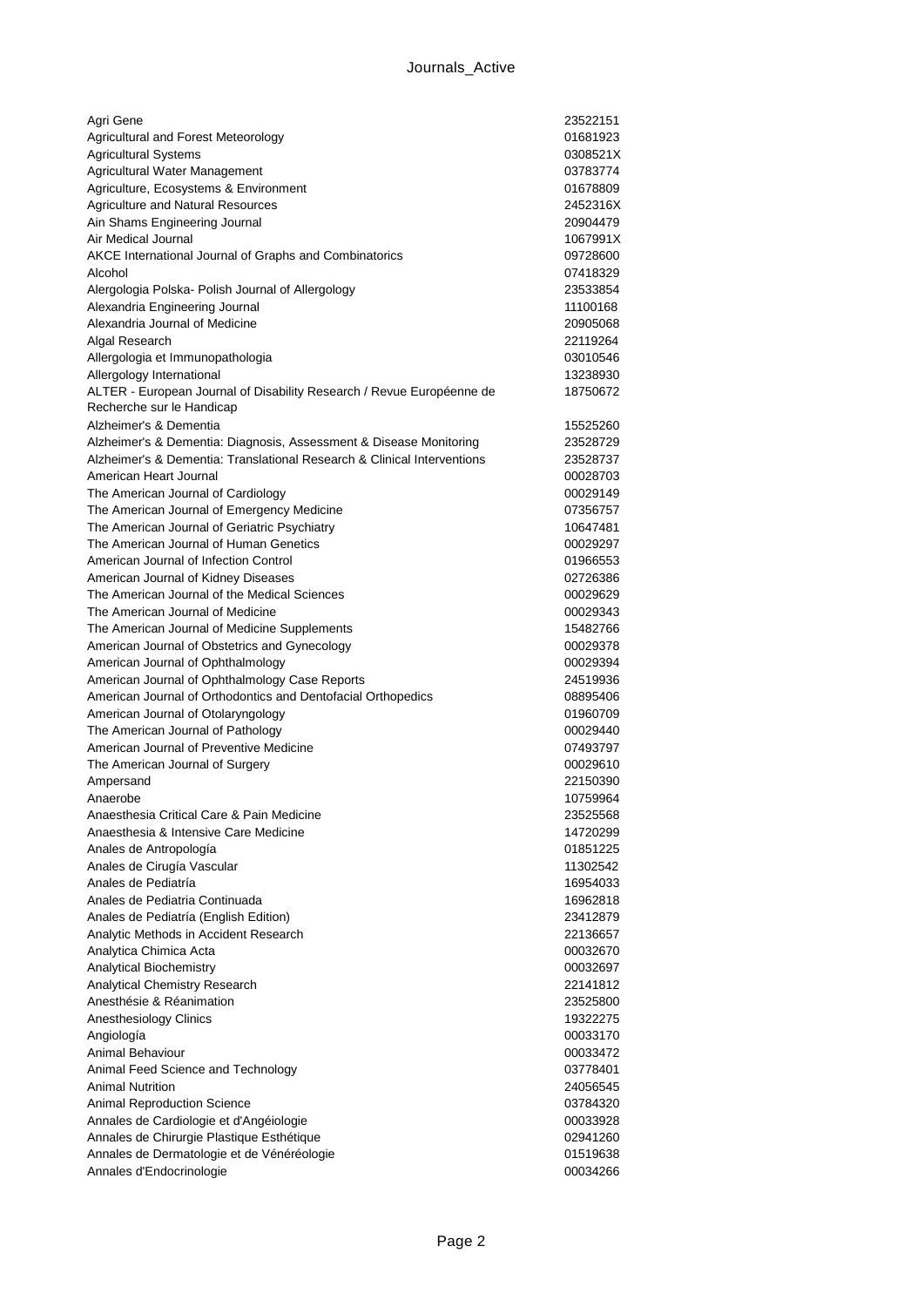| Annales françaises d'Oto-rhino-laryngologie et de Pathologie Cervico-faciale | 18797261 |
|------------------------------------------------------------------------------|----------|
| Annales de l'Institut Henri Poincare (C) Non Linear Analysis                 | 02941449 |
| Annales Médico-psychologiques, revue psychiatrique                           | 00034487 |
| Annales de Paléontologie                                                     | 07533969 |
| Annales de Pathologie                                                        | 02426498 |
| Annales Pharmaceutiques Françaises                                           | 00034509 |
| Annals of Agrarian Science                                                   | 15121887 |
| Annals of Agricultural Sciences                                              | 05701783 |
| Annals of Allergy, Asthma & Immunology                                       | 10811206 |
| Annals of Anatomy - Anatomischer Anzeiger                                    | 09409602 |
| Annals of Diagnostic Pathology                                               | 10929134 |
| Annals of Emergency Medicine                                                 | 01960644 |
| Annals of Epidemiology                                                       | 10472797 |
| Annals of Global Health                                                      | 22149996 |
| Annals of Medicine and Surgery                                               | 20490801 |
| Annals of Nuclear Energy                                                     | 03064549 |
| Annals of Physical and Rehabilitation Medicine                               | 18770657 |
| Annals of Physics                                                            | 00034916 |
| Annals of Pure and Applied Logic                                             | 01680072 |
| The Annals of Thoracic Surgery                                               | 00034975 |
| Annals of Tourism Research                                                   | 01607383 |
| Annals of Vascular Surgery                                                   | 08905096 |
| <b>Annual Reviews in Control</b>                                             | 13675788 |
| Ansiedad y Estrés                                                            | 11347937 |
| Anthropocene                                                                 | 22133054 |
| L'Anthropologie                                                              | 00035521 |
| <b>Antiviral Research</b>                                                    | 01663542 |
| Anuario Mexicano de Derecho Internacional                                    | 18704654 |
| Anuario de Psicología                                                        | 00665126 |
| Anuario de Psicología Jurídica                                               | 11330740 |
| <b>AORN Journal</b>                                                          | 00012092 |
| Apollo Medicine                                                              | 09760016 |
| Appetite                                                                     | 01956663 |
| <b>Applied Acoustics</b>                                                     | 0003682X |
| Applied Animal Behaviour Science                                             | 01681591 |
| Applied Catalysis A: General                                                 | 0926860X |
| Applied Catalysis B: Environmental                                           | 09263373 |
| <b>Applied Clay Science</b>                                                  | 01691317 |
| Applied and Computational Harmonic Analysis                                  | 10635203 |
| Applied Computing and Informatics                                            | 22108327 |
| <b>Applied Energy</b>                                                        | 03062619 |
| <b>Applied Ergonomics</b>                                                    | 00036870 |
| <b>Applied Geochemistry</b>                                                  | 08832927 |
| Applied Geography                                                            | 01436228 |
| <b>Applied Materials Today</b>                                               | 23529407 |
| Applied Mathematical Modelling                                               | 0307904X |
| Applied Mathematics and Computation                                          | 00963003 |
| <b>Applied Mathematics Letters</b>                                           | 08939659 |
| <b>Applied Numerical Mathematics</b>                                         | 01689274 |
| <b>Applied Nursing Research</b>                                              | 08971897 |
| Applied Ocean Research                                                       | 01411187 |
| Applied Radiation and Isotopes                                               | 09698043 |
| <b>Applied Soft Computing</b>                                                | 15684946 |
| <b>Applied Soil Ecology</b>                                                  | 09291393 |
| <b>Applied Surface Science</b>                                               | 01694332 |
| <b>Applied Thermal Engineering</b>                                           | 13594311 |
| Apunts. Medicina de l'Esport                                                 | 18866581 |
| <b>Aquacultural Engineering</b>                                              | 01448609 |
| Aquaculture                                                                  | 00448486 |
| Aquaculture and Fisheries                                                    | 2468550X |
| <b>Aquaculture Reports</b>                                                   | 23525134 |
| Aquatic Botany                                                               | 03043770 |
| Aquatic Toxicology                                                           | 0166445X |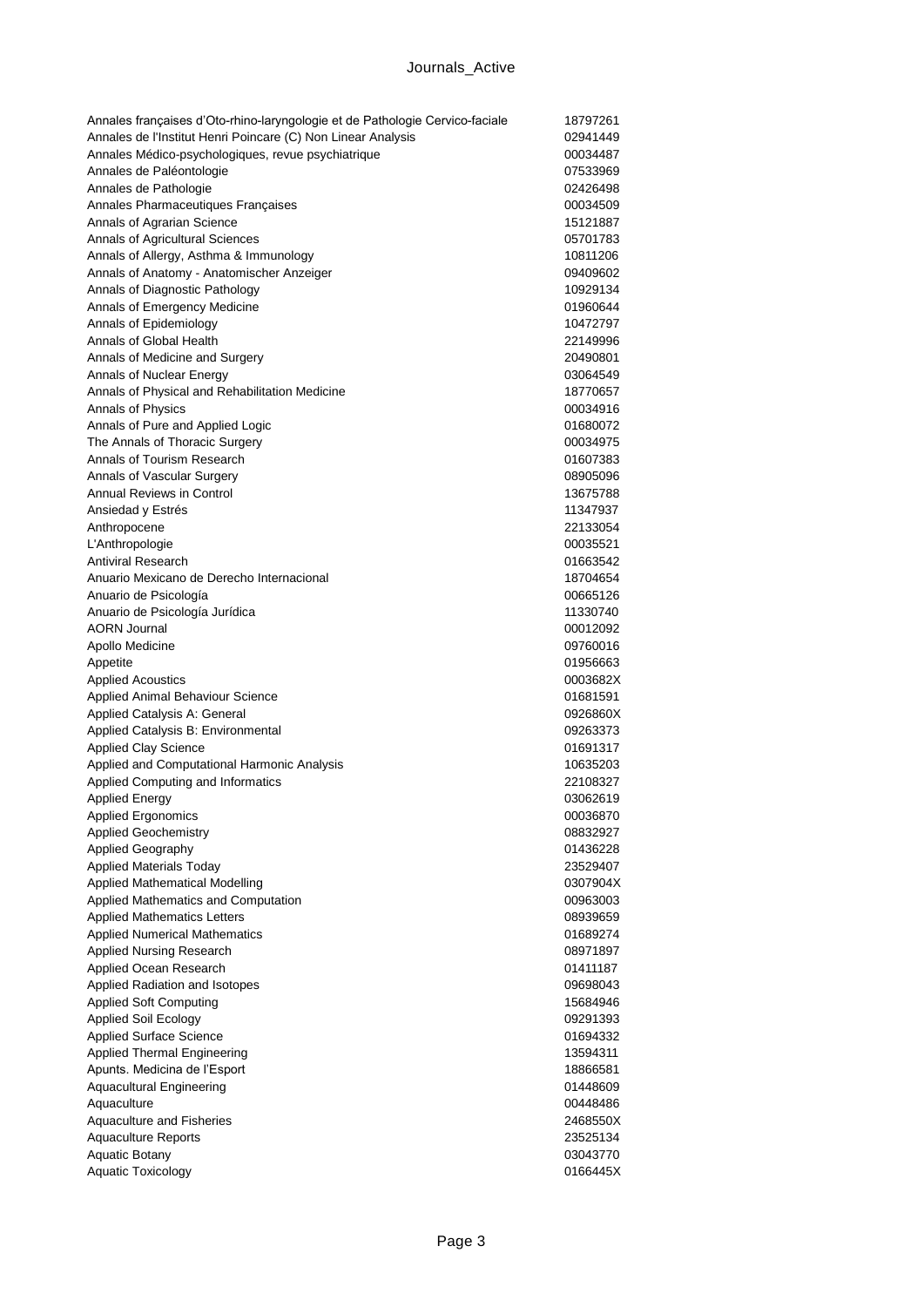| Arab Economic and Business Journal                                                  | 22144625             |
|-------------------------------------------------------------------------------------|----------------------|
| Arab Journal of Gastroenterology                                                    | 16871979             |
| Arab Journal of Mathematical Sciences                                               | 13195166             |
| Arab Journal of Urology                                                             | 2090598X             |
| Arabian Journal of Chemistry                                                        | 18785352             |
| Archaeological Research in Asia                                                     | 23522267             |
| Archives of Biochemistry and Biophysics                                             | 00039861             |
| Archives of Cardiovascular Diseases                                                 | 18752136             |
| Archives of Cardiovascular Diseases Supplements                                     | 18786480             |
| Archives of Civil and Mechanical Engineering                                        | 16449665             |
| Archives of Gerontology and Geriatrics                                              | 01674943             |
| Archives des Maladies du Cœur et des Vaisseaux - Pratique                           | 1261694X             |
| Archives des Maladies Professionnelles et de l'Environnement                        | 17758785             |
| Archives of Medical Research                                                        | 01884409             |
| Archives of Oral Biology                                                            | 00039969             |
| Archives de Pédiatrie                                                               | 0929693X             |
| Archives of Physical Medicine and Rehabilitation                                    | 00039993             |
| Archives of Psychiatric Nursing                                                     | 08839417             |
| Archivos de Bronconeumología                                                        | 03002896             |
| Archivos de Bronconeumología (English Edition)                                      | 15792129             |
| Archivos de la Sociedad Española de Oftalmología                                    | 03656691             |
| Archivos de la Sociedad Española de Oftalmología (English Edition)                  | 21735794             |
| <b>Artery Research</b>                                                              | 18729312             |
| Arthroplasty Today                                                                  | 23523441             |
| Arthropod Structure & Development                                                   | 14678039             |
| Arthroscopy: the Journal of Arthroscopic & Related Surgery                          | 07498063             |
| Arthroscopy Techniques                                                              | 22126287             |
| Artificial Intelligence                                                             | 00043702             |
| Artificial Intelligence in Medicine                                                 | 09333657             |
| The Arts in Psychotherapy                                                           | 01974556             |
| Asia-Pacific Journal of Sports Medicine, Arthroscopy, Rehabilitation and Technology | 22146873             |
|                                                                                     |                      |
|                                                                                     |                      |
| Asia Pacific Management Review                                                      | 10293132             |
| Asian Journal of Anesthesiology                                                     | 2468824X             |
| Asian Journal of Pharmaceutical Sciences                                            | 18180876             |
| Asian Journal of Psychiatry                                                         | 18762018             |
| The Asian Journal of Shipping and Logistics                                         | 20925212             |
| Asian Journal of Surgery                                                            | 10159584             |
| Asian Journal of Urology                                                            | 22143882             |
| Asian Nursing Research                                                              | 19761317             |
| Asian Pacific Journal of Tropical Biomedicine                                       | 22211691             |
| Asian Pacific Journal of Tropical Medicine                                          | 19957645             |
| Assessing Writing                                                                   | 10752935             |
| Astronomy and Computing                                                             | 22131337             |
| <b>Astroparticle Physics</b>                                                        | 09276505             |
| Atención Familiar                                                                   | 14058871             |
| Atención Primaria                                                                   | 02126567             |
| Atherosclerosis                                                                     | 00219150             |
| Atherosclerosis Supplements                                                         | 15675688             |
| Atlas of the Oral and Maxillofacial Surgery Clinics                                 | 10613315             |
| Atmósfera                                                                           | 01876236             |
| Atmospheric Environment                                                             | 13522310             |
| Atmospheric Pollution Research                                                      | 13091042             |
| Atmospheric Research                                                                | 01698095             |
| Atomic Data and Nuclear Data Tables                                                 | 0092640X             |
| Auris Nasus Larynx                                                                  | 03858146             |
| Australasian Emergency Nursing Journal                                              | 15746267             |
| Australasian Marketing Journal (AMJ)                                                | 14413582             |
| <b>Australian Critical Care</b>                                                     | 10367314             |
| <b>Autoimmunity Reviews</b><br>Automatica                                           | 15689972             |
| Automation in Construction                                                          | 00051098<br>09265805 |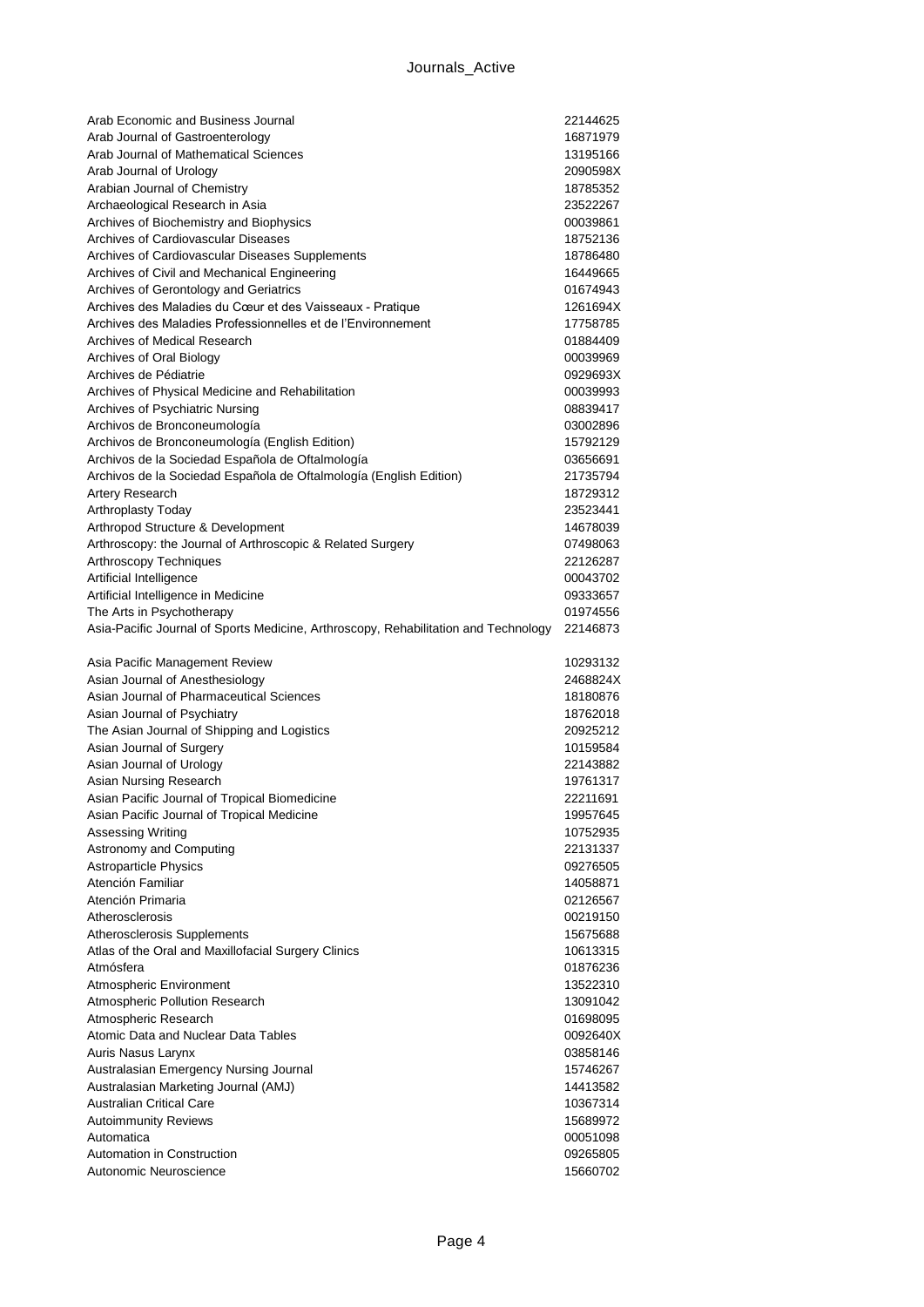| Basal Ganglia                                                                                               | 22105336             |
|-------------------------------------------------------------------------------------------------------------|----------------------|
| <b>Basic and Applied Ecology</b>                                                                            | 14391791             |
| <b>BBA Clinical</b>                                                                                         | 22146474             |
| <b>Behavior Therapy</b>                                                                                     | 00057894             |
| Behaviour Research and Therapy                                                                              | 00057967             |
| Behavioural Brain Research                                                                                  | 01664328             |
| <b>Behavioural Processes</b>                                                                                | 03766357             |
| Beni-Suef University Journal of Basic and Applied Sciences                                                  | 23148535             |
| Best Practice & Research Clinical Anaesthesiology                                                           | 15216896             |
| Best Practice & Research Clinical Endocrinology & Metabolism                                                | 1521690X             |
| Best Practice & Research Clinical Gastroenterology                                                          | 15216918             |
| Best Practice & Research Clinical Haematology<br>Best Practice & Research Clinical Obstetrics & Gynaecology | 15216926             |
| Best Practice & Research Clinical Rheumatology                                                              | 15216934<br>15216942 |
| <b>Big Data Research</b>                                                                                    | 22145796             |
| Bioactive Carbohydrates and Dietary Fibre                                                                   | 22126198             |
| <b>Bioactive Materials</b>                                                                                  | 2452199X             |
| Biocatalysis and Agricultural Biotechnology                                                                 | 18788181             |
| Biochemical and Biophysical Research Communications                                                         | 0006291X             |
| <b>Biochemical Engineering Journal</b>                                                                      | 1369703X             |
| <b>Biochemical Pharmacology</b>                                                                             | 00062952             |
| <b>Biochemical Systematics and Ecology</b>                                                                  | 03051978             |
| Biochemistry and Biophysics Reports                                                                         | 24055808             |
| Biochimica et Biophysica Acta (BBA) - Bioenergetics                                                         | 00052728             |
| Biochimica et Biophysica Acta (BBA) - Biomembranes                                                          | 00052736             |
| Biochimica et Biophysica Acta (BBA) - Gene Regulatory Mechanisms                                            | 18749399             |
| Biochimica et Biophysica Acta (BBA) - General Subjects                                                      | 03044165             |
| Biochimica et Biophysica Acta (BBA) - Molecular Basis of Disease                                            | 09254439             |
| Biochimica et Biophysica Acta (BBA) - Molecular and Cell Biology of Lipids                                  | 13881981             |
| Biochimica et Biophysica Acta (BBA) - Molecular Cell Research                                               | 01674889             |
| Biochimica et Biophysica Acta (BBA) - Proteins and Proteomics                                               | 15709639             |
| Biochimica et Biophysica Acta (BBA) - Reviews on Cancer                                                     | 0304419X             |
| <b>Biochimie</b>                                                                                            | 03009084             |
| <b>Biochimie Open</b><br>Biocybernetics and Biomedical Engineering                                          | 22140085<br>02085216 |
| Bioelectrochemistry                                                                                         | 15675394             |
| <b>Bioethics Update</b>                                                                                     | 2395938X             |
| <b>Biological Conservation</b>                                                                              | 00063207             |
| <b>Biological Control</b>                                                                                   | 10499644             |
| <b>Biological Psychiatry</b>                                                                                | 00063223             |
| Biological Psychiatry: Cognitive Neuroscience and Neuroimaging                                              | 24519022             |
| <b>Biological Psychology</b>                                                                                | 03010511             |
| <b>Biologically Inspired Cognitive Architectures</b>                                                        | 2212683X             |
| <b>Biologicals</b>                                                                                          | 10451056             |
| Biology of Blood and Marrow Transplantation                                                                 | 10838791             |
| <b>Biomass and Bioenergy</b>                                                                                | 09619534             |
| <b>Biomaterials</b>                                                                                         | 01429612             |
| <b>Biomedical and Environmental Sciences</b>                                                                | 08953988             |
| <b>Biomedical Journal</b>                                                                                   | 23194170             |
| Biomedical Signal Processing and Control                                                                    | 17468094             |
| Biomedicine & Pharmacotherapy                                                                               | 07533322             |
| <b>Biometric Technology Today</b><br><b>Biomolecular Detection and Quantification</b>                       | 09694765             |
|                                                                                                             | 22147535             |
| <b>Bioorganic Chemistry</b><br>Bioorganic & Medicinal Chemistry                                             | 00452068<br>09680896 |
| Bioorganic & Medicinal Chemistry Letters                                                                    | 0960894X             |
| <b>Biophysical Chemistry</b>                                                                                | 03014622             |
| <b>Biophysical Journal</b>                                                                                  | 00063495             |
| <b>Bioprinting</b>                                                                                          | 24058866             |
| <b>Bioresource Technology</b>                                                                               | 09608524             |
| <b>Biosensors and Bioelectronics</b>                                                                        | 09565663             |
| <b>Biosurface and Biotribology</b>                                                                          | 24054518             |
| <b>Biosystems</b>                                                                                           | 03032647             |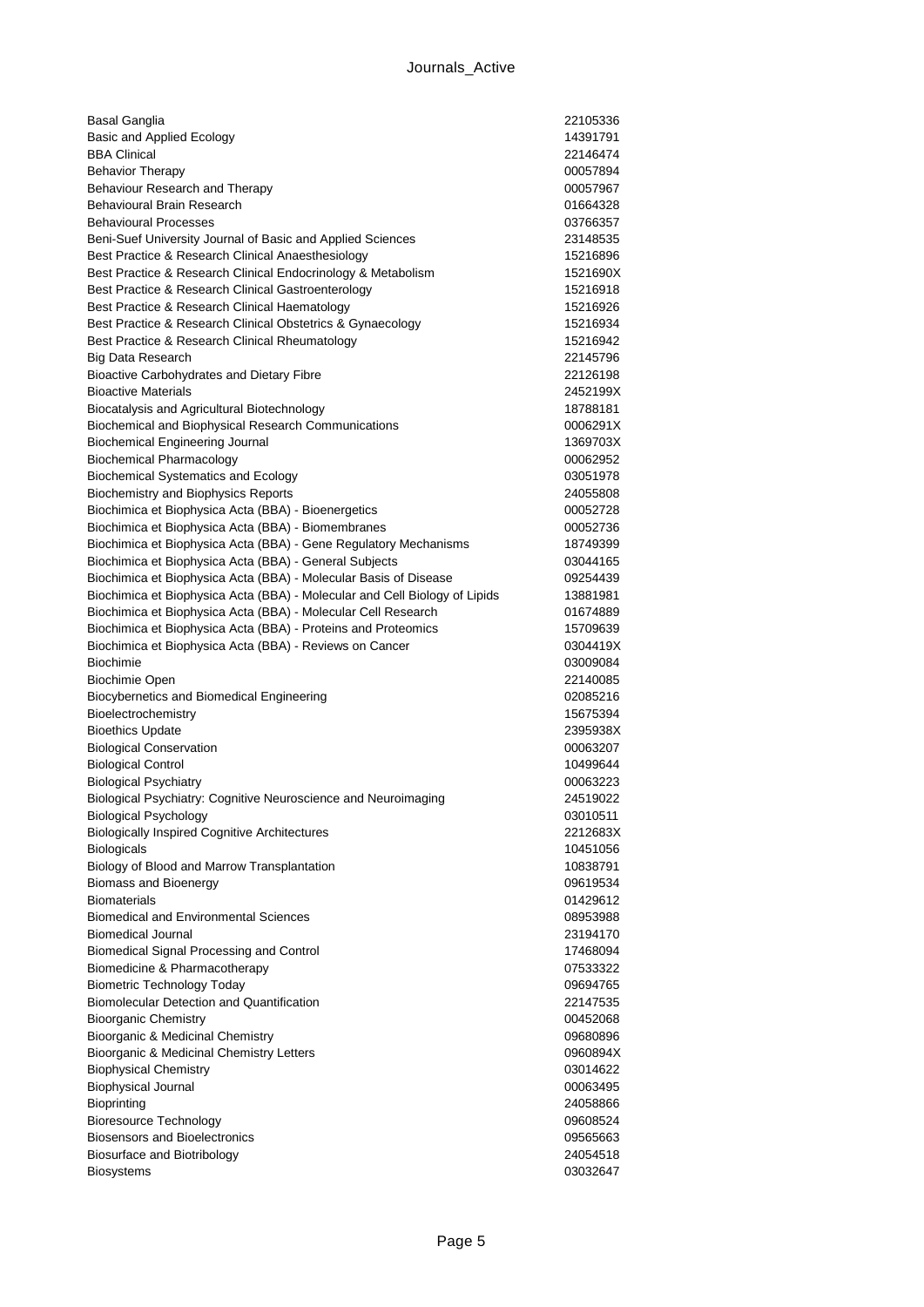| <b>Biosystems Engineering</b>                                         | 15375110             |
|-----------------------------------------------------------------------|----------------------|
| <b>Biotechnology Advances</b>                                         | 07349750             |
| <b>Biotechnology Reports</b>                                          | 2215017X             |
| Biotechnology Research and Innovation                                 | 24520721             |
| Biotribology                                                          | 23525738             |
| Blood Cells, Molecules, and Diseases                                  | 10799796             |
| <b>Blood Reviews</b>                                                  | 0268960X             |
| Body Image                                                            | 17401445             |
| Boletín Médico del Hospital Infantil de México                        | 16651146             |
| Boletín Médico del Hospital Infantil de México (Internet English ed.) | 24443409             |
| Boletín Mexicano de Derecho Comparado                                 | 00418633             |
| Boletín de la Sociedad Española de Cerámica y Vidrio                  | 03663175             |
| Bone                                                                  | 87563282             |
| <b>Bone Reports</b>                                                   | 23521872             |
| Borsa Istanbul Review                                                 | 22148450             |
| Brachytherapy                                                         | 15384721             |
| Brain, Behavior, and Immunity                                         | 08891591             |
| <b>Brain and Cognition</b>                                            | 02782626             |
| <b>Brain and Development</b>                                          | 03877604             |
| Brain and Language<br><b>Brain Research</b>                           | 0093934X             |
| Brain Research Bulletin                                               | 00068993             |
| <b>Brain Stimulation</b>                                              | 03619230             |
| Brazilian Journal of Anesthesiology                                   | 1935861X<br>00347094 |
| Brazilian Journal of Anesthesiology (English Edition)                 | 01040014             |
| The Brazilian Journal of Infectious Diseases                          | 14138670             |
| Brazilian Journal of Microbiology                                     | 15178382             |
| Brazilian Journal of Otorhinolaryngology                              | 18088694             |
| Brazilian Journal of Physical Therapy                                 | 14133555             |
| The Breast                                                            | 09609776             |
| Breast Diseases: A Year Book Quarterly                                | 1043321X             |
| The British Accounting Review                                         | 08908389             |
| British Journal of Oral and Maxillofacial Surgery                     | 02664356             |
| <b>BRQ Business Research Quarterly</b>                                | 23409436             |
| <b>Building and Environment</b>                                       | 03601323             |
| <b>Bulletin du Cancer</b>                                             | 00074551             |
| Bulletin of Faculty of Pharmacy, Cairo University                     | 11100931             |
| Bulletin des Sciences Mathématiques                                   | 00074497             |
| <b>Burnout Research</b>                                               | 22130586             |
| Burns                                                                 | 03054179             |
| Burns Open                                                            | 24689122             |
| <b>Business Horizons</b>                                              | 00076813             |
| Cahiers de Nutrition et de Diététique                                 | 00079960             |
| Calphad                                                               | 03645916             |
| Canadian Association of Radiologists Journal                          | 08465371             |
| Canadian Journal of Cardiology                                        | 0828282X             |
| Canadian Journal of Diabetes                                          | 14992671             |
| Canadian Journal of Ophthalmology / Journal Canadien d'Ophtalmologie  | 00084182             |
| Cancer Cell                                                           | 15356108             |
| <b>Cancer Epidemiology</b>                                            | 18777821             |
| <b>Cancer Genetics</b>                                                | 22107762             |
| <b>Cancer Letters</b>                                                 | 03043835             |
| Cancer/Radiothérapie                                                  | 12783218             |
| <b>Cancer Treatment and Research Communications</b>                   | 24682942             |
| <b>Cancer Treatment Reviews</b>                                       | 03057372             |
| Carbohydrate Polymers                                                 | 01448617             |
| Carbohydrate Research<br>Carbon                                       | 00086215             |
| Cardiac Electrophysiology Clinics                                     | 00086223<br>18779182 |
| Cardiocore                                                            | 1889898X             |
| Cardiology Clinics                                                    | 07338651             |
| Cardiovascular Pathology                                              | 10548807             |
| Cardiovascular Revascularization Medicine                             | 15538389             |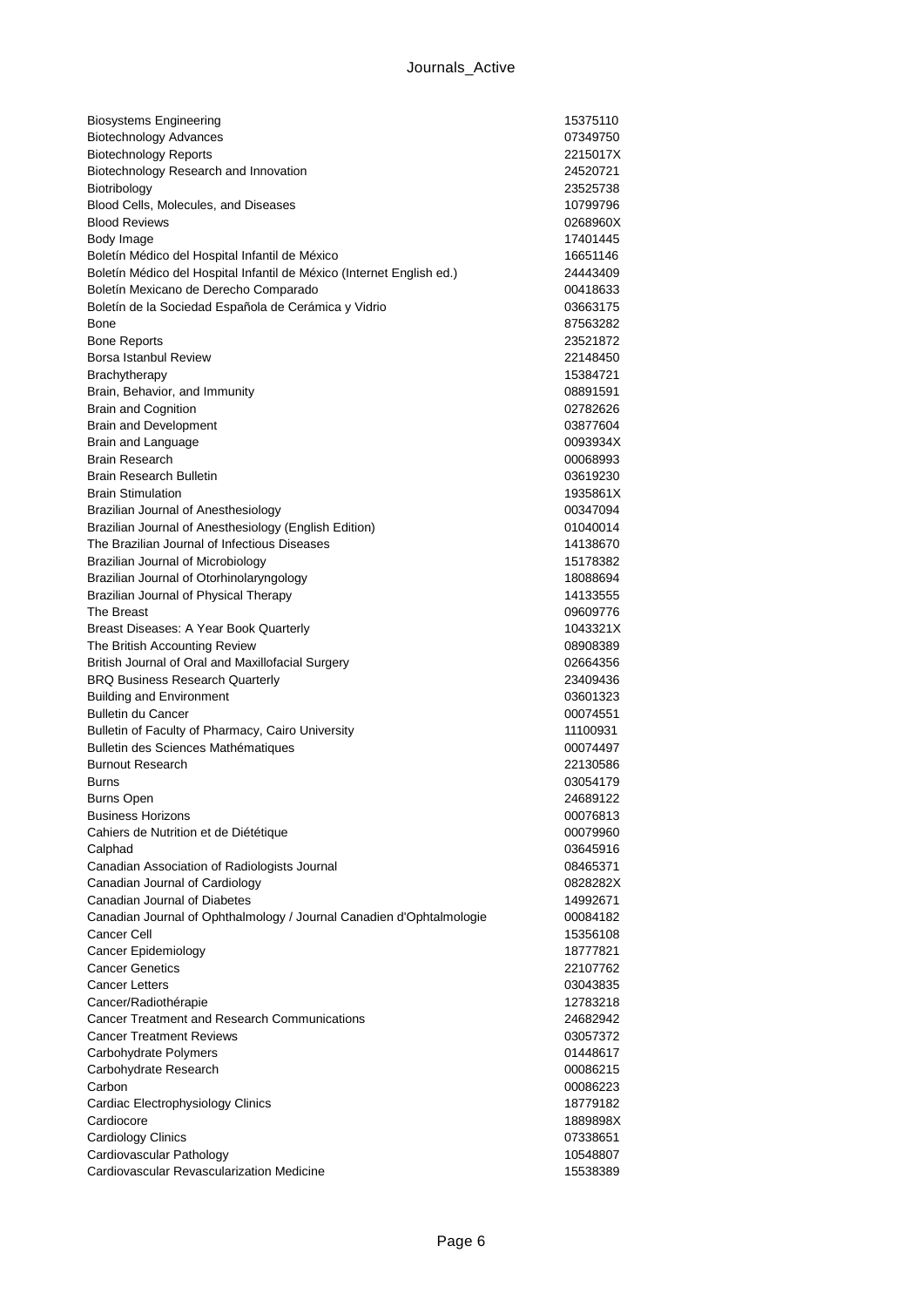| CASE                                                                                            | 24686441             |
|-------------------------------------------------------------------------------------------------|----------------------|
| Case Reports in Women's Health                                                                  | 22149112             |
| Case Studies in Construction Materials                                                          | 22145095             |
| Case Studies in Engineering Failure Analysis                                                    | 22132902             |
| Case Studies in Nondestructive Testing and Evaluation                                           | 22146571             |
| Case Studies in Thermal Engineering                                                             | 2214157X             |
| Case Studies on Transport Policy                                                                | 2213624X             |
| <b>Catalysis Communications</b>                                                                 | 15667367             |
| Catalysis Today                                                                                 | 09205861             |
| <b>CATENA</b>                                                                                   | 03418162             |
| Cell                                                                                            | 00928674             |
| Cell Calcium                                                                                    | 01434160             |
| Cell Chemical Biology                                                                           | 24519456             |
| Cell Host & Microbe                                                                             | 19313128             |
| Cell Metabolism                                                                                 | 15504131             |
| <b>Cell Regeneration</b>                                                                        | 20459769             |
| Cell Reports                                                                                    | 22111247             |
| Cell Stem Cell                                                                                  | 19345909             |
| <b>Cell Systems</b>                                                                             | 24054712             |
| Cellular Immunology                                                                             | 00088749             |
| Cellular and Molecular Gastroenterology and Hepatology                                          | 2352345X             |
| Cellular Signalling                                                                             | 08986568             |
| <b>Cement and Concrete Composites</b>                                                           | 09589465             |
| <b>Cement and Concrete Research</b>                                                             | 00088846             |
| <b>Central Bank Review</b>                                                                      | 13030701             |
| Ceramics International                                                                          | 02728842             |
| Chaos, Solitons & Fractals                                                                      | 09600779             |
| Chem                                                                                            | 24519294             |
| <b>Chemical Data Collections</b>                                                                | 24058300             |
| Chemical Engineering Journal                                                                    | 13858947             |
| Chemical Engineering and Processing: Process Intensification                                    | 02552701             |
| Chemical Engineering Research and Design                                                        | 02638762             |
| <b>Chemical Engineering Science</b>                                                             | 00092509             |
| <b>Chemical Geology</b>                                                                         | 00092541             |
| <b>Chemical Physics</b>                                                                         | 03010104             |
| <b>Chemical Physics Letters</b>                                                                 | 00092614             |
| Chemico-Biological Interactions                                                                 | 00092797             |
| Chemie der Erde - Geochemistry                                                                  | 00092819             |
| Chemistry and Physics of Lipids                                                                 | 00093084             |
| Chemometrics and Intelligent Laboratory Systems                                                 | 01697439<br>00456535 |
| Chemosphere                                                                                     |                      |
| Chest                                                                                           | 00123692             |
| Child Abuse & Neglect                                                                           | 01452134             |
| Child and Adolescent Psychiatric Clinics of North America<br>Children and Youth Services Review | 10564993             |
| China Economic Review                                                                           | 01907409             |
| China Journal of Accounting Research                                                            | 1043951X             |
| Chinese Astronomy and Astrophysics                                                              | 17553091<br>02751062 |
| <b>Chinese Chemical Letters</b>                                                                 | 10018417             |
| Chinese Herbal Medicines                                                                        | 16746384             |
| Chinese Journal of Aeronautics                                                                  | 10009361             |
| Chinese Journal of Analytical Chemistry                                                         | 18722040             |
| Chinese Journal of Catalysis                                                                    | 18722067             |
| Chinese Journal of Chemical Engineering                                                         | 10049541             |
| <b>Chinese Journal of Natural Medicines</b>                                                     | 18755364             |
| Chinese Journal of Physics                                                                      | 05779073             |
| Chinese Journal of Traumatology                                                                 | 10081275             |
| <b>Chinese Medical Sciences Journal</b>                                                         | 10019294             |
| <b>Chinese Nursing Research</b>                                                                 | 20957718             |
| <b>Chronic Diseases and Translational Medicine</b>                                              | 2095882X             |
| Ciência & Tecnologia dos Materiais                                                              | 08708312             |
| <b>CIRP Annals - Manufacturing Technology</b>                                                   | 00078506             |
| CIRP Journal of Manufacturing Science and Technology                                            | 17555817             |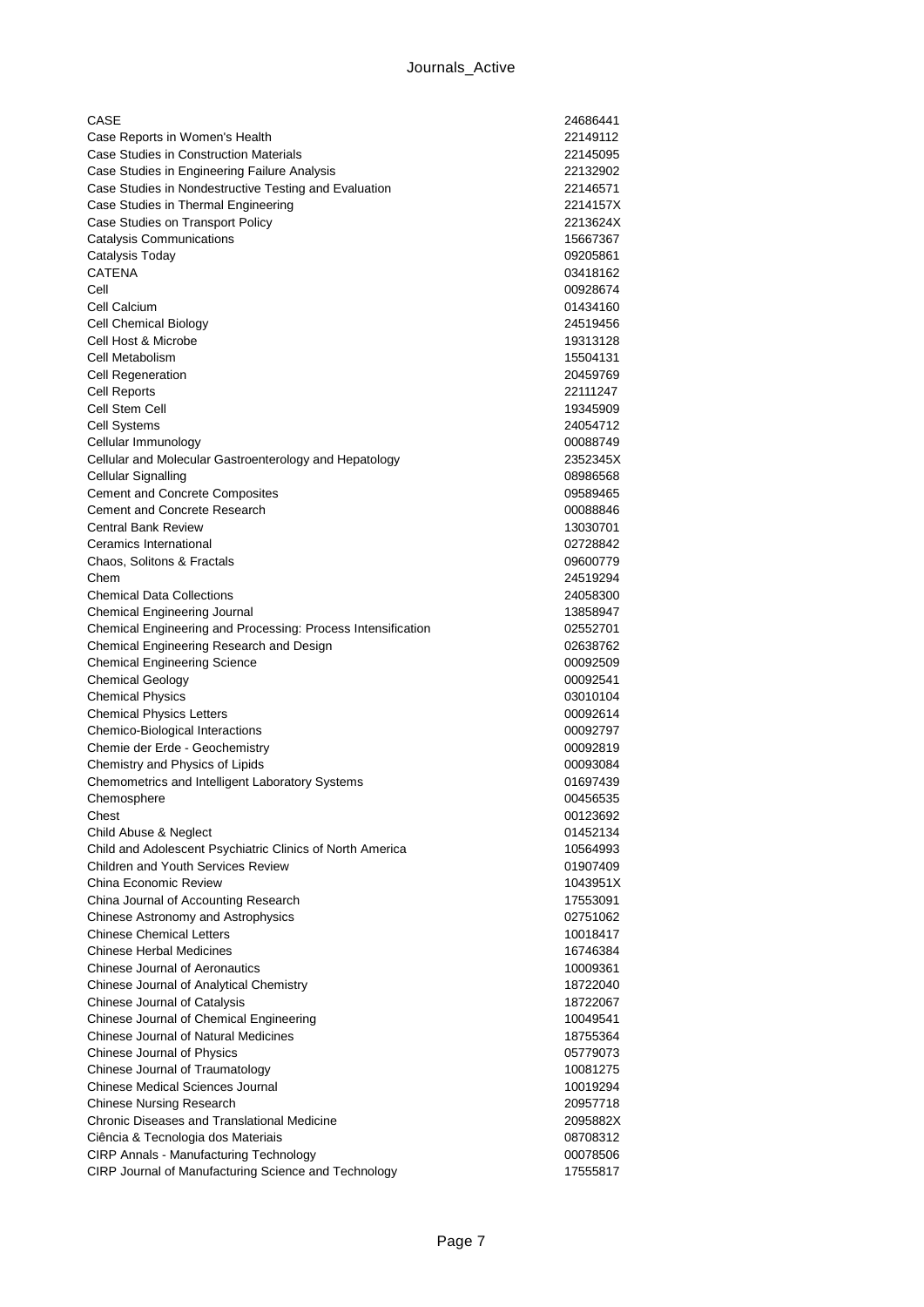| Cirugía Cardiovascular                                                                                       | 11340096             |
|--------------------------------------------------------------------------------------------------------------|----------------------|
| Cirugía y Cirujanos                                                                                          | 00097411             |
| Cirugía y Cirujanos (English Edition)                                                                        | 24440507             |
| Cirugía Española                                                                                             | 0009739X             |
| Cirugía Española (English Edition)                                                                           | 21735077             |
| Cities                                                                                                       | 02642751             |
| City, Culture and Society                                                                                    | 18779166             |
| Climate Risk Management                                                                                      | 22120963             |
| <b>Climate Services</b><br>Clinica Chimica Acta                                                              | 24058807             |
|                                                                                                              | 00098981<br>02149168 |
| Clínica e Investigación en Arteriosclerosis<br>Clínica e Investigación en arteriosclerosis (English edition) | 25299123             |
| Clínica e Investigación en Ginecología y Obstetricia                                                         | 0210573X             |
| Clínica y Salud                                                                                              | 11305274             |
| <b>Clinical Biochemistry</b>                                                                                 | 00099120             |
| <b>Clinical Biomechanics</b>                                                                                 | 02680033             |
| <b>Clinical Breast Cancer</b>                                                                                | 15268209             |
| <b>Clinical Colorectal Cancer</b>                                                                            | 15330028             |
| Clinical Epidemiology and Global Health                                                                      | 22133984             |
| Clinical Gastroenterology and Hepatology                                                                     | 15423565             |
| <b>Clinical Genitourinary Cancer</b>                                                                         | 15587673             |
| Clinical Imaging                                                                                             | 08997071             |
| Clinical Immunology                                                                                          | 15216616             |
| Clinical Lung Cancer                                                                                         | 15257304             |
| Clinical Lymphoma Myeloma and Leukemia                                                                       | 21522650             |
| <b>Clinical Mass Spectrometry</b>                                                                            | 23769998             |
| Clinical Microbiology and Infection                                                                          | 1198743X             |
| Clinical Microbiology Newsletter                                                                             | 01964399             |
| Clinical Neurology and Neurosurgery                                                                          | 03038467             |
| Clinical Neurophysiology                                                                                     | 13882457             |
| Clinical Neurophysiology Practice                                                                            | 2467981X             |
| <b>Clinical Nutrition</b><br><b>Clinical Nutrition ESPEN</b>                                                 | 02615614<br>24054577 |
| <b>Clinical Nutrition Experimental</b>                                                                       | 23529393             |
| <b>Clinical Nutrition Supplements</b>                                                                        | 17441161             |
| <b>Clinical Oncology</b>                                                                                     | 09366555             |
| <b>Clinical Pediatric Emergency Medicine</b>                                                                 | 15228401             |
| Clinical Plasma Medicine                                                                                     | 22128166             |
| Clinical Psychology Review                                                                                   | 02727358             |
| <b>Clinical Radiology</b>                                                                                    | 00099260             |
| Clinical Simulation in Nursing                                                                               | 18761399             |
| <b>Clinical Skin Cancer</b>                                                                                  | 24058645             |
| <b>Clinical Therapeutics</b>                                                                                 | 01492918             |
| Clinical and Translational Radiation Oncology                                                                | 24056308             |
| Clinical Trials and Regulatory Science in Cardiology                                                         | 24055875             |
| Clinics in Chest Medicine                                                                                    | 02725231             |
| Clinics in Dermatology                                                                                       | 0738081X             |
| <b>Clinics in Geriatric Medicine</b>                                                                         | 07490690             |
| Clinics in Laboratory Medicine                                                                               | 02722712             |
| <b>Clinics in Liver Disease</b><br>Clinics in Perinatology                                                   | 10893261             |
| <b>Clinics in Plastic Surgery</b>                                                                            | 00955108<br>00941298 |
| Clinics in Podiatric Medicine and Surgery                                                                    | 08918422             |
| Clinics and Research in Hepatology and Gastroenterology                                                      | 22107401             |
| Clinics in Sports Medicine                                                                                   | 02785919             |
| Coastal Engineering                                                                                          | 03783839             |
| Cognition                                                                                                    | 00100277             |
| Cognitive and Behavioral Practice                                                                            | 10777229             |
| <b>Cognitive Development</b>                                                                                 | 08852014             |
| Cognitive Psychology                                                                                         | 00100285             |
| Cognitive Systems Research                                                                                   | 13890417             |
| Cold Regions Science and Technology                                                                          | 0165232X             |
| Collegian                                                                                                    | 13227696             |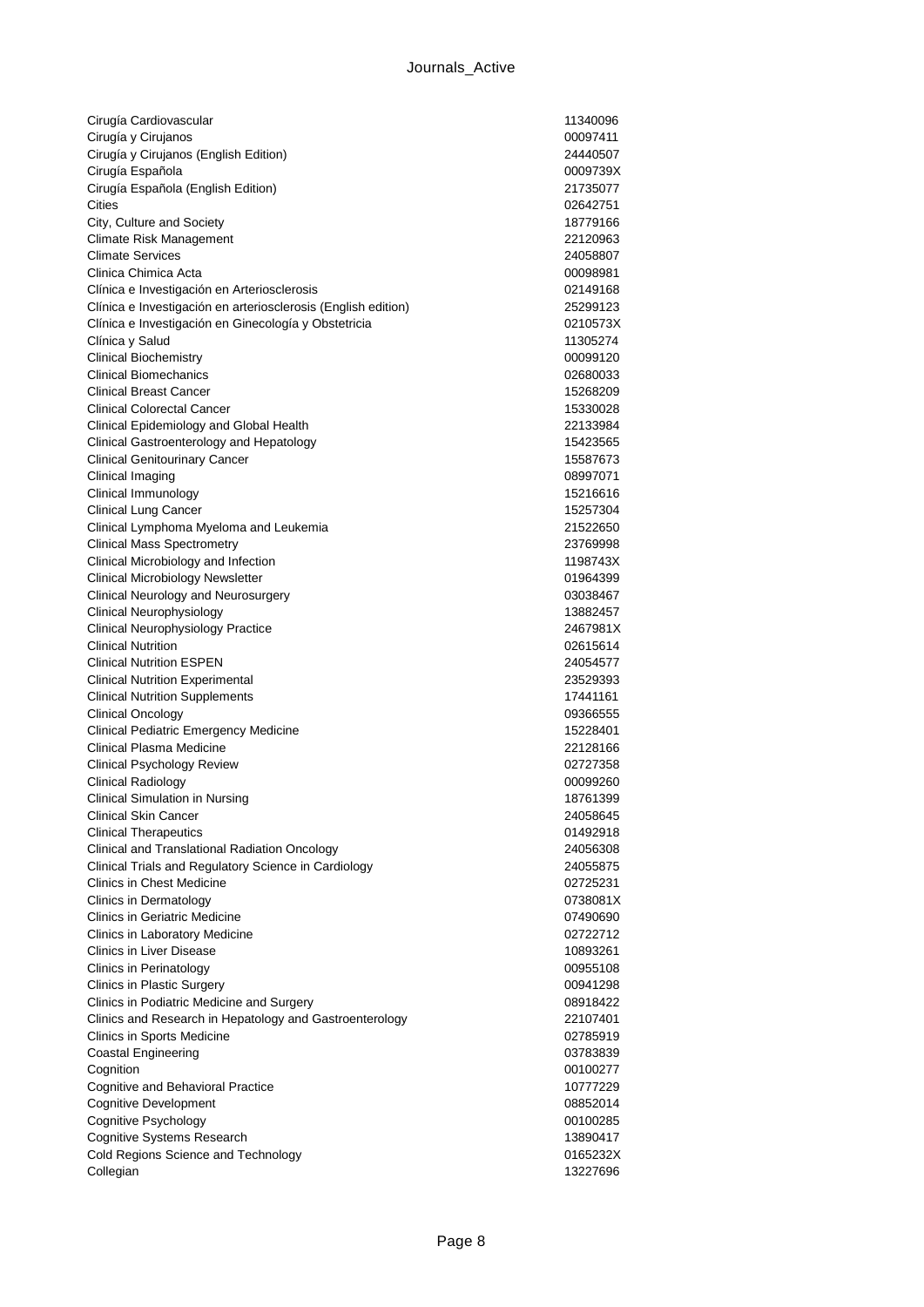| Colloid and Interface Science Communications                                          | 22150382 |
|---------------------------------------------------------------------------------------|----------|
| Colloids and Surfaces A: Physicochemical and Engineering Aspects                      | 09277757 |
| Colloids and Surfaces B: Biointerfaces                                                | 09277765 |
| Colombian Journal of Anesthesiology                                                   | 22562087 |
| Combinatorial Chemistry - an Online Journal                                           | 14643383 |
| <b>Combustion and Flame</b>                                                           | 00102180 |
| Communications in Nonlinear Science and Numerical Simulation                          | 10075704 |
| <b>Communist and Post-Communist Studies</b>                                           | 0967067X |
| Comparative Biochemistry and Physiology Part A: Molecular & Integrative Physiology    | 10956433 |
| Comparative Biochemistry and Physiology Part B: Biochemistry and Molecular<br>Biology | 10964959 |
| Comparative Biochemistry and Physiology Part C: Toxicology & Pharmacology             | 15320456 |
| Comparative Biochemistry and Physiology Part D: Genomics and Proteomics               | 1744117X |
| Comparative Immunology, Microbiology and Infectious Diseases                          | 01479571 |
| Complementary Therapies in Clinical Practice                                          | 17443881 |
| Complementary Therapies in Medicine                                                   | 09652299 |
| <b>Composite Structures</b>                                                           | 02638223 |
| <b>Composites Communications</b>                                                      | 24522139 |
| Composites Part A: Applied Science and Manufacturing                                  | 1359835X |
| Composites Part B: Engineering                                                        | 13598368 |
| <b>Composites Science and Technology</b>                                              | 02663538 |
| <b>Comprehensive Psychiatry</b>                                                       | 0010440X |
| <b>Comptes Rendus Biologies</b>                                                       | 16310691 |
| Comptes Rendus Chimie                                                                 | 16310748 |
| <b>Comptes Rendus Geoscience</b>                                                      | 16310713 |
| <b>Comptes Rendus Mathematique</b>                                                    | 1631073X |
| <b>Comptes Rendus Mecanique</b>                                                       | 16310721 |
| <b>Comptes Rendus Palevol</b>                                                         | 16310683 |
| <b>Comptes Rendus Physique</b>                                                        | 16310705 |
| Computational Biology and Chemistry                                                   | 14769271 |
| <b>Computational Condensed Matter</b>                                                 | 23522143 |
| <b>Computational Geometry</b>                                                         | 09257721 |
| <b>Computational Materials Science</b>                                                | 09270256 |
| Computational Statistics & Data Analysis                                              | 01679473 |
| Computational and Structural Biotechnology Journal                                    | 20010370 |
| Computational and Theoretical Chemistry                                               | 2210271X |
| <b>Computational Toxicology</b>                                                       | 24681113 |
| Computer-Aided Design                                                                 | 00104485 |
| Computer Aided Geometric Design                                                       | 01678396 |
| <b>Computer Communications</b>                                                        | 01403664 |
| <b>Computer Fraud &amp; Security</b>                                                  | 13613723 |
| Computer Languages, Systems & Structures                                              | 14778424 |
| Computer Law & Security Review                                                        | 02673649 |
| Computer Methods in Applied Mechanics and Engineering                                 | 00457825 |
| Computer Methods and Programs in Biomedicine                                          | 01692607 |
| <b>Computer Networks</b>                                                              | 13891286 |
| <b>Computer Physics Communications</b>                                                | 00104655 |
| <b>Computer Science Review</b>                                                        | 15740137 |
| Computer Speech & Language                                                            | 08852308 |
| Computer Standards & Interfaces                                                       | 09205489 |
| Computer Vision and Image Understanding                                               | 10773142 |
| Computerized Medical Imaging and Graphics                                             | 08956111 |
| Computers in Biology and Medicine                                                     | 00104825 |
| <b>Computers &amp; Chemical Engineering</b>                                           | 00981354 |
| <b>Computers and Composition</b>                                                      | 87554615 |
| <b>Computers &amp; Education</b>                                                      | 03601315 |
| <b>Computers &amp; Electrical Engineering</b>                                         | 00457906 |
| Computers and Electronics in Agriculture                                              | 01681699 |
| Computers, Environment and Urban Systems                                              | 01989715 |
| Computers & Fluids                                                                    | 00457930 |
| <b>Computers &amp; Geosciences</b>                                                    | 00983004 |
| <b>Computers and Geotechnics</b>                                                      | 0266352X |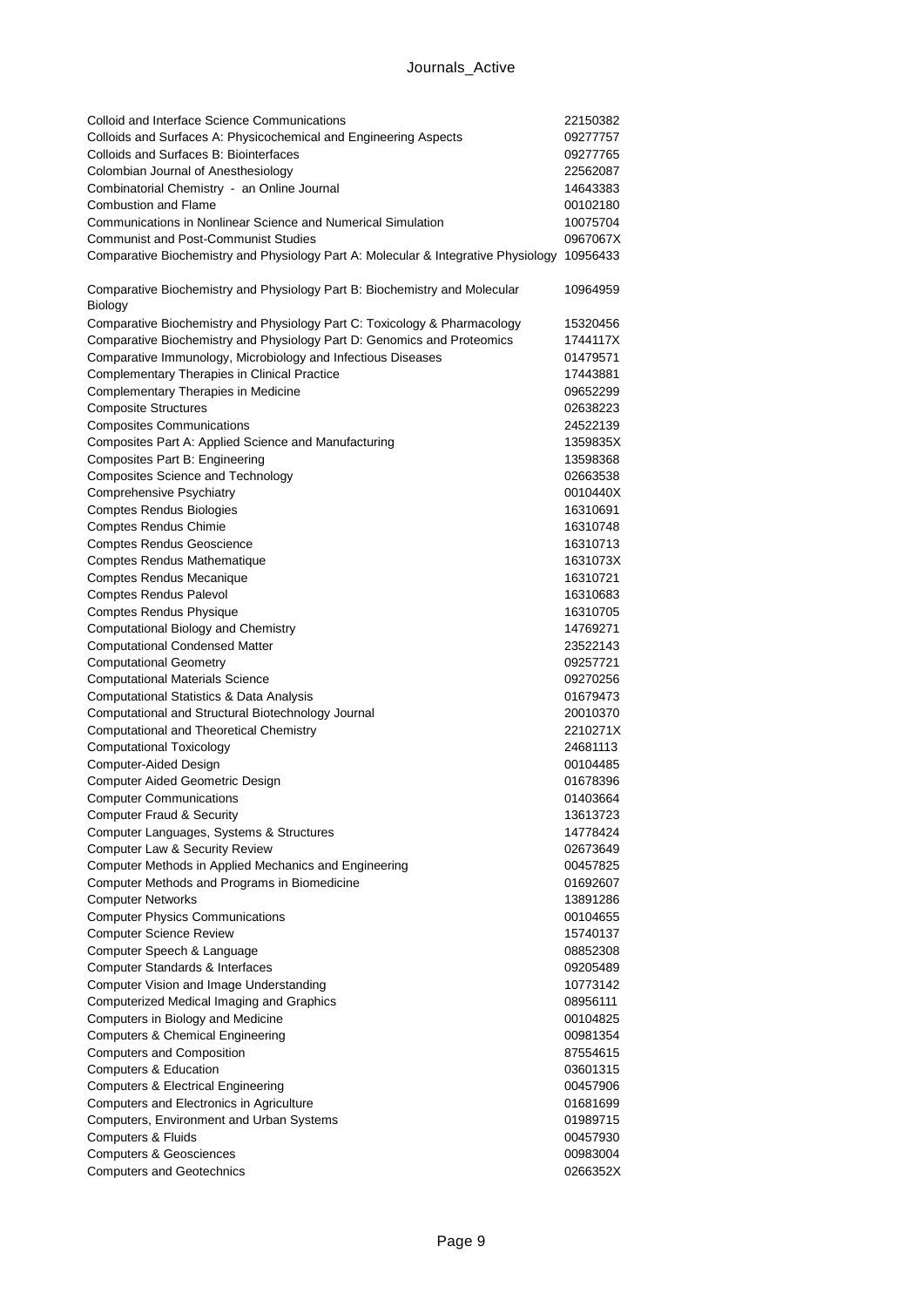| Computers & Graphics                                     | 00978493             |
|----------------------------------------------------------|----------------------|
| Computers in Human Behavior                              | 07475632             |
| Computers & Industrial Engineering                       | 03608352             |
| Computers in Industry                                    | 01663615             |
| Computers & Mathematics with Applications                | 08981221             |
| <b>Computers &amp; Operations Research</b>               | 03050548             |
| <b>Computers &amp; Security</b>                          | 01674048             |
| <b>Computers &amp; Structures</b>                        | 00457949             |
| Consciousness and Cognition                              | 10538100             |
| <b>Construction and Building Materials</b>               | 09500618             |
| Contact Lens and Anterior Eye                            | 13670484             |
| Contaduría y Administración                              | 01861042             |
| <b>Contemporary Clinical Trials</b>                      | 15517144             |
| <b>Contemporary Clinical Trials Communications</b>       | 24518654             |
| Contemporary Educational Psychology                      | 0361476X             |
| <b>Continental Shelf Research</b>                        | 02784343             |
| Contraception                                            | 00107824             |
| <b>Control Engineering Practice</b>                      | 09670661             |
| <b>Coordination Chemistry Reviews</b>                    | 00108545             |
| Cor et Vasa                                              | 00108650             |
| <b>Corrosion Science</b>                                 | 0010938X             |
| Cortex                                                   | 00109452             |
| Cretaceous Research                                      | 01956671             |
| <b>Critical Care Clinics</b>                             | 07490704             |
| Critical Care Nursing Clinics of North America           | 08995885             |
| Critical Perspectives on Accounting                      | 10452354             |
| Critical Reviews in Oncology/Hematology                  | 10408428             |
| The Crop Journal                                         | 22145141             |
| Crop Protection                                          | 02612194             |
| Cryobiology                                              | 00112240             |
| Cryogenics                                               | 00112275             |
| Cuadernos de Economía                                    | 02100266             |
| <b>Cuestiones Constitucionales</b>                       | 14059193             |
| <b>Current Applied Physics</b><br><b>Current Biology</b> | 15671739<br>09609822 |
| <b>Current Medicine Research and Practice</b>            | 23520817             |
| <b>Current Opinion in Behavioral Sciences</b>            | 23521546             |
| Current Opinion in Biomedical Engineering                | 24684511             |
| Current Opinion in Biotechnology                         | 09581669             |
| <b>Current Opinion in Cell Biology</b>                   | 09550674             |
| <b>Current Opinion in Chemical Biology</b>               | 13675931             |
| Current Opinion in Chemical Engineering                  | 22113398             |
| Current Opinion in Colloid & Interface Science           | 13590294             |
| <b>Current Opinion in Electrochemistry</b>               | 24519103             |
| Current Opinion in Environmental Sustainability          | 18773435             |
| <b>Current Opinion in Food Science</b>                   | 22147993             |
| Current Opinion in Genetics & Development                | 0959437X             |
| Current Opinion in Green and Sustainable Chemistry       | 24522236             |
| Current Opinion in Immunology                            | 09527915             |
| <b>Current Opinion in Insect Science</b>                 | 22145745             |
| <b>Current Opinion in Microbiology</b>                   | 13695274             |
| Current Opinion in Neurobiology                          | 09594388             |
| Current Opinion in Pharmacology                          | 14714892             |
| <b>Current Opinion in Plant Biology</b>                  | 13695266             |
| Current Opinion in Psychology                            | 2352250X             |
| Current Opinion in Solid State and Materials Science     | 13590286             |
| <b>Current Opinion in Structural Biology</b>             | 0959440X             |
| Current Opinion in Systems Biology                       | 24523100             |
| <b>Current Opinion in Toxicology</b>                     | 24682020             |
| Current Opinion in Virology                              | 18796257             |
| <b>Current Plant Biology</b>                             | 22146628             |
| <b>Current Problems in Cancer</b>                        | 01470272             |
| <b>Current Problems in Cardiology</b>                    | 01462806             |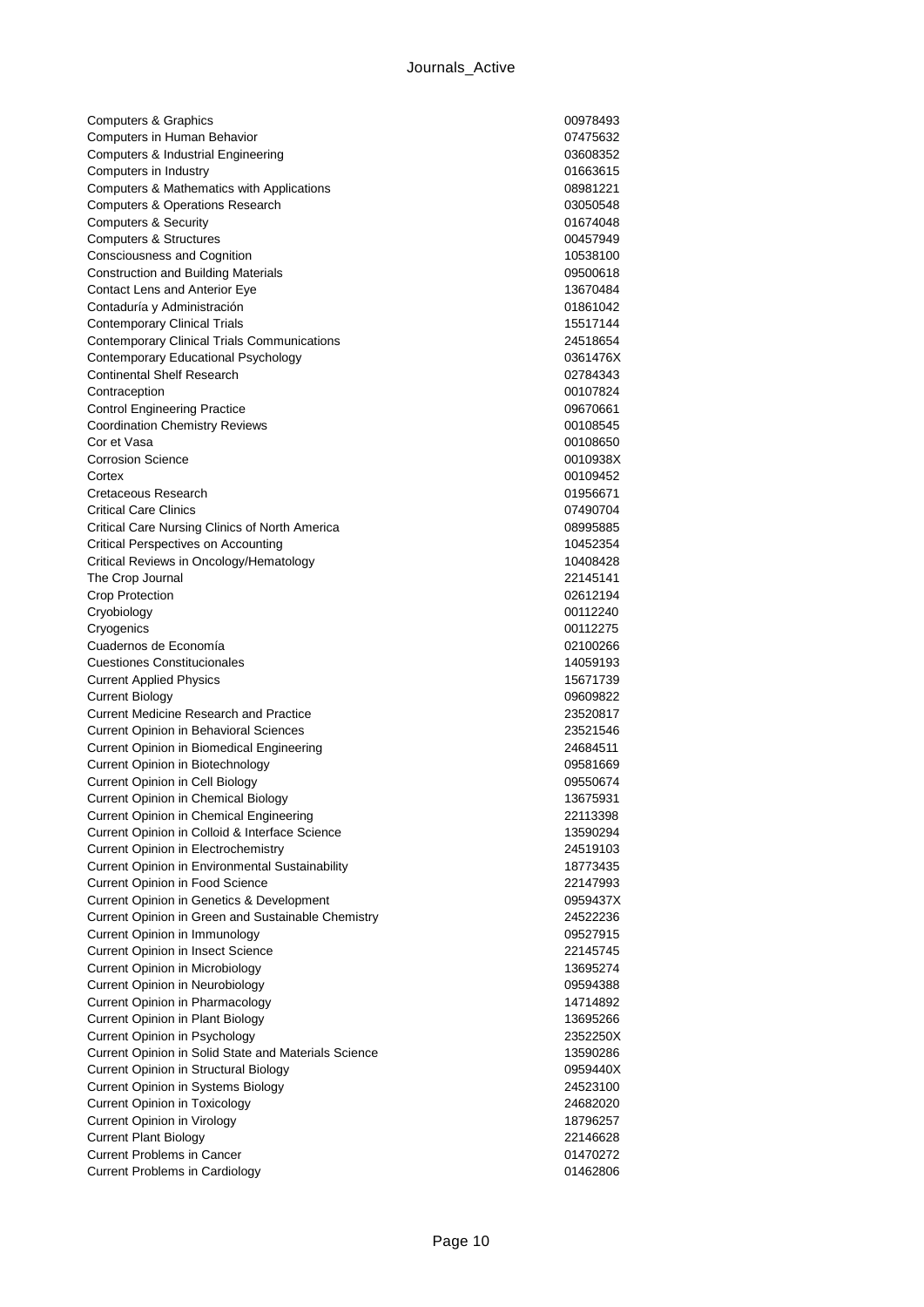| Current Problems in Diagnostic Radiology                                        | 03630188             |
|---------------------------------------------------------------------------------|----------------------|
| Current Problems in Pediatric and Adolescent Health Care                        | 15385442             |
| <b>Current Problems in Surgery</b>                                              | 00113840             |
| Current Research in Translational Medicine                                      | 24523186             |
| <b>Current Therapeutic Research</b>                                             | 0011393X             |
| Currents in Pharmacy Teaching and Learning                                      | 18771297             |
| Cytokine                                                                        | 10434666             |
| <b>Cytokine &amp; Growth Factor Reviews</b>                                     | 13596101             |
| Cytotherapy                                                                     | 14653249             |
| Data in Brief                                                                   | 23523409             |
| Data & Knowledge Engineering                                                    | 0169023X             |
| Debate Feminista                                                                | 01889478             |
| <b>Decision Support Systems</b>                                                 | 01679236             |
| Deep Sea Research Part I: Oceanographic Research Papers                         | 09670637             |
| Deep Sea Research Part II: Topical Studies in Oceanography                      | 09670645             |
| Defence Technology                                                              | 22149147             |
| Dendrochronologia                                                               | 11257865             |
| <b>Dental Abstracts</b>                                                         | 00118486             |
| Dental Clinics of North America                                                 | 00118532             |
| <b>Dental Materials</b>                                                         | 01095641             |
| Dermatologic Clinics                                                            | 07338635             |
| Dermatologica Sinica                                                            | 10278117             |
| Desalination                                                                    | 00119164             |
| Design Studies                                                                  | 0142694X             |
| Deutsche Zeitschrift für Akupunktur                                             | 04156412             |
| Development Engineering                                                         | 23527285             |
| Developmental Biology                                                           | 00121606             |
| Developmental Cell                                                              | 15345807             |
| Developmental Cognitive Neuroscience                                            | 18789293             |
| Developmental & Comparative Immunology                                          | 0145305X             |
| Developmental Review                                                            | 02732297             |
| Diabetes & Metabolic Syndrome: Clinical Search and Reviews                      | 18714021             |
| Diabetes & Metabolism                                                           | 12623636             |
| Diabetes Research and Clinical Practice                                         | 01688227             |
| Diagnostic Histopathology                                                       | 17562317             |
| Diagnostic and Interventional Imaging                                           | 22115684             |
| Diagnostic Microbiology and Infectious Disease                                  | 07328893             |
| Diagnóstico Prenatal                                                            | 21734127             |
| Diagnostics in Neuropsychiatry                                                  | 24058017             |
| Diamond and Related Materials                                                   | 09259635             |
| Differential Geometry and its Applications                                      | 09262245             |
| Differentiation                                                                 | 03014681             |
| Digestive and Liver Disease                                                     | 15908658             |
| Digestive and Liver Disease Supplements                                         | 15945804             |
| Digital Applications in Archaeology and Cultural Heritage                       | 22120548             |
| Digital Communications and Networks                                             | 23528648             |
| Digital Investigation                                                           | 17422876             |
| <b>Digital Signal Processing</b>                                                | 10512004<br>19366574 |
| Disability and Health Journal                                                   |                      |
| Discourse, Context & Media                                                      | 22116958             |
| Discrete Applied Mathematics<br><b>Discrete Mathematics</b>                     | 0166218X<br>0012365X |
| <b>Discrete Optimization</b>                                                    |                      |
| Disease-a-Month                                                                 | 15725286             |
|                                                                                 | 00115029             |
| <b>Displays</b>                                                                 | 01419382             |
| <b>DNA Repair</b>                                                               | 15687864<br>07397240 |
| Domestic Animal Endocrinology<br>Douleurs: Évaluation - Diagnostic - Traitement | 16245687             |
| Droit, Déontologie & Soin                                                       | 16296583             |
| Drug and Alcohol Dependence                                                     | 03768716             |
|                                                                                 |                      |
| Drug Discovery Today<br>Drug Discovery Today: Disease Models                    | 13596446<br>17406757 |
| Drug Discovery Today: Technologies                                              | 17406749             |
|                                                                                 |                      |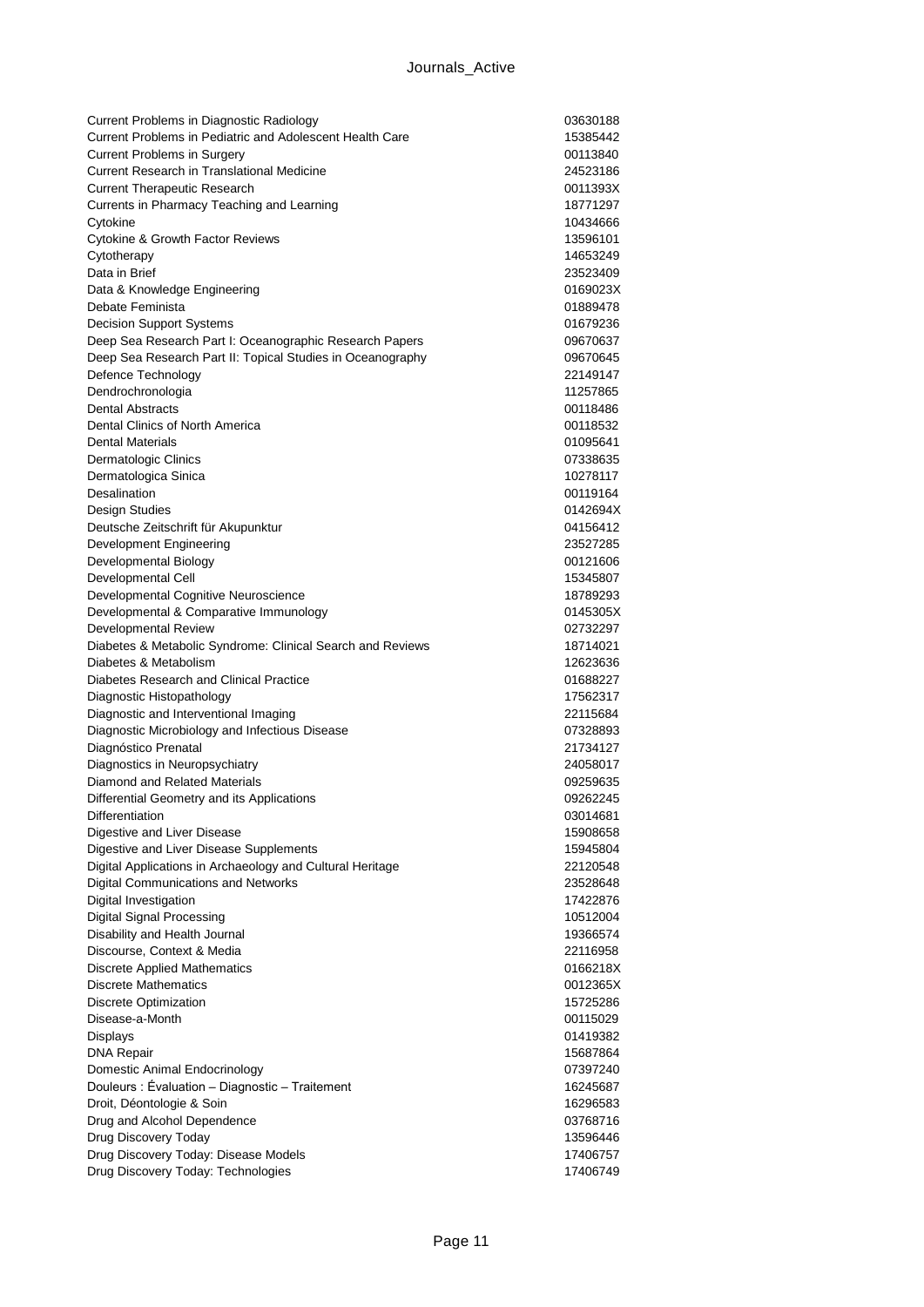| Drug Metabolism and Pharmacokinetics                      | 13474367             |
|-----------------------------------------------------------|----------------------|
| Drug Resistance Updates                                   | 13687646             |
| Dyes and Pigments                                         | 01437208             |
| Dynamics of Atmospheres and Oceans                        | 03770265             |
| Early Childhood Research Quarterly                        | 08852006             |
| Early Human Development                                   | 03783782             |
| Earth and Planetary Science Letters                       | 0012821X             |
| Earth-Science Reviews                                     | 00128252             |
| <b>Eating Behaviors</b>                                   | 14710153             |
| EBioMedicine                                              | 23523964             |
| Ecohydrology & Hydrobiology                               | 16423593             |
| <b>Ecological Complexity</b>                              | 1476945X             |
| <b>Ecological Economics</b>                               | 09218009             |
| <b>Ecological Engineering</b>                             | 09258574             |
| <b>Ecological Genetics and Genomics</b>                   | 24059854             |
| <b>Ecological Indicators</b>                              | 1470160X             |
| <b>Ecological Informatics</b>                             | 15749541             |
| <b>Ecological Modelling</b>                               | 03043800             |
| <b>Econometrics and Statistics</b>                        | 24523062             |
| EconomiA                                                  | 15177580             |
| Economía Informa                                          | 01850849             |
| Economía UNAM                                             | 1665952X             |
| Economic Analysis and Policy                              | 03135926             |
| <b>Economic Modelling</b>                                 | 02649993             |
| Economic Systems                                          | 09393625             |
| <b>Economics of Education Review</b>                      | 02727757             |
| Economics & Human Biology                                 | 1570677X             |
| <b>Economics Letters</b>                                  | 01651765             |
| Economics of Transportation                               | 22120122             |
| <b>Ecosystem Services</b>                                 | 22120416             |
| Ecotoxicology and Environmental Safety                    | 01476513             |
| Educación Médica                                          | 15751813             |
| Educación Química                                         | 0187893X             |
| <b>Education for Chemical Engineers</b>                   | 17497728             |
| <b>Educational Research Review</b>                        | 1747938X             |
| The Egyptian Heart Journal                                | 11102608             |
| Egyptian Informatics Journal                              | 11108665             |
| Egyptian Journal of Anaesthesia                           | 11101849             |
| The Egyptian Journal of Aquatic Research                  | 16874285             |
| Egyptian Journal of Basic and Applied Sciences            | 2314808X             |
| Egyptian Journal of Chest Diseases and Tuberculosis       | 04227638             |
| The Egyptian Journal of Critical Care Medicine            | 20907303             |
| Egyptian Journal of Ear, Nose, Throat and Allied Sciences | 20900740             |
| Egyptian Journal of Medical Human Genetics                | 11108630             |
| Egyptian Journal of Petroleum                             | 11100621             |
| The Egyptian Journal of Radiology and Nuclear Medicine    | 0378603X             |
| The Egyptian Journal of Remote Sensing and Space Science  | 11109823             |
| Egyptian Pediatric Association Gazette                    | 11106638             |
| The Egyptian Rheumatologist<br><b>EJVES Short Reports</b> | 11101164<br>24056553 |
| <b>Electoral Studies</b>                                  | 02613794             |
| <b>Electric Power Systems Research</b>                    | 03787796             |
| The Electricity Journal                                   | 10406190             |
| <b>Electrochemistry Communications</b>                    | 13882481             |
| Electrochimica Acta                                       | 00134686             |
| Electronic Commerce Research and Applications             | 15674223             |
| Electronic Journal of Biotechnology                       | 07173458             |
| Electronic Notes in Discrete Mathematics                  | 15710653             |
| Electronic Notes in Theoretical Computer Science          | 15710661             |
| EMC - AKOS - Trattato di Medicina                         | 16347358             |
| EMC - Anestesia-Reanimación                               | 12804703             |
| <b>EMC</b> - Anestesia-Rianimazione                       | 12830771             |
| EMC - Aparato Locomotor                                   | 1286935X             |
|                                                           |                      |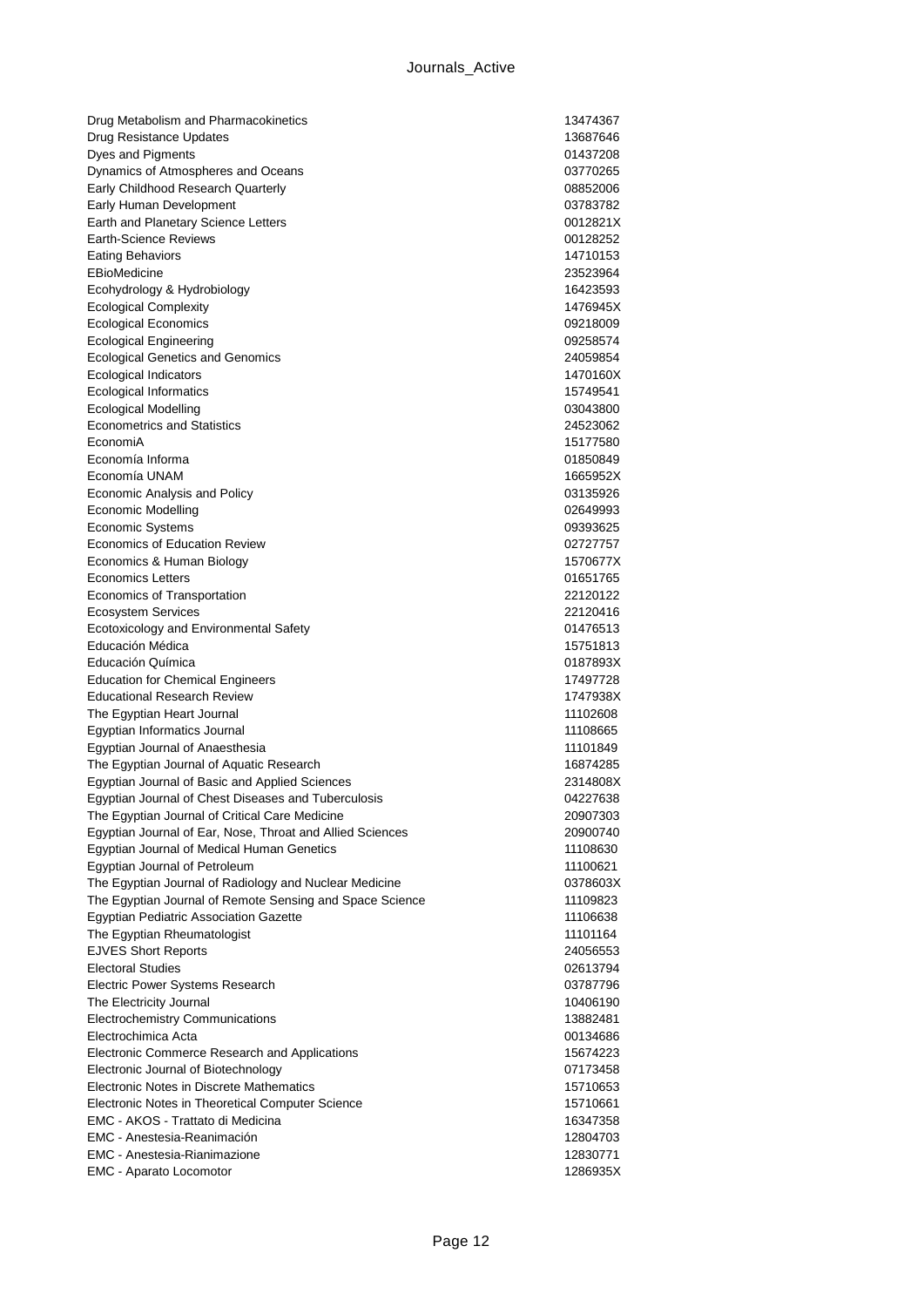| EMC - Cirugía General                                                      | 16347080             |
|----------------------------------------------------------------------------|----------------------|
| EMC - Cirugía Otorrinolaringológica y Cervicofacial                        | 16352505             |
| EMC - Cirugía Plástica Reparadora y Estética                               | 16342143             |
| EMC - Cosmetologia Medica e Medicina degli Inestetismi Cutanei             | 17760313             |
| EMC - Dermatología                                                         | 17612896             |
| EMC - Ginecología-Obstetricia                                              | 1283081X             |
| EMC - Kinesiterapia - Medicina Fisica                                      | 12932965             |
| <b>EMC - Medicina Riabilitativa</b>                                        | 1283078X             |
| EMC - Neurologia                                                           | 16347072             |
| EMC - Otorinolaringoiatria                                                 | 1639870X             |
| EMC - Otorrinolaringología                                                 | 16323475             |
| EMC - Pediatría                                                            | 12451789             |
| EMC - Podología                                                            | 1762827X             |
| EMC - Técnicas Quirúrgicas - Aparato Digestivo                             | 12829129             |
| EMC - Técnicas Quirúrgicas - Ortopedia y Traumatología                     | 2211033X             |
| EMC - Tecniche Chirurgiche Addominale                                      | 12830798             |
| EMC - Tecniche Chirurgiche - Chirurgia Generale                            | 16365577             |
| EMC - Tecniche Chirurgiche - Chirurgia ORL e Cervico-Facciale              | 12923036             |
| EMC - Tecniche Chirurgiche - Chirurgia Ortopedica                          | 22110801             |
| EMC - Tecniche Chirurgiche - Chirurgia Plastica, Ricostruttiva ed Estetica | 17696704             |
| <b>EMC - Tecniche Chirurgiche Torace</b>                                   | 12883336             |
| EMC - Tecniche Chirurgiche Vascolare                                       | 12830801             |
| <b>EMC - Tratado de Medicina</b>                                           | 16365410             |
| EMC - Urgenze                                                              | 12869341             |
| EMC - Urología                                                             | 17613310             |
| <b>Emergency Medicine Clinics of North America</b>                         | 07338627             |
| <b>Emerging Contaminants</b>                                               | 24056650             |
| <b>Emerging Markets Review</b>                                             | 15660141             |
| Emotion, Space and Society                                                 | 17554586             |
| L'Encéphale                                                                | 00137006             |
| Endeavour                                                                  | 01609327             |
| Endocrinología, Diabetes y Nutrición                                       | 25300164             |
| Endocrinología, Diabetes y Nutrición (English ed.)                         | 25300180             |
| Endocrinology and Metabolism Clinics of North America                      | 08898529             |
| Energy                                                                     | 03605442             |
| <b>Energy and Buildings</b>                                                | 03787788             |
| <b>Energy Conversion and Management</b>                                    | 01968904             |
| <b>Energy Economics</b>                                                    |                      |
|                                                                            | 01409883<br>03014215 |
| <b>Energy Policy</b>                                                       |                      |
| Energy Procedia                                                            | 18766102             |
| <b>Energy Reports</b>                                                      | 23524847             |
| Energy Research & Social Science                                           | 22146296             |
| <b>Energy Storage Materials</b>                                            | 24058297             |
| <b>Energy Strategy Reviews</b>                                             | 2211467X             |
| Energy for Sustainable Development                                         | 09730826             |
| eNeurologicalSci                                                           | 24056502             |
| Enfermedad Inflamatoria Intestinal al Día                                  | 16967801             |
| Enfermedades Infecciosas y Microbiología Clínica                           | 0213005X             |
| Enfermedades infecciosas y microbiologia clinica (English ed.)             | 2529993X             |
| Enfermería Clínica                                                         | 11308621             |
| Enfermería Clínica (English Edition)                                       | 24451479             |
| Enfermería Intensiva                                                       | 11302399             |
| Enfermería Intensiva (English ed.)                                         | 25299840             |
| Enfermería Universitaria                                                   | 16657063             |
| Engineering                                                                | 20958099             |
| Engineering in Agriculture, Environment and Food                           | 18818366             |
| <b>Engineering Analysis with Boundary Elements</b>                         | 09557997             |
| Engineering Applications of Artificial Intelligence                        | 09521976             |
| <b>Engineering Failure Analysis</b>                                        | 13506307             |
| <b>Engineering Fracture Mechanics</b>                                      | 00137944             |
| <b>Engineering Geology</b>                                                 | 00137952             |
| Engineering Science and Technology, an International Journal               | 22150986             |
| <b>Engineering Structures</b>                                              | 01410296             |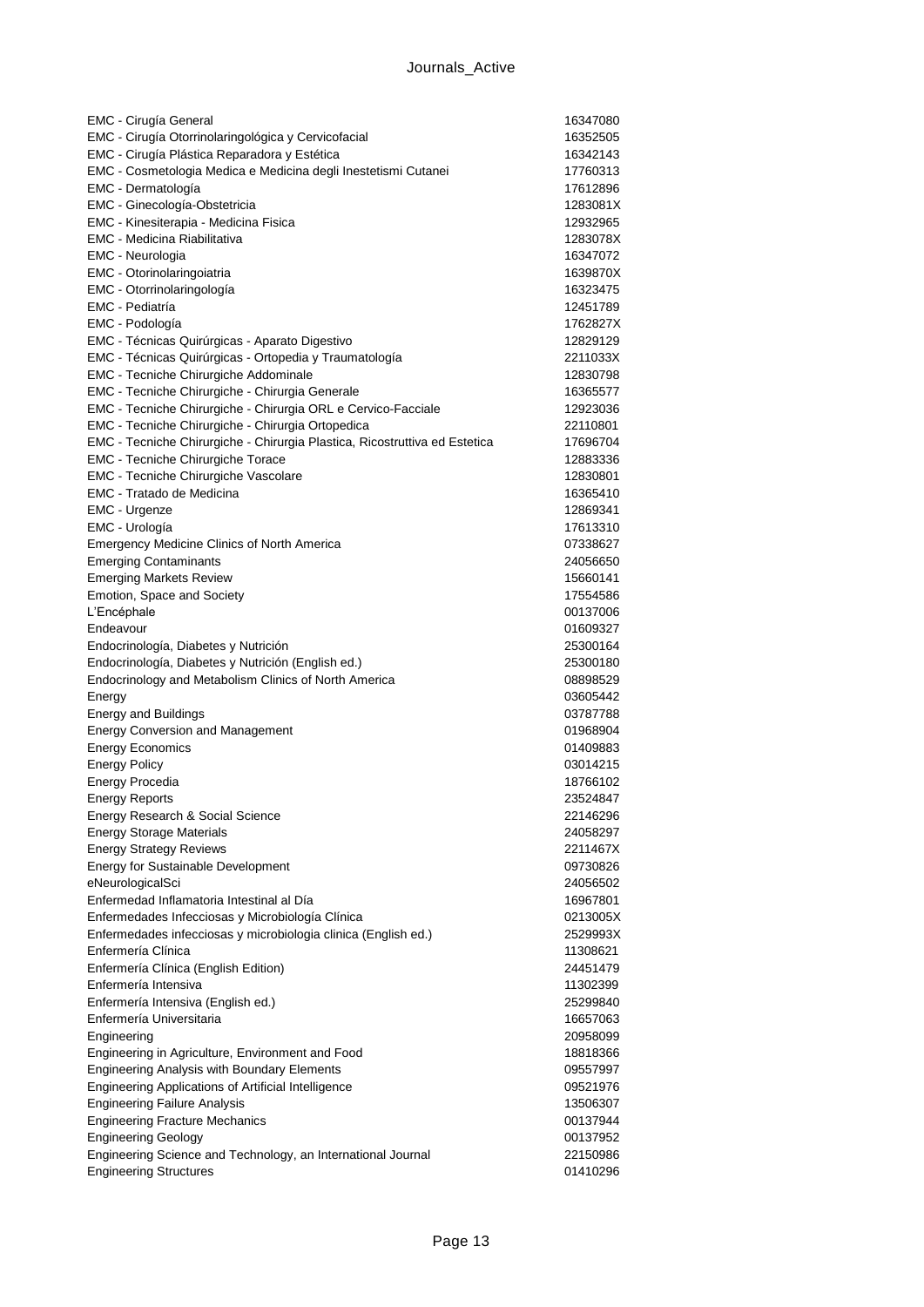| <b>English for Specific Purposes</b>                                 | 08894906             |
|----------------------------------------------------------------------|----------------------|
| Ensayos sobre Política Económica                                     | 01204483             |
| <b>Entertainment Computing</b>                                       | 18759521             |
| Environment International                                            | 01604120             |
| <b>Environmental Development</b>                                     | 22114645             |
| <b>Environmental and Experimental Botany</b>                         | 00988472             |
| Environmental Impact Assessment Review                               | 01959255             |
| <b>Environmental Innovation and Societal Transitions</b>             | 22104224             |
| Environmental Modelling & Software                                   | 13648152             |
| Environmental Nanotechnology, Monitoring & Management                | 22151532             |
| <b>Environmental Pollution</b>                                       | 02697491             |
| <b>Environmental Research</b>                                        | 00139351             |
| Environmental Science & Policy                                       | 14629011             |
| Environmental Technology & Innovation                                | 23521864             |
| Environmental Toxicology and Pharmacology                            | 13826689             |
| Enzyme and Microbial Technology                                      | 01410229             |
| Epidemics                                                            | 17554365             |
| Epilepsy & Behavior                                                  | 15255050             |
| Epilepsy & Behavior Case Reports                                     | 22133232             |
| <b>Epilepsy Research</b>                                             | 09201211             |
| Estuarine, Coastal and Shelf Science<br><b>Estudios Gerenciales</b>  | 02727714             |
|                                                                      | 01235923             |
| Estudios de Historia Moderna y Contemporánea de México               | 01852620             |
| Estudios de Historia Novohispana                                     | 18709060             |
| <b>Estudios Políticos</b><br>Ethics, Medicine and Public Health      | 01851616             |
|                                                                      | 23525525<br>17654629 |
| Éthique & Santé<br>EuPA Open Proteomics                              | 22129685             |
| European Annals of Otorhinolaryngology, Head and Neck Diseases       | 18797296             |
| European Economic Review                                             | 00142921             |
| European Geriatric Medicine                                          | 18787649             |
| European Journal of Agronomy                                         | 11610301             |
| European Journal of Cancer                                           | 09598049             |
| European Journal of Cancer Supplements                               | 13596349             |
| European Journal of Cell Biology                                     | 01719335             |
| European Journal of Combinatorics                                    | 01956698             |
| European Journal of Control                                          | 09473580             |
| European Journal of Education and Psychology                         | 18888992             |
| European Journal of Family Business                                  | 2444877X             |
| European Journal of Integrative Medicine                             | 18763820             |
| European Journal of Internal Medicine                                | 09536205             |
| European Journal of Mechanics - A/Solids                             | 09977538             |
| European Journal of Mechanics - B/Fluids                             | 09977546             |
| European Journal of Medical Genetics                                 | 17697212             |
| European Journal of Medicinal Chemistry                              | 02235234             |
| European Journal of Obstetrics & Gynecology and Reproductive Biology | 03012115             |
| European Journal of Oncology Nursing                                 | 14623889             |
| European Journal of Operational Research                             | 03772217             |
| European Journal of Paediatric Neurology                             | 10903798             |
| European Journal of Pharmaceutical Sciences                          | 09280987             |
| European Journal of Pharmaceutics and Biopharmaceutics               | 09396411             |
| European Journal of Pharmacology                                     | 00142999             |
| European Journal of Political Economy                                | 01762680             |
| European Journal of Protistology                                     | 09324739             |
| The European Journal of Psychiatry                                   | 02136163             |
| The European Journal of Psychology Applied to Legal Context          | 18891861             |
| European Journal of Radiology                                        | 0720048X             |
| European Journal of Radiology Open                                   | 23520477             |
| European Journal of Soil Biology                                     | 11645563             |
| European Journal of Surgical Oncology (EJSO)                         | 07487983             |
| European Journal of Trauma & Dissociation                            | 24687499             |
| European Journal of Vascular and Endovascular Surgery                | 10785884             |
| European Management Journal                                          | 02632373             |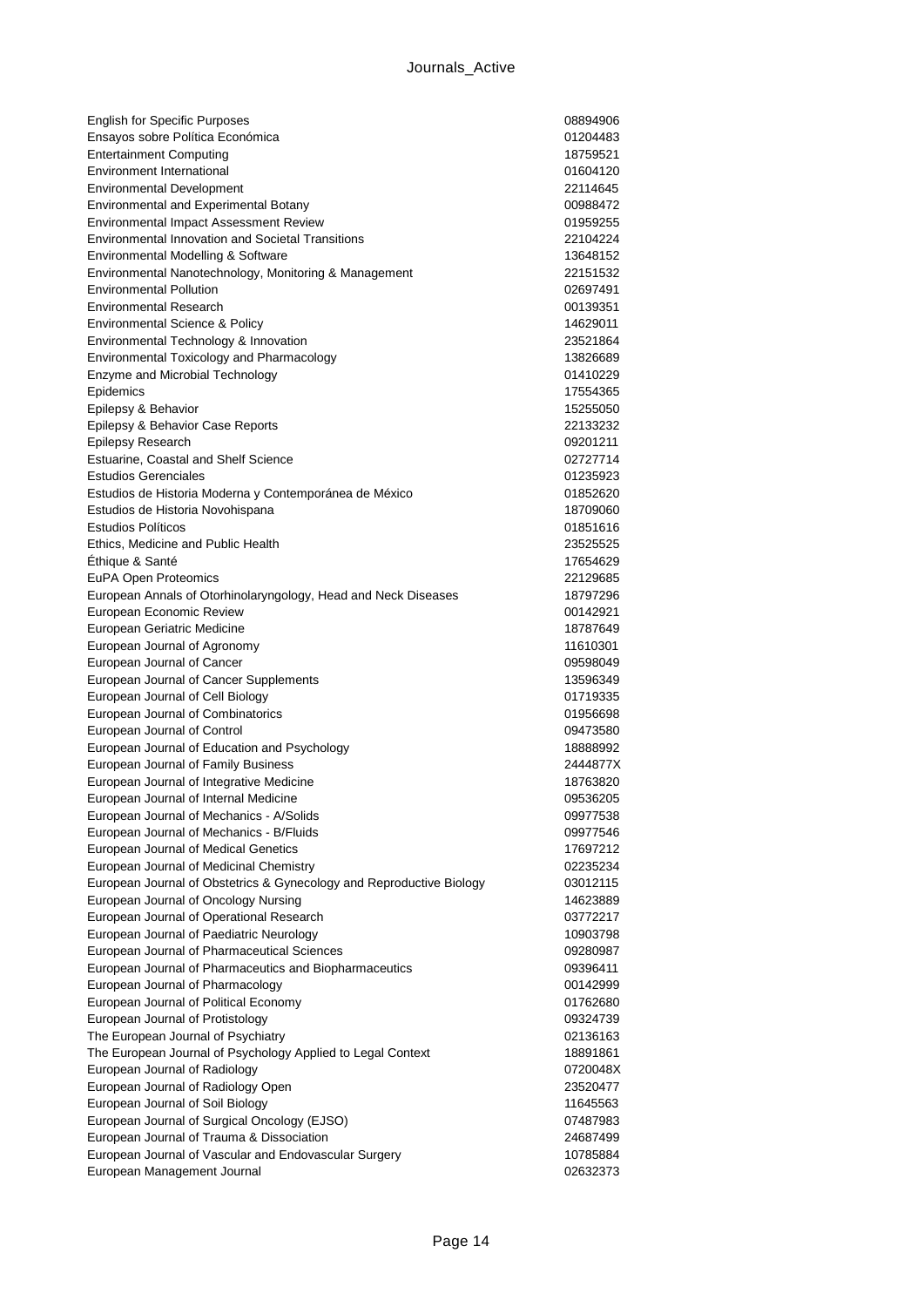| European Neuropsychopharmacology                                            | 0924977X |
|-----------------------------------------------------------------------------|----------|
| European Polymer Journal                                                    | 00143057 |
| European Psychiatry                                                         | 09249338 |
| European Research on Management and Business Economics                      | 24448834 |
| European Research in Telemedicine / La Recherche Européenne en Télémédecine | 2212764X |
|                                                                             |          |
| European Urology                                                            | 03022838 |
| European Urology Focus                                                      | 24054569 |
| European Urology Supplements                                                | 15699056 |
| Evaluation and Program Planning                                             | 01497189 |
| Evolution and Human Behavior                                                | 10905138 |
| L'Évolution Psychiatrique                                                   | 00143855 |
| <b>Experimental Cell Research</b>                                           | 00144827 |
| <b>Experimental Eye Research</b>                                            | 00144835 |
| <b>Experimental Gerontology</b>                                             | 05315565 |
| <b>Experimental Hematology</b>                                              | 0301472X |
| <b>Experimental and Molecular Pathology</b>                                 | 00144800 |
| <b>Experimental Neurology</b>                                               | 00144886 |
| <b>Experimental Parasitology</b>                                            | 00144894 |
| <b>Experimental Thermal and Fluid Science</b>                               | 08941777 |
| <b>Experimental and Toxicologic Pathology</b>                               | 09402993 |
| <b>Expert Systems with Applications</b>                                     | 09574174 |
| <b>Explorations in Economic History</b>                                     | 00144983 |
| EXPLORE: The Journal of Science and Healing                                 | 15508307 |
| <b>Expositiones Mathematicae</b>                                            | 07230869 |
| The Extractive Industries and Society                                       | 2214790X |
| <b>Extreme Mechanics Letters</b>                                            | 23524316 |
| Facial Plastic Surgery Clinics of North America                             | 10647406 |
| <b>Fertility and Sterility</b>                                              | 00150282 |
| Feuillets de Radiologie                                                     | 01819801 |
| <b>Field Crops Research</b>                                                 | 03784290 |
| Field Mycology                                                              | 14681641 |
| <b>Filtration Industry Analyst</b>                                          | 13656937 |
| Filtration + Separation                                                     | 00151882 |
| <b>Finance Research Letters</b>                                             | 15446123 |
| Finite Elements in Analysis and Design                                      | 0168874X |
| Finite Fields and Their Applications                                        | 10715797 |
| Fire Safety Journal                                                         | 03797112 |
| Fish & Shellfish Immunology                                                 | 10504648 |
| <b>Fisheries Research</b>                                                   | 01657836 |
| Fisioterapia                                                                | 02115638 |
| Fitoterapia                                                                 | 0367326X |
| FlatChem                                                                    | 24522627 |
| Flora                                                                       | 03672530 |
| Flow Measurement and Instrumentation                                        | 09555986 |
| Fluid Phase Equilibria                                                      | 03783812 |
| FMC - Formación Médica Continuada en Atención Primaria                      | 11342072 |
|                                                                             |          |
| Focus on Catalysts                                                          | 13514180 |
| Focus on Pigments                                                           | 09696210 |
| Focus on Powder Coatings                                                    | 13645439 |
| Focus on Surfactants                                                        | 13514210 |
| Food and Bioproducts Processing                                             | 09603085 |
| <b>Food Bioscience</b>                                                      | 22124292 |
| Food and Chemical Toxicology                                                | 02786915 |
| <b>Food Chemistry</b>                                                       | 03088146 |
| <b>Food Control</b>                                                         | 09567135 |
| Food Hydrocolloids                                                          | 0268005X |
| Food Microbiology                                                           | 07400020 |
| Food Packaging and Shelf Life                                               | 22142894 |
| Food Policy                                                                 | 03069192 |
| Food Quality and Preference                                                 | 09503293 |
| Food Research International                                                 | 09639969 |
| Food Science and Human Wellness                                             | 22134530 |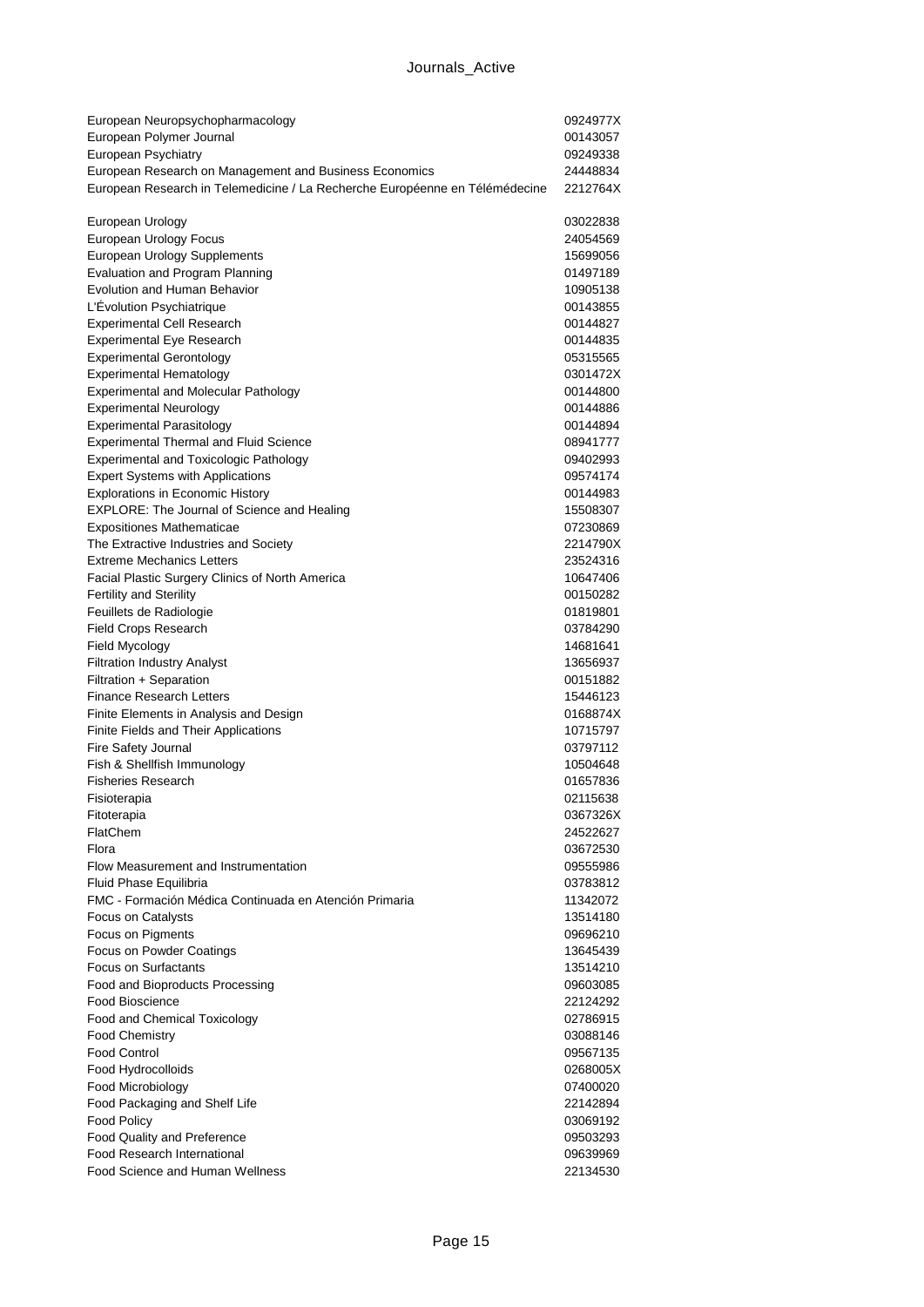| <b>Food Structure</b>                                      | 22133291             |
|------------------------------------------------------------|----------------------|
| Food and Waterborne Parasitology                           | 24056766             |
| Food Webs                                                  | 23522496             |
| The Foot                                                   | 09582592             |
| <b>Foot and Ankle Clinics</b>                              | 10837515             |
| Foot and Ankle Surgery                                     | 12687731             |
| <b>Forensic Chemistry</b>                                  | 24681709             |
| Forensic Science International                             | 03790738             |
| Forensic Science International: Genetics                   | 18724973             |
| Forensic Science International: Genetics Supplement Series | 18751768             |
| Forensic Science International Supplement Series           | 18751741             |
| Forest Ecology and Management                              | 03781127             |
| Forest Policy and Economics                                | 13899341             |
| Free Radical Biology and Medicine                          | 08915849             |
| <b>Frontiers of Architectural Research</b>                 | 20952635             |
| Frontiers in Laboratory Medicine                           | 25423649             |
| Frontiers in Neuroendocrinology<br>Fuel                    | 00913022             |
| <b>Fuel Cells Bulletin</b>                                 | 00162361<br>14642859 |
| Fuel and Energy Abstracts                                  | 01406701             |
| <b>Fuel Processing Technology</b>                          | 03783820             |
| Fungal Biology                                             | 18786146             |
| <b>Fungal Biology Reviews</b>                              | 17494613             |
| <b>Fungal Ecology</b>                                      | 17545048             |
| <b>Fungal Genetics and Biology</b>                         | 10871845             |
| Fusion Engineering and Design                              | 09203796             |
| Fuss & Sprunggelenk                                        | 16199987             |
| <b>Future Business Journal</b>                             | 23147210             |
| Future Computing and Informatics Journal                   | 23147288             |
| <b>Future Dental Journal</b>                               | 23147180             |
| <b>Future Generation Computer Systems</b>                  | 0167739X             |
| <b>Future Journal of Pharmaceutical Sciences</b>           | 23147245             |
| <b>Futures</b>                                             | 00163287             |
| <b>Fuzzy Information and Engineering</b>                   | 16168658             |
| <b>Fuzzy Sets and Systems</b>                              | 01650114             |
| Gaceta Mexicana de Oncología                               | 16659201             |
| Gaceta Sanitaria                                           | 02139111             |
| Gait & Posture                                             | 09666362             |
| Games and Economic Behavior                                | 08998256             |
| Gastroenterología y Hepatología                            | 02105705             |
| Gastroenterología y Hepatología (English Edition)          | 24443824             |
| Gastroenterology                                           | 00165085             |
| Gastroenterology Clinics of North America                  | 08898553             |
| Gastrointestinal Endoscopy                                 | 00165107             |
| Gastrointestinal Endoscopy Clinics of North America        | 10525157             |
| Gene                                                       | 03781119             |
| Gene Expression Patterns                                   | 1567133X             |
| Gene Reports                                               | 24520144             |
| General and Comparative Endocrinology                      | 00166480             |
| General Hospital Psychiatry                                | 01638343             |
| Genes & Diseases                                           | 23523042             |
| Genomics                                                   | 08887543             |
| Genomics Data                                              | 22135960             |
| Genomics, Proteomics & Bioinformatics<br>Geobios           | 16720229             |
| Geochimica et Cosmochimica Acta                            | 00166995<br>00167037 |
| Geoderma                                                   | 00167061             |
| Geoderma Regional                                          | 23520094             |
| Geodesy and Geodynamics                                    | 16749847             |
| Geoforum                                                   | 00167185             |
| Geomechanics for Energy and the Environment                | 23523808             |
| Geomorphology                                              | 0169555X             |
| GeoResJ                                                    | 22142428             |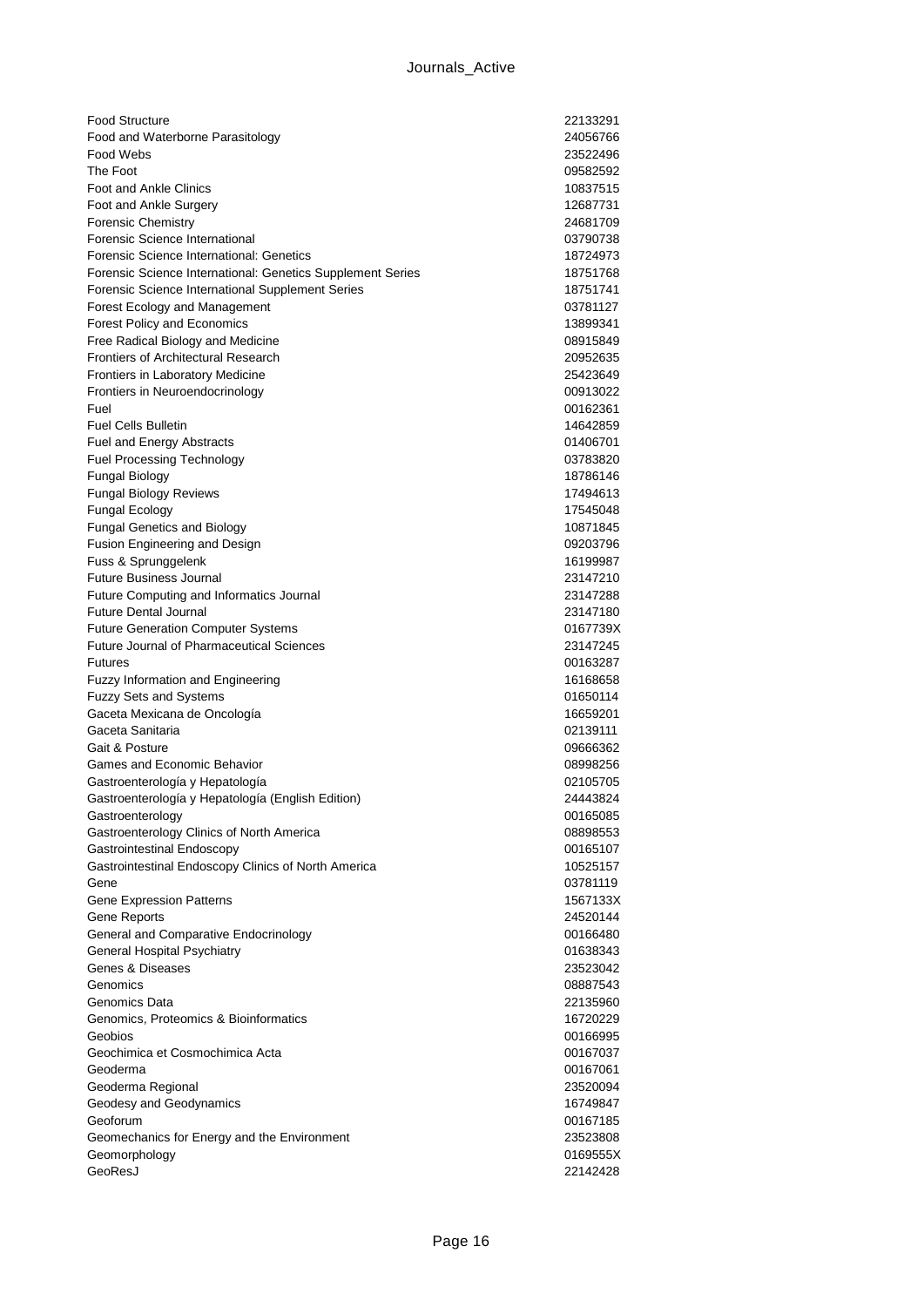| <b>Geoscience Frontiers</b>                            | 16749871             |
|--------------------------------------------------------|----------------------|
| Geotextiles and Geomembranes                           | 02661144             |
| Geothermics                                            | 03756505             |
| Geriatric Nursing                                      | 01974572             |
| Giornale Italiano di Endodonzia                        | 11214171             |
| Global Ecology and Conservation                        | 23519894             |
| Global Environmental Change                            | 09593780             |
| Global Finance Journal                                 | 10440283             |
| <b>Global Food Security</b>                            | 22119124             |
| Global Heart                                           | 22118160             |
| Global and Planetary Change                            | 09218181             |
| Gondwana Research                                      | 1342937X             |
| Government Information Quarterly                       | 0740624X             |
| <b>Graphical Models</b>                                | 15240703             |
| Green Energy & Environment                             | 24680257             |
| Groundwater for Sustainable Development                | 2352801X             |
| Growth Hormone & IGF Research                          | 10966374             |
| Gynecologic Oncology                                   | 00908258             |
| <b>Gynecologic Oncology Reports</b>                    | 23525789             |
| Gynécologie Obstétrique Fertilité & Sénologie          | 24687189             |
| Gynecology and Minimally Invasive Therapy              | 22133070             |
| Habitat International                                  | 01973975             |
| <b>Hand Clinics</b>                                    | 07490712             |
| Hand Surgery and Rehabilitation                        | 24681229             |
| HardwareX                                              | 24680672             |
| Harmful Algae                                          | 15689883             |
| <b>HAYATI Journal of Biosciences</b>                   | 19783019             |
| <b>HBRC</b> Journal                                    | 16874048             |
| Health & Place                                         | 13538292             |
| <b>Health Policy</b>                                   | 01688510             |
| Health Policy and Technology                           | 22118837             |
| <b>Health Professions Education</b>                    | 24523011             |
| <b>Health SA Gesondheid</b>                            | 10259848             |
| Healthcare                                             | 22130764             |
| Hearing Research                                       | 03785955             |
| <b>Heart Failure Clinics</b>                           | 15517136             |
| Heart, Lung and Circulation                            | 14439506             |
| Heart & Lung: The Journal of Acute and Critical Care   | 01479563             |
| <b>Heart Rhythm</b>                                    | 15475271             |
| <b>HeartRhythm Case Reports</b>                        | 22140271             |
| Heliyon                                                | 24058440             |
| Hellenic Journal of Cardiology                         | 11099666             |
| Hematology/Oncology Clinics of North America           | 08898588             |
| Hematology/Oncology and Stem Cell Therapy              | 16583876<br>14993872 |
| Hepatobiliary & Pancreatic Diseases International      |                      |
| <b>High Energy Density Physics</b>                     | 15741818             |
| Hipertensión y Riesgo Vascular<br>Historia Mathematica | 18891837             |
| Homeopathy                                             | 03150860<br>14754916 |
| HOMO - Journal of Comparative Human Biology            | 0018442X             |
| Hong Kong Journal of Occupational Therapy              | 15691861             |
| Hong Kong Physiotherapy Journal                        | 10137025             |
| Hormigón y Acero                                       | 04395689             |
| Hormones and Behavior                                  | 0018506X             |
| <b>Horticultural Plant Journal</b>                     | 24680141             |
| <b>Hospital Medicine Clinics</b>                       | 22115943             |
| HPB                                                    | 1365182X             |
| Human Immunology                                       | 01988859             |
| Human Microbiome Journal                               | 24522317             |
| Human Movement Science                                 | 01679457             |
| Human Pathology                                        | 00468177             |
| Human Pathology: Case Reports                          | 22143300             |
| Human Resource Management Review                       | 10534822             |
|                                                        |                      |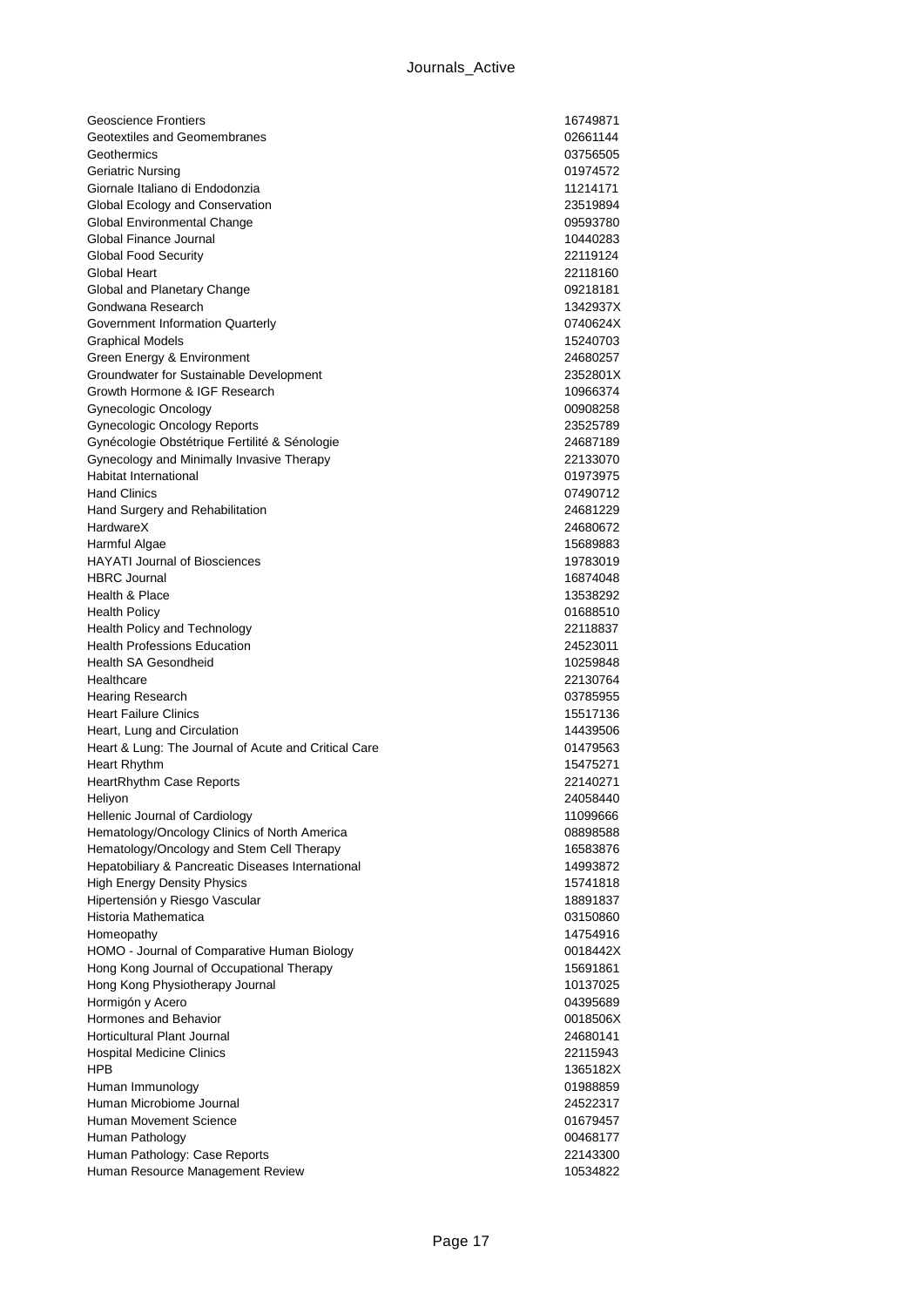| Hydrometallurgy                                                       | 0304386X             |
|-----------------------------------------------------------------------|----------------------|
| <b>IATSS Research</b>                                                 | 03861112             |
| <b>IBRO Reports</b>                                                   | 24518301             |
| Icarus                                                                | 00191035             |
| <b>ICT Express</b>                                                    | 24059595             |
| <b>IDCases</b>                                                        | 22142509             |
| IFAC Journal of Systems and Control                                   | 24686018             |
| IFAC-PapersOnLine                                                     | 24058963             |
| IHJ Cardiovascular Case Reports (CVCR)                                | 2468600X             |
| <b>IIMB Management Review</b>                                         | 09703896             |
| <b>IJC Heart &amp; Vasculature</b>                                    | 23529067             |
| <b>IJC Metabolic &amp; Endocrine</b>                                  | 22147624             |
| Image and Vision Computing                                            | 02628856             |
| Imagen Diagnóstica                                                    | 21713669<br>17769817 |
| Imagerie de la Femme                                                  | 10747613             |
| Immunity                                                              | 01712985             |
| Immunobiology<br>Immunology and Allergy Clinics of North America      | 08898561             |
| Immunology Letters                                                    | 01652478             |
| In Analysis                                                           | 25423606             |
| Indagationes Mathematicae                                             | 00193577             |
| Indian Heart Journal                                                  | 00194832             |
| Indian Journal of Medical Specialities                                | 09762884             |
| Indian Journal of Transplantation                                     | 22120017             |
| Indian Journal of Tuberculosis                                        | 00195707             |
| Indian Pacing and Electrophysiology Journal                           | 09726292             |
| <b>Industrial Crops and Products</b>                                  | 09266690             |
| Industrial Marketing Management                                       | 00198501             |
| Infant Behavior and Development                                       | 01636383             |
| Infection, Disease & Health                                           | 24680451             |
| Infection, Genetics and Evolution                                     | 15671348             |
| Infectious Disease Clinics of North America                           | 08915520             |
| Infectious Disease Modelling                                          | 24680427             |
| Informatics in Medicine Unlocked                                      | 23529148             |
| Information and Computation                                           | 08905401             |
| Information Economics and Policy                                      | 01676245             |
| <b>Information Fusion</b>                                             | 15662535             |
| Information & Management                                              | 03787206             |
| Information and Organization                                          | 14717727             |
| Information Processing in Agriculture                                 | 22143173             |
| Information Processing Letters                                        | 00200190             |
| Information Processing & Management                                   | 03064573             |
| <b>Information Sciences</b>                                           | 00200255             |
| Information and Software Technology                                   | 09505849             |
| <b>Information Systems</b>                                            | 03064379             |
| Infrared Physics & Technology                                         | 13504495             |
| Ingeniería, Investigación y Tecnología                                | 14057743             |
| Injury                                                                | 00201383             |
| Innovative Food Science & Emerging Technologies                       | 14668564             |
| Inorganic Chemistry Communications                                    | 13877003             |
| Inorganica Chimica Acta                                               | 00201693             |
| Insect Biochemistry and Molecular Biology                             | 09651748             |
| Insurance: Mathematics and Economics                                  | 01676687             |
| Integration, the VLSI Journal                                         | 01679260             |
| Integrative Medicine Research                                         | 22134220             |
| Intelligence                                                          | 01602896<br>09643397 |
| Intensive and Critical Care Nursing<br>Interdisciplinary Neurosurgery | 22147519             |
| <b>Intermetallics</b>                                                 | 09669795             |
| International Biodeterioration & Biodegradation                       | 09648305             |
| <b>International Business Review</b>                                  | 09695931             |
| International Communications in Heat and Mass Transfer                | 07351933             |
|                                                                       |                      |
| International Dairy Journal                                           | 09586946             |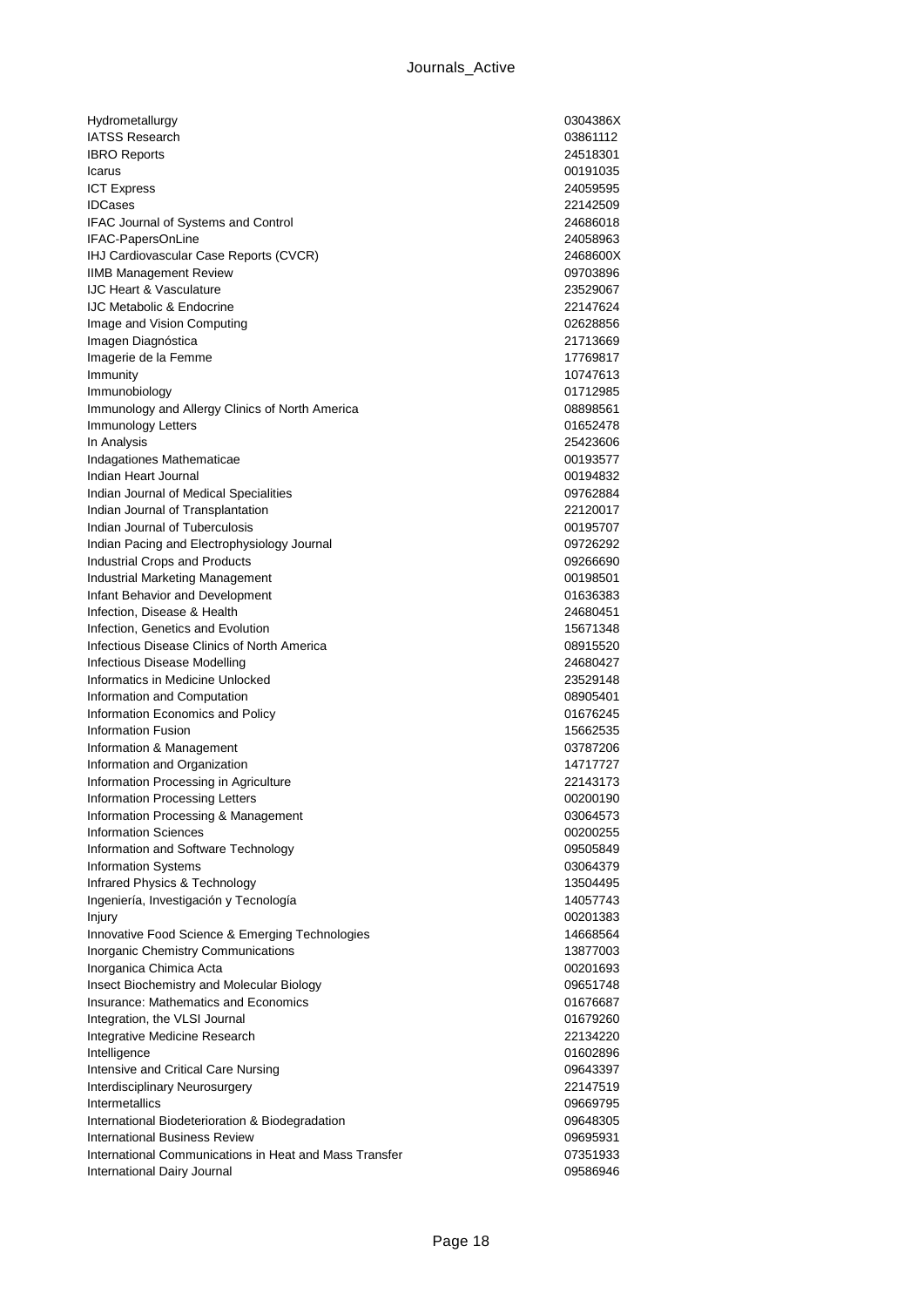| International Economics                                                                             | 21107017             |
|-----------------------------------------------------------------------------------------------------|----------------------|
| International Emergency Nursing                                                                     | 1755599X             |
| International Immunopharmacology                                                                    | 15675769             |
| The International Journal of Accounting                                                             | 00207063             |
| International Journal of Accounting Information Systems                                             | 14670895             |
| International Journal of Adhesion and Adhesives                                                     | 01437496             |
| International Journal of Africa Nursing Sciences                                                    | 22141391             |
| International Journal of Antimicrobial Agents                                                       | 09248579             |
| International Journal of Applied Earth Observation and Geoinformation                               | 03032434             |
| International Journal of Approximate Reasoning                                                      | 0888613X             |
| The International Journal of Biochemistry & Cell Biology                                            | 13572725             |
| International Journal of Biological Macromolecules                                                  | 01418130             |
| International Journal of Cardiology                                                                 | 01675273             |
| International Journal of the Cardiovascular Academy                                                 | 24058181             |
| International Journal of Child-Computer Interaction                                                 | 22128689             |
| International Journal of Clinical and Health Psychology                                             | 16972600             |
| International Journal of Coal Geology                                                               | 01665162             |
| International Journal of Critical Infrastructure Protection                                         | 18745482             |
| International Journal of Developmental Neuroscience                                                 | 07365748             |
| International Journal of Disaster Risk Reduction                                                    | 22124209             |
| International Journal of Drug Policy                                                                | 09553959             |
| International Journal of Educational Development                                                    | 07380593             |
| International Journal of Educational Research                                                       | 08830355             |
| International Journal of Electrical Power & Energy Systems                                          | 01420615             |
| International Journal of e-Navigation and Maritime Economy                                          | 24055352             |
| International Journal of Engineering Science                                                        | 00207225             |
| International Journal of Epilepsy                                                                   | 22136320             |
| International Journal of Fatigue                                                                    | 01421123             |
| International Journal of Food Microbiology                                                          | 01681605             |
| International Journal of Forecasting                                                                | 01692070             |
| International Journal of Gastronomy and Food Science                                                | 1878450X             |
| International Journal of Gerontology                                                                | 18739598             |
| International Journal of Greenhouse Gas Control                                                     | 17505836             |
| International Journal of Heat and Fluid Flow                                                        | 0142727X             |
| International Journal of Heat and Mass Transfer                                                     | 00179310             |
| International Journal of Hospitality Management                                                     | 02784319             |
| International Journal of Human-Computer Studies                                                     | 10715819             |
| International Journal of Hydrogen Energy                                                            | 03603199             |
| International Journal of Hygiene and Environmental Health                                           | 14384639             |
| International Journal of Impact Engineering                                                         | 0734743X             |
| International Journal of Industrial Ergonomics                                                      | 01698141             |
|                                                                                                     |                      |
| International Journal of Industrial Organization<br>International Journal of Infectious Diseases    | 01677187<br>12019712 |
|                                                                                                     |                      |
| International Journal of Information Management<br>International Journal of Intercultural Relations | 02684012             |
|                                                                                                     | 01471767             |
| International Journal of Law, Crime and Justice                                                     | 17560616             |
| International Journal of Law and Psychiatry                                                         | 01602527             |
| International Journal of Machine Tools and Manufacture                                              | 08906955             |
| The International Journal of Management Education                                                   | 14728117             |
| International Journal of Marine Energy                                                              | 22141669             |
| International Journal of Mass Spectrometry                                                          | 13873806             |
| International Journal of Mechanical Sciences                                                        | 00207403             |
| International Journal of Medical Informatics                                                        | 13865056             |
| International Journal of Medical Microbiology                                                       | 14384221             |
| International Journal of Mineral Processing                                                         | 03017516             |
| International Journal of Mining Science and Technology                                              | 20952686             |
| International Journal of Multiphase Flow                                                            | 03019322             |
| International Journal of Naval Architecture and Ocean Engineering                                   | 20926782             |
| International Journal of Non-Linear Mechanics                                                       | 00207462             |
| International Journal of Nursing Sciences                                                           | 23520132             |
| International Journal of Nursing Studies                                                            | 00207489             |
| International Journal of Obstetric Anesthesia                                                       | 0959289X             |
| International Journal of Pediatrics and Adolescent Medicine                                         | 23526467             |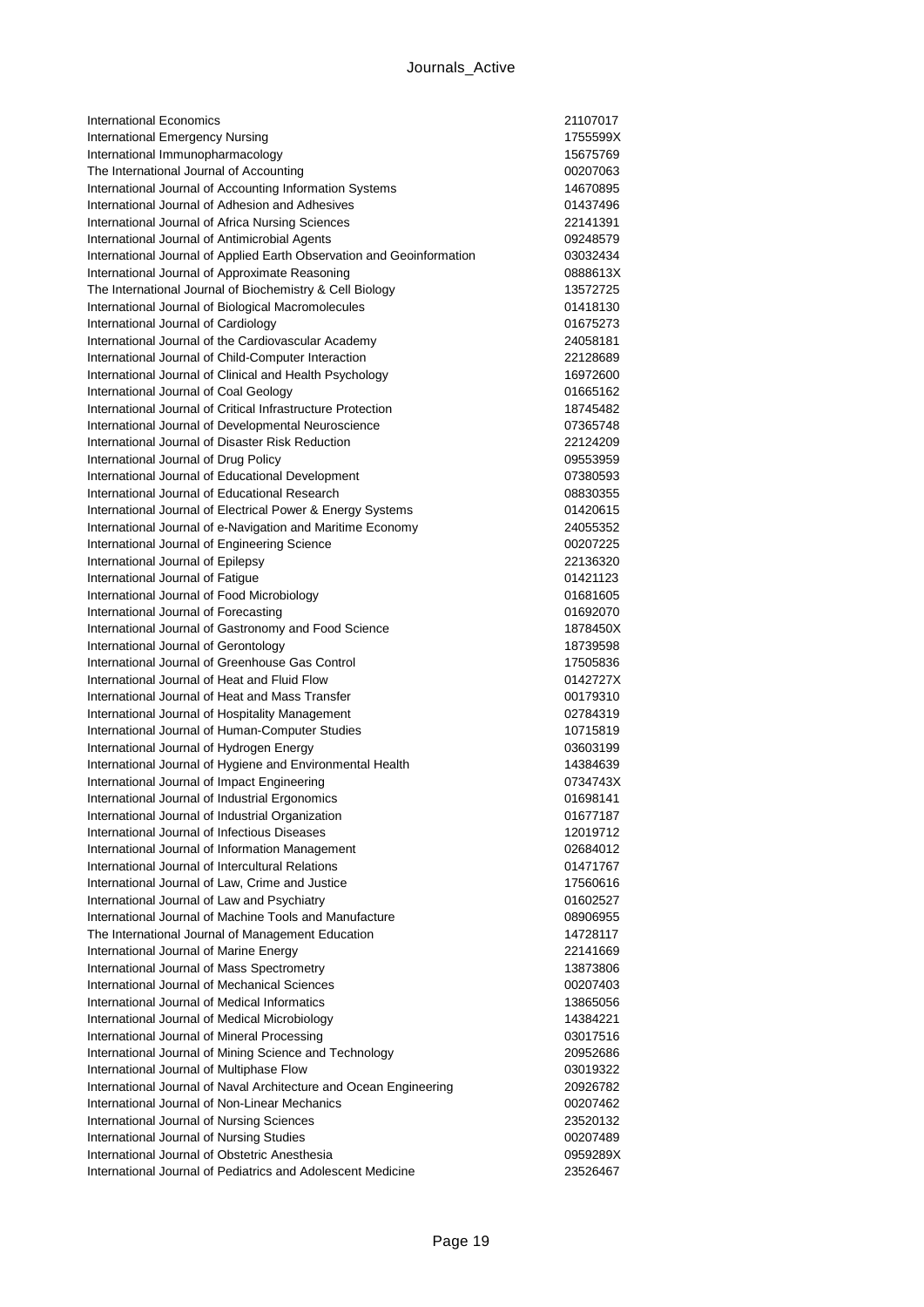| International Journal of Oral and Maxillofacial Surgery                                                 | 09015027             |
|---------------------------------------------------------------------------------------------------------|----------------------|
| International Journal of Orthopaedic and Trauma Nursing                                                 | 18781241             |
| International Journal of Osteopathic Medicine                                                           | 17460689             |
| International Journal of Paleopathology                                                                 | 18799817             |
| International Journal for Parasitology                                                                  | 00207519             |
| International Journal for Parasitology: Drugs and Drug Resistance                                       | 22113207             |
| International Journal for Parasitology: Parasites and Wildlife                                          | 22132244             |
| International Journal of Pavement Research and Technology                                               | 19966814             |
| International Journal of Pediatric Otorhinolaryngology                                                  | 01655876             |
| International Journal of Pediatric Otorhinolaryngology Extra                                            | 18714048             |
| International Journal of Pharmaceutics                                                                  | 03785173             |
| International Journal of Plasticity                                                                     | 07496419             |
| International Journal of Pressure Vessels and Piping                                                    | 03080161             |
| International Journal of Production Economics                                                           | 09255273             |
| International Journal of Project Management                                                             | 02637863             |
| International Journal of Psychophysiology                                                               | 01678760             |
| International Journal of Radiation Oncology*Biology*Physics                                             | 03603016             |
| International Journal of Refractory Metals and Hard Materials<br>International Journal of Refrigeration | 02634368<br>01407007 |
| International Journal of Research in Marketing                                                          | 01678116             |
| International Journal of Rock Mechanics and Mining Sciences                                             | 13651609             |
| International Journal of Sediment Research                                                              | 10016279             |
| International Journal of Solids and Structures                                                          | 00207683             |
| International Journal of Surgery                                                                        | 17439191             |
| International Journal of Surgery Case Reports                                                           | 22102612             |
| International Journal of Surgery Open                                                                   | 24058572             |
| International Journal of Surgery Protocols                                                              | 24683574             |
| International Journal of Sustainable Built Environment                                                  | 22126090             |
| International Journal of Thermal Sciences                                                               | 12900729             |
| International Journal of Transportation Science and Technology                                          | 20460430             |
| International Journal of Veterinary Science and Medicine                                                | 23144599             |
| International Journal of Women's Dermatology                                                            | 23526475             |
| International Medical Review on Down Syndrome                                                           | 21719748             |
| International Orthodontics                                                                              | 17617227             |
| International Review of Economics Education                                                             | 14773880             |
| International Review of Economics & Finance                                                             | 10590560             |
| International Review of Financial Analysis                                                              | 10575219             |
| International Review of Law and Economics                                                               | 01448188             |
| International Soil and Water Conservation Research                                                      | 20956339             |
| The Internet and Higher Education                                                                       | 10967516             |
| Internet Interventions                                                                                  | 22147829             |
| <b>Interventional Cardiology Clinics</b>                                                                | 22117458             |
| Investigación Bibliotecológica: Archivonomía, Bibliotecología e Información                             | 0187358X             |
| Investigación Económica                                                                                 | 01851667             |
| Investigación en Educación Médica                                                                       | 20075057             |
| Investigaciones Geográficas, Boletín del Instituto de Geografía                                         | 01884611             |
| Investigaciones de Historia Económica - Economic History Research                                       | 16986989             |
| <b>IRBM</b><br><b>IRBM News</b>                                                                         | 19590318             |
| <b>ISA Transactions</b>                                                                                 | 19597568             |
| <b>ISPRS Journal of Photogrammetry and Remote Sensing</b>                                               | 00190578<br>09242716 |
| <b>JAAD Case Reports</b>                                                                                | 23525126             |
| JACC: Basic to Translational Science                                                                    | 2452302X             |
| JACC: Cardiovascular Imaging                                                                            | 1936878X             |
| <b>JACC: Cardiovascular Interventions</b>                                                               | 19368798             |
| JACC: Clinical Electrophysiology                                                                        | 2405500X             |
| <b>JACC: Heart Failure</b>                                                                              | 22131779             |
| Japan and the World Economy                                                                             | 09221425             |
| Japanese Dental Science Review                                                                          | 18827616             |
| <b>JCRS Online Case Reports</b>                                                                         | 22141677             |
| <b>JMV-Journal de Médecine Vasculaire</b>                                                               | 25424513             |
| Joint Bone Spine                                                                                        | 1297319X             |
| The Joint Commission Journal on Quality and Patient Safety                                              | 15537250             |
|                                                                                                         |                      |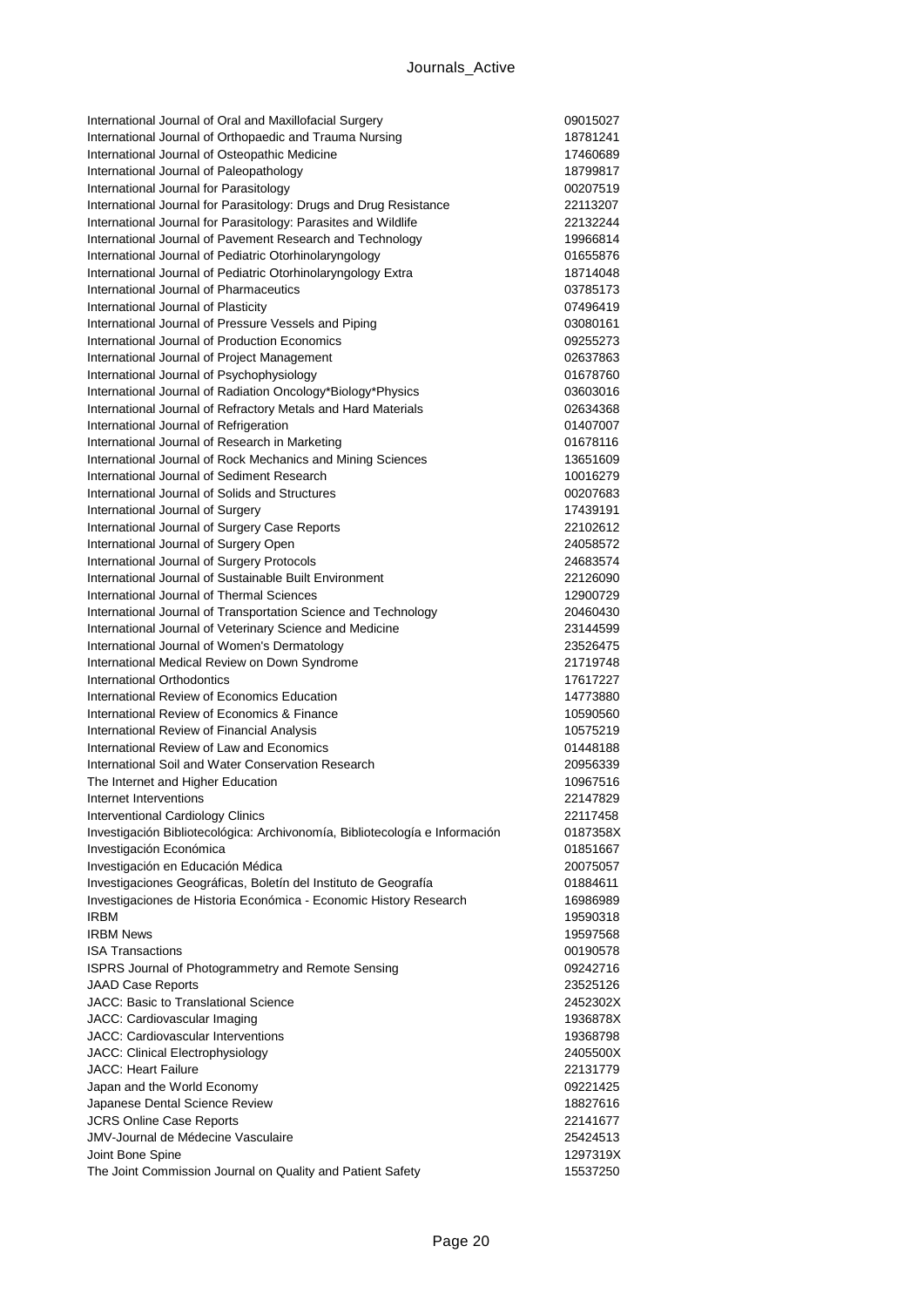| Jornal de Pediatria                                                        | 00217557 |
|----------------------------------------------------------------------------|----------|
| Jornal de Pediatria (Versão em Português)                                  | 22555536 |
| Joule                                                                      | 25424351 |
| The Journal of Academic Librarianship                                      | 00991333 |
| Journal of the Academy of Nutrition and Dietetics                          | 22122672 |
| Journal of Accounting and Economics                                        | 01654101 |
| Journal of Accounting Education                                            | 07485751 |
| Journal of Accounting Literature                                           | 07374607 |
| Journal of Accounting and Public Policy                                    | 02784254 |
| Journal of Acupuncture and Meridian Studies                                | 20052901 |
| Journal of Adolescence                                                     | 01401971 |
| Journal of Adolescent Health                                               | 1054139X |
| Journal of Advanced Research                                               | 20901232 |
| Journal of Aerosol Science                                                 | 00218502 |
| Journal of Affective Disorders                                             | 01650327 |
| Journal of African Earth Sciences                                          | 1464343X |
| Journal of African Trade                                                   | 22148515 |
| Journal of Aging Studies                                                   | 08904065 |
| Journal of Air Transport Management                                        | 09696997 |
| Journal of Algebra                                                         | 00218693 |
| Journal of Allergy and Clinical Immunology                                 | 00916749 |
| The Journal of Allergy and Clinical Immunology: In Practice                | 22132198 |
| Journal of Alloys and Compounds                                            | 09258388 |
| Journal of the American Academy of Child & Adolescent Psychiatry           | 08908567 |
| Journal of the American Academy of Dermatology                             | 01909622 |
| Journal of American Association for Pediatric Ophthalmology and Strabismus | 10918531 |
| Journal of the American College of Cardiology                              | 07351097 |
| Journal of the American College of Clinical Wound Specialists              | 22135103 |
| Journal of the American College of Radiology                               | 15461440 |
| Journal of the American College of Surgeons                                | 10727515 |
| The Journal of the American Dental Association                             | 00028177 |
| Journal of the American Medical Directors Association                      | 15258610 |
| Journal of the American Pharmacists Association                            | 15443191 |
| Journal of the American Society of Cytopathology                           | 22132945 |
| Journal of the American Society of Echocardiography                        | 08947317 |
| Journal of the American Society of Hypertension                            | 19331711 |
| Journal of Analytical and Applied Pyrolysis                                | 01652370 |
| Journal of the Anatomical Society of India                                 | 00032778 |
| Journal of Anesthesia History                                              | 23524529 |
| Journal of Anthropological Archaeology                                     | 02784165 |
| Journal des Anti-infectieux                                                | 22106545 |
| Journal of Anxiety Disorders                                               | 08876185 |
| Journal of Applied Biomedicine                                             | 1214021X |
| Journal of Applied Developmental Psychology                                | 01933973 |
| Journal of Applied Economics                                               | 15140326 |
| Journal of Applied Geophysics                                              | 09269851 |
| Journal of Applied Logic                                                   | 15708683 |
| Journal of Applied Mathematics and Mechanics                               | 00218928 |
| Journal of Applied Research on Medicinal and Aromatic Plants               | 22147861 |
| Journal of Applied Research in Memory and Cognition                        | 22113681 |
| Journal of Applied Research and Technology                                 | 16656423 |
| Journal of Approximation Theory                                            | 00219045 |
| Journal of Archaeological Science                                          | 03054403 |
| Journal of Archaeological Science: Reports                                 | 2352409X |
| Journal of Arid Environments                                               | 01401963 |
| Journal of Arrhythmia                                                      | 18804276 |
| The Journal of Arthroplasty                                                | 08835403 |
| Journal of Arthroscopy and Joint Surgery                                   | 22149635 |
| Journal of Asia-Pacific Biodiversity                                       | 2287884X |
| Journal of Asia-Pacific Entomology                                         | 12268615 |
| Journal of Asian Ceramic Societies                                         | 21870764 |
| Journal of Asian Earth Sciences                                            | 13679120 |
| Journal of Asian Economics                                                 | 10490078 |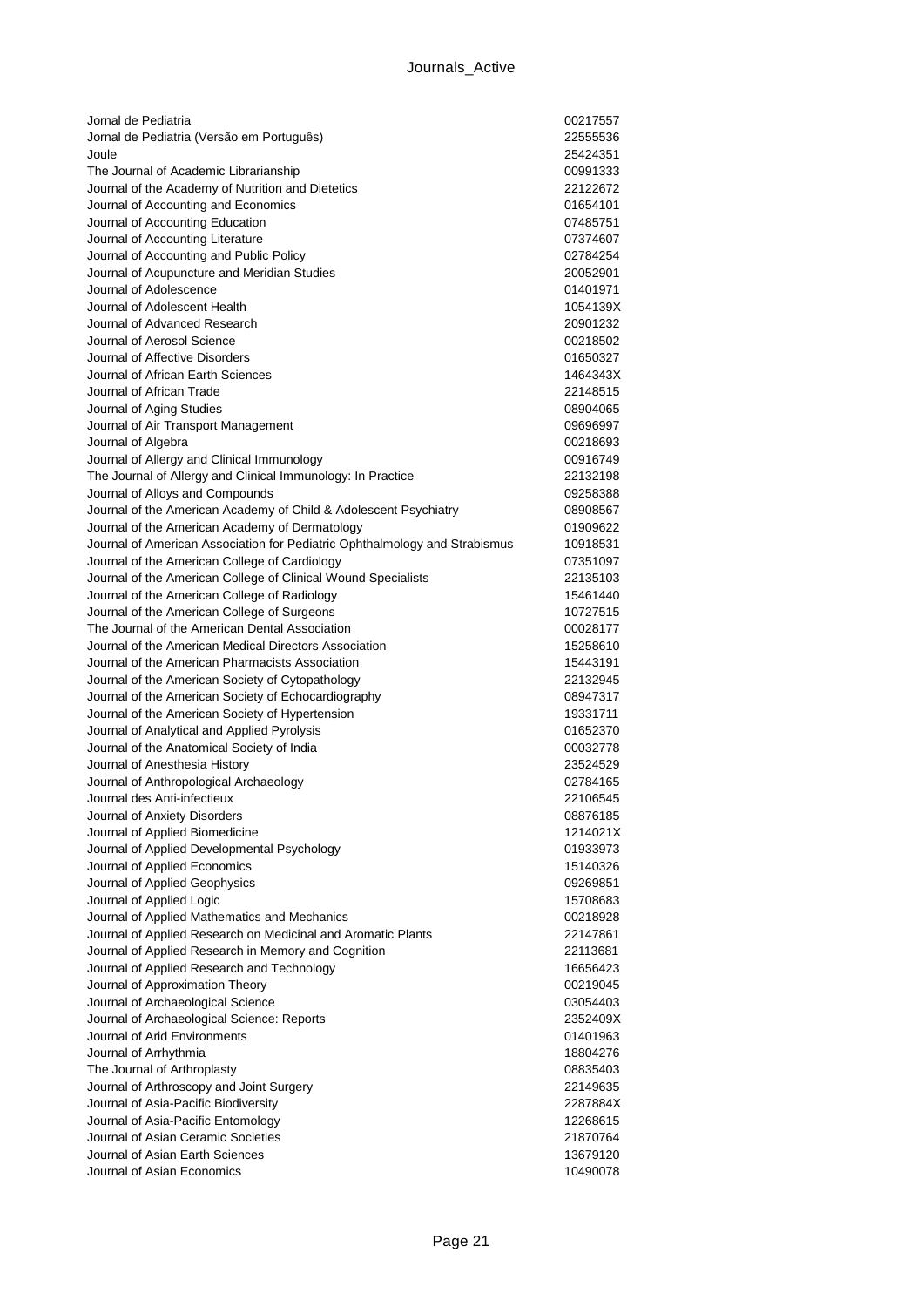| Journal of the Association of Arab Universities for Basic and Applied Sciences                                  | 18153852             |
|-----------------------------------------------------------------------------------------------------------------|----------------------|
| Journal of the Association of Nurses in AIDS Care                                                               | 10553290             |
| Journal of the Association for Vascular Access                                                                  | 15528855             |
| Journal of Atmospheric and Solar-Terrestrial Physics                                                            | 13646826             |
| Journal of Autoimmunity                                                                                         | 08968411             |
| Journal of Ayurveda and Integrative Medicine                                                                    | 09759476             |
| Journal of Banking & Finance                                                                                    | 03784266             |
| Journal of Behavior, Health & Social Issues                                                                     | 20070780             |
| Journal of Behavior Therapy and Experimental Psychiatry                                                         | 00057916             |
| Journal of Behavioral and Experimental Economics                                                                | 22148043             |
| Journal of Behavioral and Experimental Finance                                                                  | 22146350             |
| Journal of Biomechanics                                                                                         | 00219290             |
| Journal of Biomedical Informatics                                                                               | 15320464             |
| Journal of Bionic Engineering                                                                                   | 16726529             |
| Journal of Bioscience and Bioengineering                                                                        | 13891723             |
| Journal of Biotechnology                                                                                        | 01681656             |
| Journal of Bodywork and Movement Therapies                                                                      | 13608592             |
| Journal of Bone Oncology                                                                                        | 22121374             |
| Journal of Building Engineering                                                                                 | 23527102             |
| Journal of Business Research                                                                                    | 01482963             |
| Journal of Business Venturing                                                                                   | 08839026             |
| Journal of Business Venturing Insights                                                                          | 23526734             |
| Journal of Cancer Policy                                                                                        | 22135383             |
| Journal of Cancer Research and Practice                                                                         | 23113006             |
| Journal of Cardiac Failure                                                                                      | 10719164             |
| Journal of Cardiology                                                                                           | 09145087             |
| Journal of Cardiology Cases                                                                                     | 18785409             |
| Journal of Cardiothoracic and Vascular Anesthesia                                                               | 10530770             |
| Journal of Cardiovascular Computed Tomography                                                                   | 19345925             |
| Journal of Catalysis                                                                                            | 00219517             |
| Journal of Cataract & Refractive Surgery                                                                        | 08863350             |
| Journal of Cellular Immunotherapy                                                                               | 23521775             |
| Journal of Cereal Science                                                                                       | 07335210             |
| Journal of Chemical Health and Safety                                                                           | 18715532             |
| Journal of Chemical Neuroanatomy                                                                                | 08910618             |
| The Journal of Chemical Thermodynamics                                                                          | 00219614             |
| The Journal of China Universities of Posts and Telecommunications<br>Journal of the Chinese Medical Association | 10058885             |
| Journal of Chiropractic Humanities                                                                              | 17264901             |
|                                                                                                                 | 15563499<br>15563707 |
| Journal of Chiropractic Medicine                                                                                |                      |
| Journal de Chirurgie Viscérale<br>Journal of Choice Modelling                                                   | 1878786X             |
| Journal of Chromatography A                                                                                     | 17555345<br>00219673 |
| Journal of Chromatography B                                                                                     | 15700232             |
| Journal of Cleaner Production                                                                                   | 09596526             |
| Journal of Clinical Anesthesia                                                                                  | 09528180             |
| Journal of Clinical Densitometry                                                                                | 10946950             |
| Journal of Clinical Epidemiology                                                                                | 08954356             |
| Journal of Clinical and Experimental Hepatology                                                                 | 09736883             |
| Journal of Clinical Lipidology                                                                                  | 19332874             |
| Journal of Clinical Neuroscience                                                                                | 09675868             |
| Journal of Clinical Orthopaedics and Trauma                                                                     | 09765662             |
| Journal of Clinical & Translational Endocrinology                                                               | 22146237             |
| Journal of Clinical and Translational Endocrinology: Case Reports                                               | 22146245             |
| Journal of Clinical Tuberculosis and Other Mycobacterial Diseases                                               | 24055794             |
| Journal of Clinical Virology                                                                                    | 13866532             |
| Journal of CO2 Utilization                                                                                      | 22129820             |
| Journal of Colloid and Interface Science                                                                        | 00219797             |
| Journal of Coloproctology                                                                                       | 22379363             |
| Journal of Combinatorial Theory, Series A                                                                       | 00973165             |
| Journal of Combinatorial Theory, Series B                                                                       | 00958956             |
| Journal of Commodity Markets                                                                                    | 24058513             |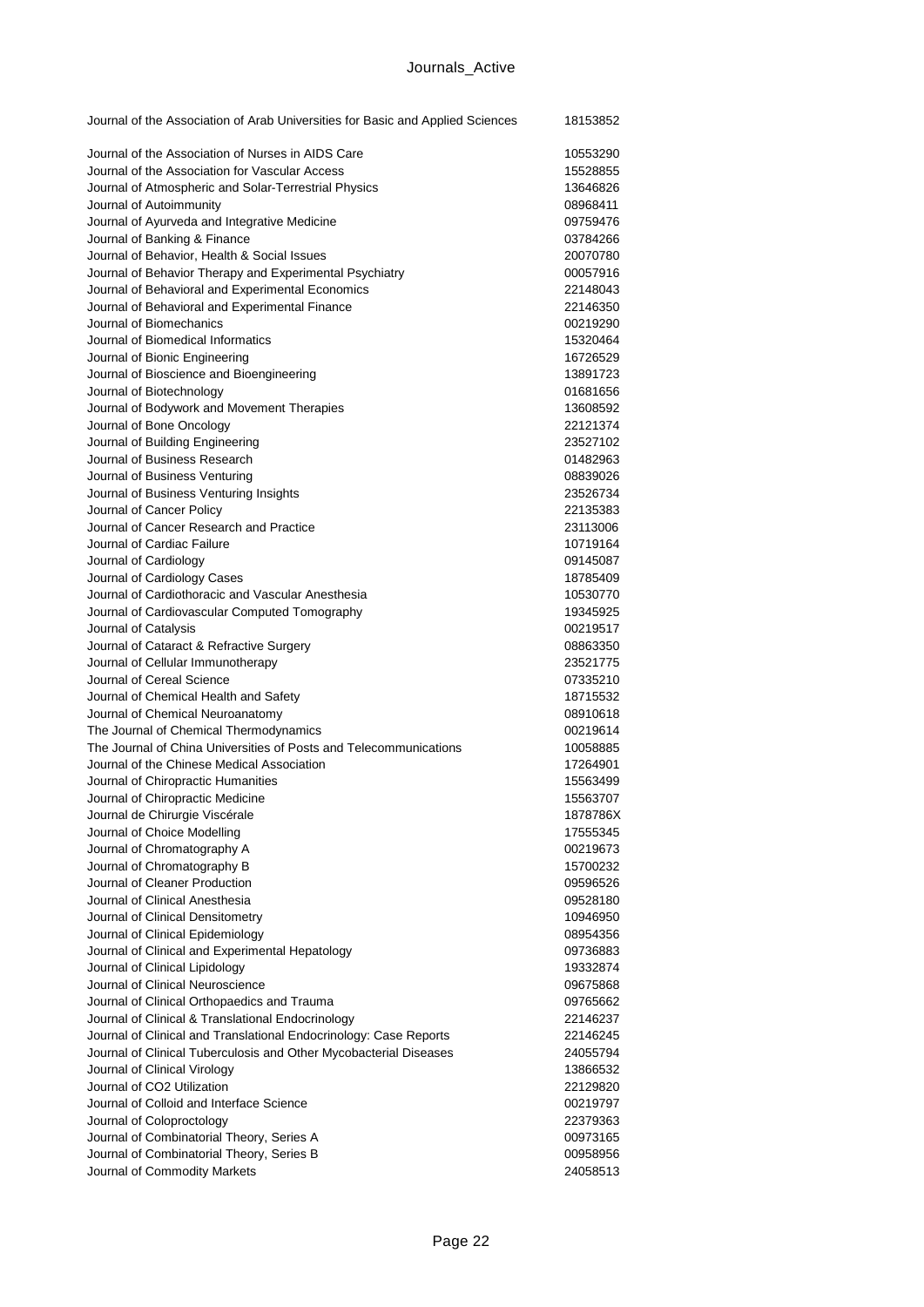| Journal of Communication Disorders                                                 | 00219924             |
|------------------------------------------------------------------------------------|----------------------|
| Journal of Comparative Economics                                                   | 01475967             |
| Journal of Comparative Pathology                                                   | 00219975             |
| Journal of Complexity                                                              | 0885064X             |
| Journal of Computational and Applied Mathematics                                   | 03770427             |
| Journal of Computational Design and Engineering                                    | 22884300             |
| Journal of Computational Physics                                                   | 00219991             |
| Journal of Computational Science                                                   | 18777503             |
| Journal of Computer and System Sciences                                            | 00220000             |
| Journal of Constructional Steel Research                                           | 0143974X             |
| Journal of Consumer Psychology                                                     | 10577408             |
| Journal of Contaminant Hydrology                                                   | 01697722             |
| Journal of Contemporary Accounting & Economics                                     | 18155669             |
| Journal of Contextual Behavioral Science                                           | 22121447             |
| Journal of Controlled Release                                                      | 01683659             |
| Journal of Co-operative Organization and Management                                | 2213297X             |
| Journal of Corporate Finance                                                       | 09291199             |
| Journal of Cranio-Maxillofacial Surgery                                            | 10105182             |
| Journal of Criminal Justice                                                        | 00472352             |
| Journal of Critical Care                                                           | 08839441             |
| Journal of Crystal Growth                                                          | 00220248             |
| Journal of Cultural Heritage                                                       | 12962074             |
| Journal of Current Ophthalmology                                                   | 24522325             |
| Journal of Cystic Fibrosis                                                         | 15691993             |
| Journal of Dairy Science<br>Journal of Dental Sciences                             | 00220302             |
|                                                                                    | 19917902<br>03005712 |
| Journal of Dentistry                                                               |                      |
| Journal of Dermatological Science<br>Journal of Dermatology & Dermatologic Surgery | 09231811<br>23522410 |
| Journal of Destination Marketing & Management                                      | 2212571X             |
| Journal of Development Economics                                                   | 03043878             |
| Journal of Diabetes and its Complications                                          | 10568727             |
| Journal of Differential Equations                                                  | 00220396             |
| Journal of Discrete Algorithms                                                     | 15708667             |
| Journal of Disease Cause and Control                                               | 24522228             |
| Journal of Drug Delivery Science and Technology                                    | 17732247             |
| Journal of Econometrics                                                            | 03044076             |
| The Journal of Economic Asymmetries                                                | 17034949             |
| Journal of Economic Behavior & Organization                                        | 01672681             |
| Journal of Economic Dynamics and Control                                           | 01651889             |
| Journal of Economic Psychology                                                     | 01674870             |
| Journal of Economic Theory                                                         | 00220531             |
| The Journal of the Economics of Ageing                                             | 2212828X             |
| Journal of Economics and Business                                                  | 01486195             |
| Journal of the Egyptian Mathematical Society                                       | 1110256X             |
| Journal of the Egyptian National Cancer Institute                                  | 11100362             |
| Journal of the Egyptian Society of Cardio-Thoracic Surgery                         | 1110578X             |
| Journal of Electrical Systems and Information Technology                           | 23147172             |
| Journal of Electroanalytical Chemistry                                             | 15726657             |
| Journal of Electrocardiology                                                       | 00220736             |
| Journal of Electromyography and Kinesiology                                        | 10506411             |
| Journal of Electron Spectroscopy and Related Phenomena                             | 03682048             |
| Journal of Electrostatics                                                          | 03043886             |
| The Journal of Emergency Medicine                                                  | 07364679             |
| Journal of Emergency Nursing                                                       | 00991767             |
| Journal of Empirical Finance                                                       | 09275398             |
| Journal of Endodontics                                                             | 00992399             |
| Journal of Energy Chemistry                                                        | 20954956             |
| Journal of the Energy Institute                                                    | 17439671             |
| Journal of Energy Storage                                                          | 2352152X             |
| Journal of Engineering and Technology Management                                   | 09234748             |
| Journal of English for Academic Purposes                                           | 14751585             |
| Journal of Environmental Chemical Engineering                                      | 22133437             |
|                                                                                    |                      |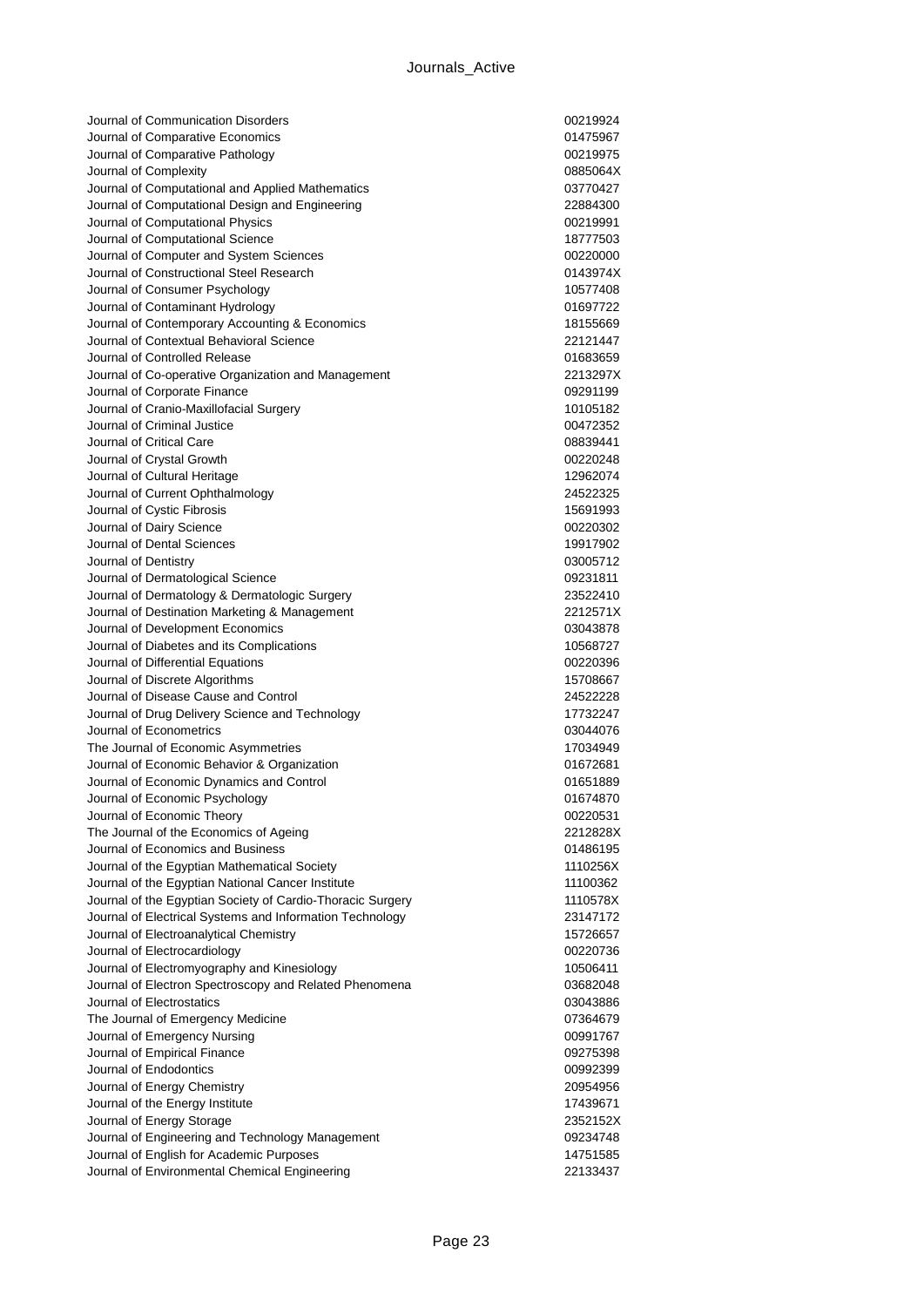| Journal of Environmental Economics and Management                                           | 00950696             |
|---------------------------------------------------------------------------------------------|----------------------|
| Journal of Environmental Management                                                         | 03014797             |
| Journal of Environmental Psychology                                                         | 02724944             |
| Journal of Environmental Radioactivity                                                      | 0265931X             |
| Journal of Environmental Sciences                                                           | 10010742             |
| Journal of Epidemiology                                                                     | 09175040             |
| Journal of Epidemiology and Global Health                                                   | 22106006             |
| Journal of Equine Veterinary Science                                                        | 07370806             |
| Journal of Ethnic Foods                                                                     | 23526181             |
| Journal of Ethnopharmacology                                                                | 03788741             |
| Journal of Eurasian Studies                                                                 | 18793665             |
| Journal of the European Ceramic Society                                                     | 09552219             |
| Journal Européen des Urgences et de Réanimation                                             | 22114238             |
| Journal of Evidence Based Dental Practice                                                   | 15323382             |
| Journal of Exercise Science & Fitness                                                       | 1728869X             |
| Journal of Exotic Pet Medicine                                                              | 15575063             |
| Journal of Experimental Child Psychology                                                    | 00220965             |
| Journal of Experimental Marine Biology and Ecology                                          | 00220981             |
| Journal of Experimental Social Psychology                                                   | 00221031             |
| Journal of Family Business Strategy                                                         | 18778585             |
| The Journal of Finance and Data Science                                                     | 24059188             |
| Journal of Financial Economics                                                              | 0304405X             |
| Journal of Financial Intermediation                                                         | 10429573             |
| Journal of Financial Markets                                                                | 13864181             |
| Journal of Financial Stability                                                              | 15723089             |
| Journal of Fluency Disorders                                                                | 0094730X             |
| Journal of Fluids and Structures                                                            | 08899746             |
| Journal of Fluorine Chemistry                                                               | 00221139             |
| Journal of Food Composition and Analysis                                                    | 08891575             |
| Journal of Food and Drug Analysis                                                           | 10219498             |
| Journal of Food Engineering                                                                 | 02608774             |
| The Journal of Foot and Ankle Surgery                                                       | 10672516             |
| Journal of Forensic and Legal Medicine                                                      | 1752928X             |
| Journal of Forensic Radiology and Imaging                                                   | 22124780             |
| Journal of Forest Economics                                                                 | 11046899             |
| Journal of the Formosan Medical Association                                                 | 09296646             |
| Journal Français d'Ophtalmologie                                                            | 01815512             |
| Journal of the Franklin Institute                                                           | 00160032             |
| Journal of Fuel Chemistry and Technology                                                    | 18725813             |
| Journal of Functional Analysis                                                              | 00221236             |
| Journal of Functional Foods                                                                 | 17564646             |
| Journal of Genetic Engineering and Biotechnology                                            | 1687157X             |
| Journal of Genetics and Genomics                                                            | 16738527             |
| Journal of Geochemical Exploration                                                          | 03756742             |
| Journal of Geodynamics                                                                      | 02643707             |
| Journal of Geometry and Physics                                                             | 03930440             |
| Journal of Geriatric Oncology                                                               | 18794068             |
| Journal of Ginseng Research                                                                 | 12268453             |
| Journal of Global Antimicrobial Resistance                                                  | 22137165             |
| Journal of Great Lakes Research                                                             | 03801330             |
| Journal of Gynecology Obstetrics and Human Reproduction                                     | 24687847             |
| The Journal of Hand Surgery                                                                 | 03635023             |
| Journal of Hand Therapy                                                                     | 08941130             |
| Journal of Hazardous Materials                                                              | 03043894             |
| Journal of Health Economics                                                                 | 01676296             |
| The Journal of Heart and Lung Transplantation                                               | 10532498             |
| Journal of Hepatology                                                                       | 01688278             |
| Journal of Herbal Medicine                                                                  | 22108033             |
| Journal of High Energy Astrophysics                                                         | 22144048             |
| The Journal of High Technology Management Research                                          |                      |
|                                                                                             |                      |
|                                                                                             | 10478310             |
| Journal of Historical Geography                                                             | 03057488             |
| Journal of Hospital Infection<br>Journal of Hospitality, Leisure, Sport & Tourism Education | 01956701<br>14738376 |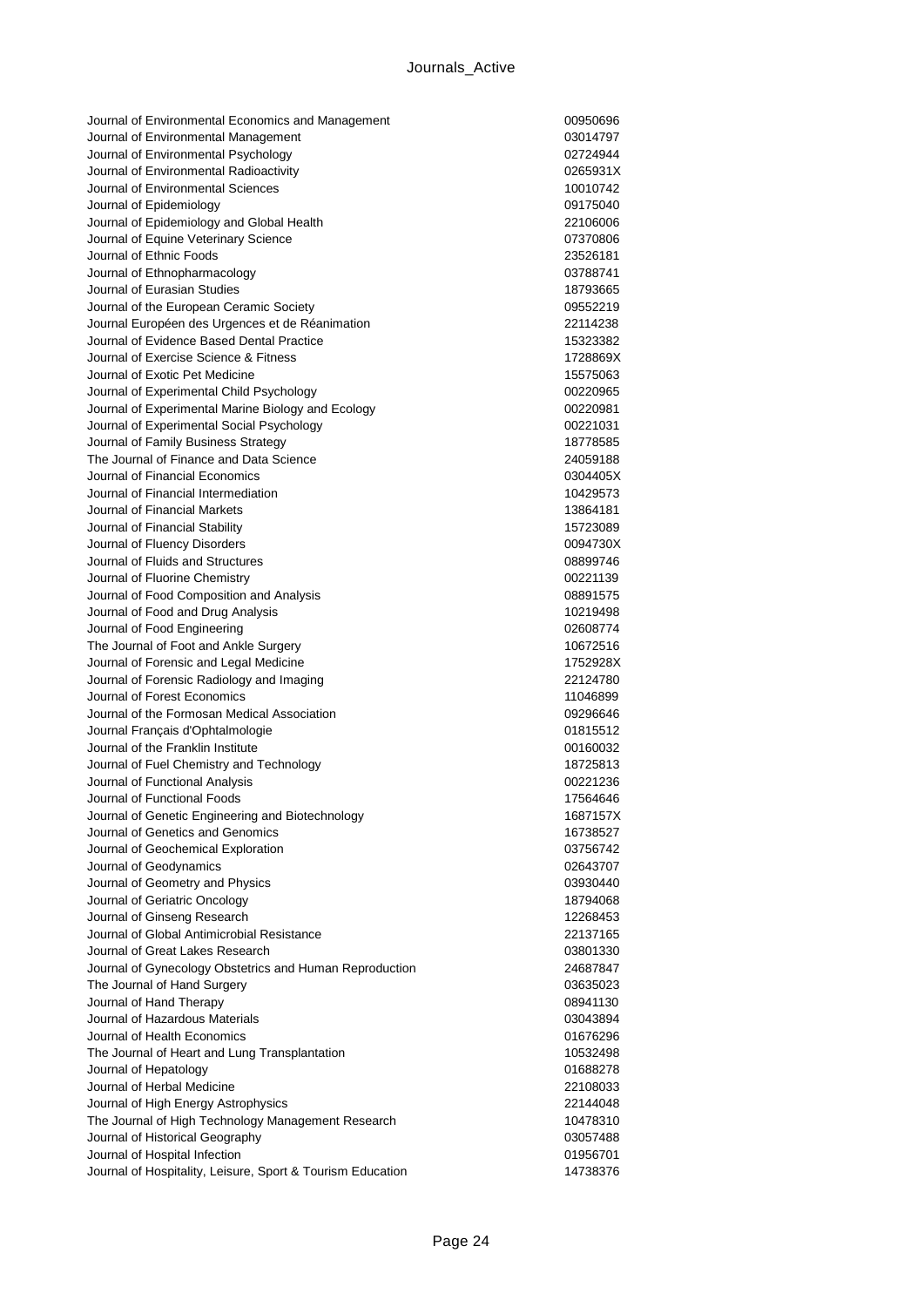| Journal of Hospitality and Tourism Management                                                              | 14476770             |
|------------------------------------------------------------------------------------------------------------|----------------------|
| Journal of Housing Economics                                                                               | 10511377             |
| Journal of Human Evolution                                                                                 | 00472484             |
| Journal of Hydrodynamics, Ser. B                                                                           | 10016058             |
| Journal of Hydro-environment Research                                                                      | 15706443             |
| Journal of Hydrology                                                                                       | 00221694             |
| Journal of Hydrology: Regional Studies                                                                     | 22145818             |
| Journal of Immunological Methods                                                                           | 00221759             |
| Journal of Indian College of Cardiology                                                                    | 15618811             |
| Journal of Industrial and Engineering Chemistry                                                            | 1226086X             |
| Journal of Industrial Information Integration                                                              | 2452414X             |
| Journal of Infection                                                                                       | 01634453             |
| Journal of Infection and Chemotherapy                                                                      | 1341321X             |
| Journal of Infection and Public Health                                                                     | 18760341             |
| Journal of Information Security and Applications                                                           | 22142126             |
| Journal of Informetrics                                                                                    | 17511577             |
| Journal of Innovation & Knowledge                                                                          | 2444569X             |
| Journal of Inorganic Biochemistry                                                                          | 01620134             |
| Journal of Insect Physiology                                                                               | 00221910             |
| Journal of Integrative Agriculture                                                                         | 20953119             |
| Journal of Integrative Medicine                                                                            | 20954964             |
| Journal of Interactive Marketing                                                                           | 10949968             |
| Journal of International Accounting, Auditing and Taxation                                                 | 10619518             |
| Journal of International Economics                                                                         | 00221996             |
| Journal of International Financial Markets, Institutions and Money                                         | 10424431             |
| Journal of International Management                                                                        | 10754253             |
| Journal of International Money and Finance                                                                 | 02615606             |
| Journal of Interprofessional Education & Practice                                                          | 24054526             |
| Journal of Invertebrate Pathology                                                                          | 00222011             |
| Journal of Investigative Dermatology                                                                       | 0022202X             |
| Journal of Investigative Dermatology Symposium Proceedings                                                 | 10870024             |
| Journal of Iron and Steel Research, International                                                          | 1006706X             |
| Journal of the Japanese and International Economies                                                        | 08891583             |
| Journal of King Saud University - Computer and Information Sciences                                        | 13191578             |
| Journal of King Saud University - Engineering Sciences                                                     | 10183639             |
| Journal of King Saud University - Science                                                                  | 10183647             |
| Journal of the Korean Statistical Society                                                                  | 12263192             |
| Journal of Logical and Algebraic Methods in Programming                                                    | 23522208             |
| Journal of Loss Prevention in the Process Industries                                                       | 09504230             |
| Journal of Luminescence                                                                                    | 00222313             |
| Journal of Macroeconomics                                                                                  | 01640704             |
| Journal of Magnesium and Alloys                                                                            | 22139567             |
| Journal of Magnetic Resonance                                                                              | 10907807             |
| Journal of Magnetism and Magnetic Materials                                                                | 03048853             |
| Journal of Manipulative and Physiological Therapeutics                                                     | 01614754             |
| Journal of Manufacturing Processes                                                                         | 15266125             |
| Journal of Manufacturing Systems                                                                           | 02786125             |
| Journal of Marine Systems                                                                                  | 09247963             |
| Journal of Materials Processing Technology                                                                 | 09240136             |
| Journal of Materials Research and Technology<br>Journal of Materials Science & Technology                  | 22387854             |
| Journal of Materiomics                                                                                     | 10050302<br>23528478 |
|                                                                                                            |                      |
| Journal of Mathematical Analysis and Applications                                                          | 0022247X             |
| The Journal of Mathematical Behavior<br>Journal of Mathematical Economics                                  | 07323123<br>03044068 |
|                                                                                                            |                      |
| Journal of Mathematical Psychology                                                                         | 00222496             |
| Journal de Mathématiques Pures et Appliquées<br>Journal of the Mechanical Behavior of Biomedical Materials | 00217824             |
| Journal of the Mechanics and Physics of Solids                                                             | 17516161<br>00225096 |
| Journal of Medical Imaging and Radiation Sciences                                                          |                      |
| Journal of Medical Ultrasound                                                                              | 19398654             |
| Journal of Membrane Science                                                                                | 09296441<br>03767388 |
| Journal of Memory and Language                                                                             | 0749596X             |
|                                                                                                            |                      |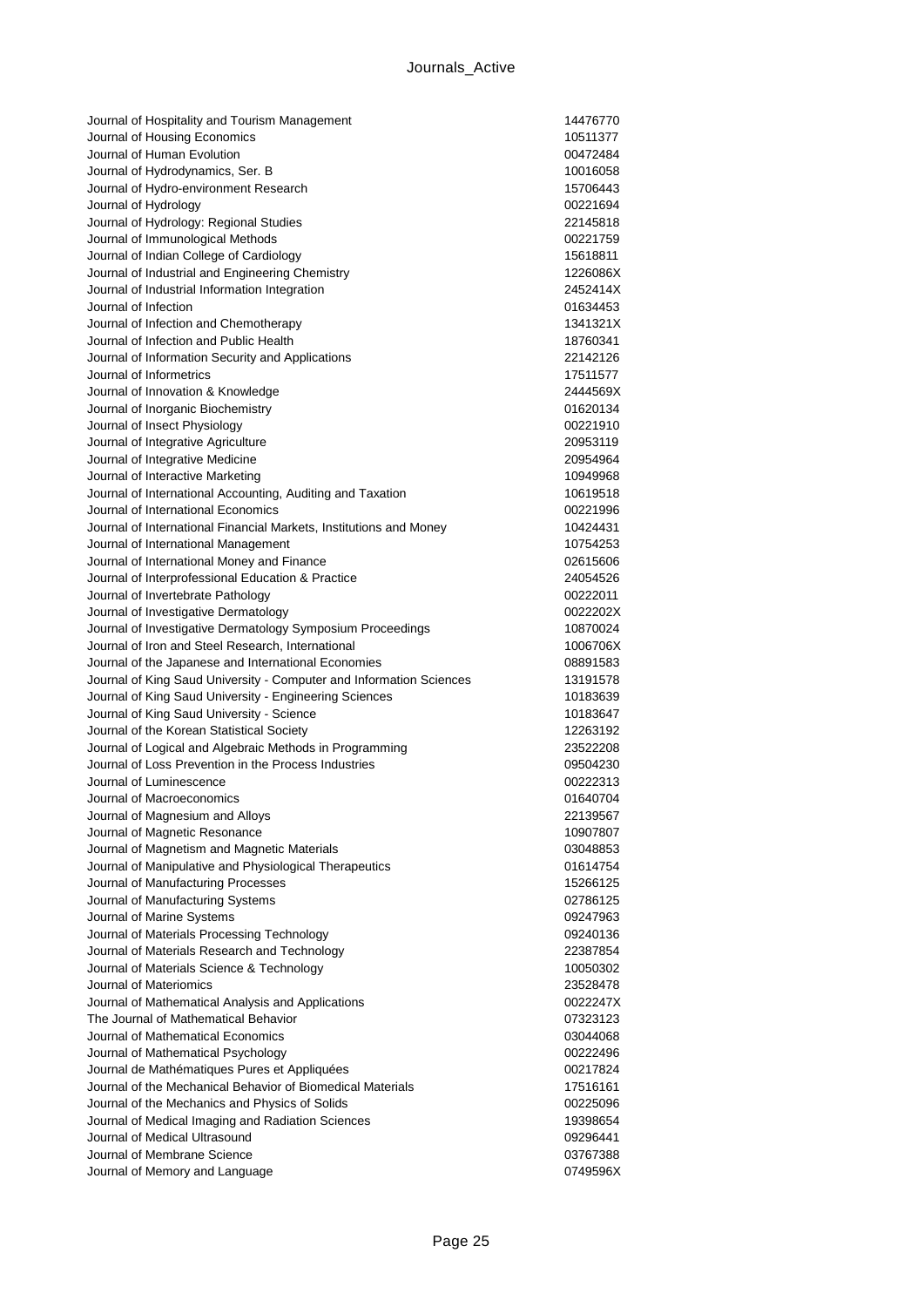| Journal of Microbiological Methods                                               | 01677012             |
|----------------------------------------------------------------------------------|----------------------|
| Journal of Microbiology, Immunology and Infection                                | 16841182             |
| Journal of Microscopy and Ultrastructure                                         | 2213879X             |
| Journal of Minimally Invasive Gynecology                                         | 15534650             |
| Journal of Molecular Biology                                                     | 00222836             |
| Journal of Molecular and Cellular Cardiology                                     | 00222828             |
| The Journal of Molecular Diagnostics                                             | 15251578             |
| Journal of Molecular Graphics and Modelling                                      | 10933263             |
| Journal of Molecular Liquids                                                     | 01677322             |
| Journal of Molecular Spectroscopy                                                | 00222852             |
| Journal of Molecular Structure                                                   | 00222860             |
| Journal of Monetary Economics                                                    | 03043932             |
| Journal of Multinational Financial Management                                    | 1042444X             |
| Journal of Multivariate Analysis                                                 | 0047259X             |
| Journal de Mycologie Médicale / Journal of Medical Mycology                      | 11565233             |
| Journal of the National Medical Association                                      | 00279684             |
| Journal of Natural Gas Geoscience                                                | 2468256X             |
| Journal of Natural Gas Science and Engineering                                   | 18755100             |
| Journal for Nature Conservation                                                  | 16171381             |
| Journal of Neonatal Nursing                                                      | 13551841             |
| Journal of Network and Computer Applications                                     | 10848045             |
| Journal of Neuroimmunology                                                       | 01655728             |
| Journal of Neurolinguistics                                                      | 09116044             |
| Journal of the Neurological Sciences                                             | 0022510X             |
| Journal of Neuroradiology                                                        | 01509861             |
| Journal of Neuroscience Methods                                                  | 01650270             |
| Journal of Non-Crystalline Solids                                                | 00223093             |
| Journal of Non-Newtonian Fluid Mechanics                                         | 03770257             |
| Journal of Nuclear Materials                                                     | 00223115             |
| Journal of Number Theory                                                         | 0022314X             |
| The Journal for Nurse Practitioners                                              | 15554155             |
| Journal of Nursing Regulation                                                    | 21558256             |
| Journal of Nutrition Education and Behavior                                      | 14994046             |
| Journal of Nutrition & Intermediary Metabolism                                   | 23523859             |
| The Journal of Nutritional Biochemistry                                          | 09552863             |
| Journal of Obsessive-Compulsive and Related Disorders                            | 22113649             |
| Journal of Obstetric, Gynecologic & Neonatal Nursing                             | 08842175             |
| Journal of Obstetrics and Gynaecology Canada                                     | 17012163             |
| Journal of Ocean Engineering and Science                                         | 24680133             |
| Journal of Oncological Sciences                                                  | 24523364             |
| Journal of Operations Management                                                 | 02726963             |
| Journal of Optometry                                                             | 18884296             |
| Journal of Oral Biology and Craniofacial Research<br>Journal of Oral Biosciences | 22124268             |
| Journal of Oral and Maxillofacial Surgery                                        | 13490079<br>02782391 |
| Journal of Oral and Maxillofacial Surgery, Medicine, and Pathology               |                      |
| Journal of Organometallic Chemistry                                              | 22125558<br>0022328X |
| Journal of Orthopaedic Science                                                   | 09492658             |
| Journal of Orthopaedic Translation                                               | 2214031X             |
| Journal of Orthopaedics                                                          | 0972978X             |
| Journal of Orthopaedics, Trauma and Rehabilitation                               | 22104917             |
| Journal of Otology                                                               | 16722930             |
| Journal of Outdoor Recreation and Tourism                                        | 22130780             |
| The Journal of Pain                                                              | 15265900             |
| Journal of Pain and Symptom Management                                           | 08853924             |
| Journal of Palaeogeography                                                       | 20953836             |
| Journal of Parallel and Distributed Computing                                    | 07437315             |
| Journal of Pediatric and Adolescent Gynecology                                   | 10833188             |
| Journal of Pediatric Health Care                                                 | 08915245             |
| Journal of Pediatric Nursing                                                     | 08825963             |
| Journal of Pediatric Surgery                                                     |                      |
|                                                                                  |                      |
|                                                                                  | 00223468             |
| Journal of Pediatric Surgery Case Reports<br>Journal of Pediatric Urology        | 22135766<br>14775131 |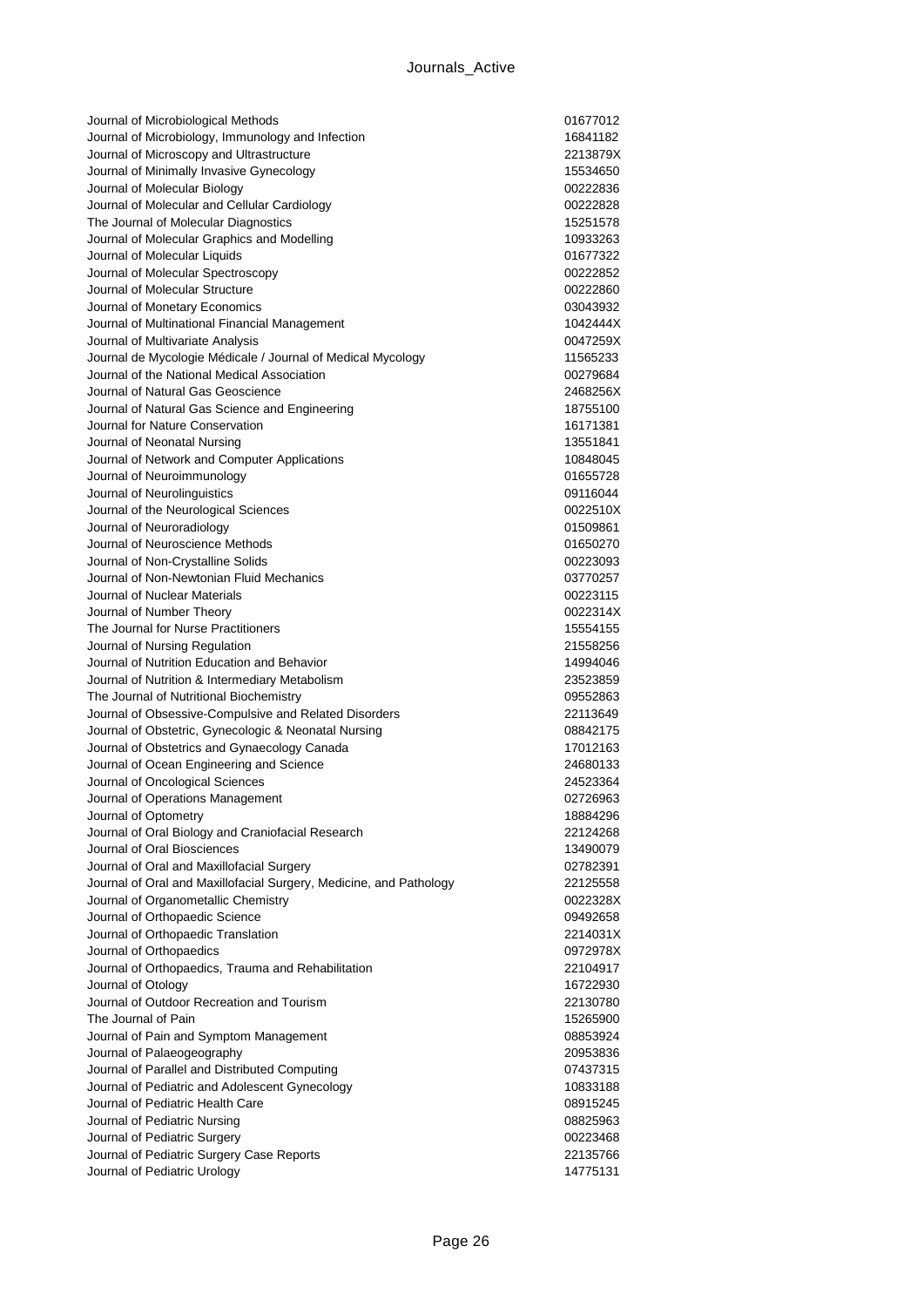| The Journal of Pediatrics                                                                       | 00223476             |
|-------------------------------------------------------------------------------------------------|----------------------|
| Journal de Pédiatrie et de Puériculture                                                         | 09877983             |
| Journal of PeriAnesthesia Nursing                                                               | 10899472             |
| Journal of Petroleum Science and Engineering                                                    | 09204105             |
| Journal of Pharmaceutical Analysis                                                              | 20951779             |
| Journal of Pharmaceutical and Biomedical Analysis                                               | 07317085             |
| Journal of Pharmaceutical Sciences                                                              | 00223549             |
| Journal of Pharmacological Sciences                                                             | 13478613             |
| Journal of Pharmacological and Toxicological Methods                                            | 10568719             |
| Journal of Phonetics                                                                            | 00954470             |
| Journal of Photochemistry and Photobiology A: Chemistry                                         | 10106030             |
| Journal of Photochemistry and Photobiology B: Biology                                           | 10111344             |
| Journal of Photochemistry and Photobiology C: Photochemistry Reviews                            | 13895567             |
| Journal of Physics and Chemistry of Solids                                                      | 00223697             |
| Journal of Physiotherapy                                                                        | 18369553             |
| Journal of Pierre Fauchard Academy (India Section)                                              | 09702199             |
| Journal of Plant Physiology                                                                     | 01761617             |
| Journal of Plastic, Reconstructive & Aesthetic Surgery                                          | 17486815             |
| Journal of Policy Modeling                                                                      | 01618938             |
| Journal of Power Sources                                                                        | 03787753             |
| Journal of Pragmatics                                                                           | 03782166             |
| Journal of Process Control                                                                      | 09591524             |
| Journal of Professional Nursing                                                                 | 87557223             |
| The Journal of Prosthetic Dentistry                                                             | 00223913             |
| Journal of Prosthodontic Research                                                               | 18831958             |
| Journal of Proteomics                                                                           | 18743919             |
| Journal of Psychiatric Research                                                                 | 00223956             |
| Journal of Psychosomatic Research                                                               | 00223999             |
| Journal of Public Economics                                                                     | 00472727             |
| Journal of Purchasing and Supply Management                                                     | 14784092             |
| Journal of Pure and Applied Algebra                                                             | 00224049             |
| Journal of Quantitative Spectroscopy and Radiative Transfer                                     | 00224073             |
| Journal of Radiation Research and Applied Sciences                                              | 16878507             |
| Journal de Radiologie Diagnostique et Interventionnelle                                         | 22115706             |
| Journal of Radiology Nursing                                                                    | 15460843             |
| Journal of Rail Transport Planning & Management                                                 | 22109706             |
| Journal of Rare Earths                                                                          | 10020721             |
| Journal of Renal Nutrition                                                                      | 10512276             |
| Journal of Reproduction and Contraception                                                       | 10017844             |
| Journal of Reproductive Immunology                                                              | 01650378             |
| Journal of Research in Personality                                                              | 00926566             |
| Journal of Retailing                                                                            | 00224359             |
| Journal of Retailing and Consumer Services                                                      | 09696989             |
| Journal of Rock Mechanics and Geotechnical Engineering                                          | 16747755             |
| Journal of Rural Studies                                                                        | 07430167             |
| Journal of Safety Research                                                                      | 00224375             |
| Journal of Saudi Chemical Society                                                               | 13196103             |
| Journal of the Saudi Heart Association<br>Journal of the Saudi Society of Agricultural Sciences | 10167315             |
|                                                                                                 | 1658077X<br>00224405 |
| Journal of School Psychology<br>Journal of Science: Advanced Materials and Devices              | 24682179             |
| Journal of Science and Medicine in Sport                                                        | 14402440             |
| Journal of Sea Research                                                                         | 13851101             |
| Journal of Second Language Writing                                                              | 10603743             |
| The Journal of Sexual Medicine                                                                  | 17436095             |
| Journal of Shoulder and Elbow Surgery                                                           | 10582746             |
| The Journal of Social Studies Research                                                          | 0885985X             |
| Journal of Solid State Chemistry                                                                | 00224596             |
| Journal of Sound and Vibration                                                                  | 0022460X             |
| Journal of South American Earth Sciences                                                        | 08959811             |
| The Journal of Space Safety Engineering                                                         | 24688967             |
| Journal of Sport and Health Science                                                             | 20952546             |
| Journal of Statistical Planning and Inference                                                   | 03783758             |
|                                                                                                 |                      |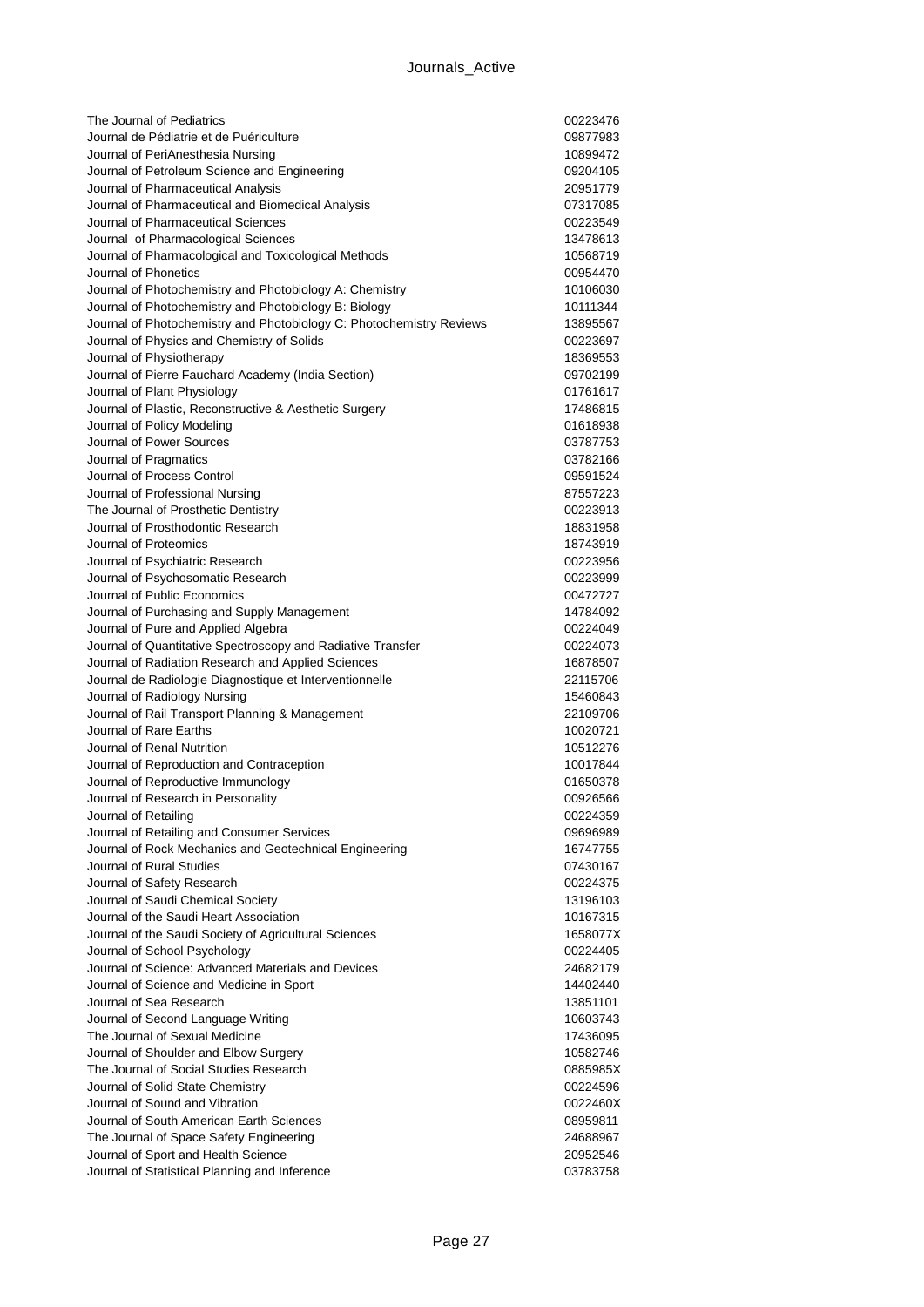| The Journal of Steroid Biochemistry and Molecular Biology                        | 09600760             |
|----------------------------------------------------------------------------------|----------------------|
| Journal of Stomatology oral and Maxillofacial Surgery                            | 24687855             |
| Journal of Stored Products Research                                              | 0022474X             |
| The Journal of Strategic Information Systems                                     | 09638687             |
| Journal of Stroke and Cerebrovascular Diseases                                   | 10523057             |
| Journal of Structural Biology                                                    | 10478477             |
| Journal of Structural Geology                                                    | 01918141             |
| Journal of Substance Abuse Treatment                                             | 07405472             |
| The Journal of Supercritical Fluids                                              | 08968446             |
| Journal of Surgical Education                                                    | 19317204             |
| Journal of Surgical Research                                                     | 00224804             |
| Journal of Sustainable Mining                                                    | 23003960             |
| Journal of Symbolic Computation                                                  | 07477171             |
| Journal of Systems Architecture                                                  | 13837621             |
| Journal of Systems and Software                                                  | 01641212             |
| Journal of Taibah University Medical Sciences                                    | 16583612             |
| Journal of Taibah University for Science                                         | 16583655             |
| Journal of the Taiwan Institute of Chemical Engineers                            | 18761070             |
| Journal of Terramechanics                                                        | 00224898             |
| Journal of Theoretical Biology                                                   | 00225193             |
| Journal de Thérapie Comportementale et Cognitive                                 | 11551704             |
| Journal of Thermal Biology                                                       | 03064565             |
| The Journal of Thoracic and Cardiovascular Surgery                               | 00225223             |
| Journal of Thoracic Oncology                                                     | 15560864             |
| Journal of Tissue Viability<br>Journal of Trace Elements in Medicine and Biology | 0965206X             |
| Journal of Traditional Chinese Medical Sciences                                  | 0946672X<br>20957548 |
| Journal of Traditional Chinese Medicine                                          | 02546272             |
| Journal of Traditional and Complementary Medicine                                | 22254110             |
| Journal of Traffic and Transportation Engineering (English Edition)              | 20957564             |
| Journal of Transport Geography                                                   | 09666923             |
| Journal of Transport & Health                                                    | 22141405             |
| Journal de Traumatologie du Sport                                                | 0762915X             |
| Journal of Urban Economics                                                       | 00941190             |
| Journal of Urban Management                                                      | 22265856             |
| The Journal of Urology                                                           | 00225347             |
| Journal of Vascular and Interventional Radiology                                 | 10510443             |
| Journal of Vascular Nursing                                                      | 10620303             |
| Journal of Vascular Surgery                                                      | 07415214             |
| Journal of Vascular Surgery Cases and Innovative Techniques                      | 24684287             |
| Journal of Vascular Surgery: Venous and Lymphatic Disorders                      | 2213333X             |
| Journal of Veterinary Behavior: Clinical Applications and Research               | 15587878             |
| Journal of Veterinary Cardiology                                                 | 17602734             |
| Journal of Virological Methods                                                   | 01660934             |
| Journal of Visceral Surgery                                                      | 18787886             |
| Journal of Visual Communication and Image Representation                         | 10473203             |
| Journal of Visual Languages & Computing                                          | 1045926X             |
| Journal of Vocational Behavior                                                   | 00018791             |
| Journal of Voice                                                                 | 08921997             |
| Journal of Volcanology and Geothermal Research                                   | 03770273             |
| Journal of Water Process Engineering                                             | 22147144             |
| Journal of Wind Engineering and Industrial Aerodynamics                          | 01676105             |
| Journal of World Business                                                        | 10909516             |
| Journal of the World Federation of Orthodontists                                 | 22124438             |
| <b>JPRAS Open</b>                                                                | 23525878             |
| <b>JSES Open Access</b>                                                          | 24686026             |
| The Kaohsiung Journal of Medical Sciences                                        | 1607551X             |
| Karbala International Journal of Modern Science                                  | 2405609X             |
| Kasetsart Journal of Social Sciences                                             | 24523151             |
| Kidney International                                                             | 00852538             |
| Kidney International Reports                                                     | 24680249             |
| Kidney International Supplements                                                 | 21571716             |
| Kinésithérapie, la Revue                                                         | 17790123             |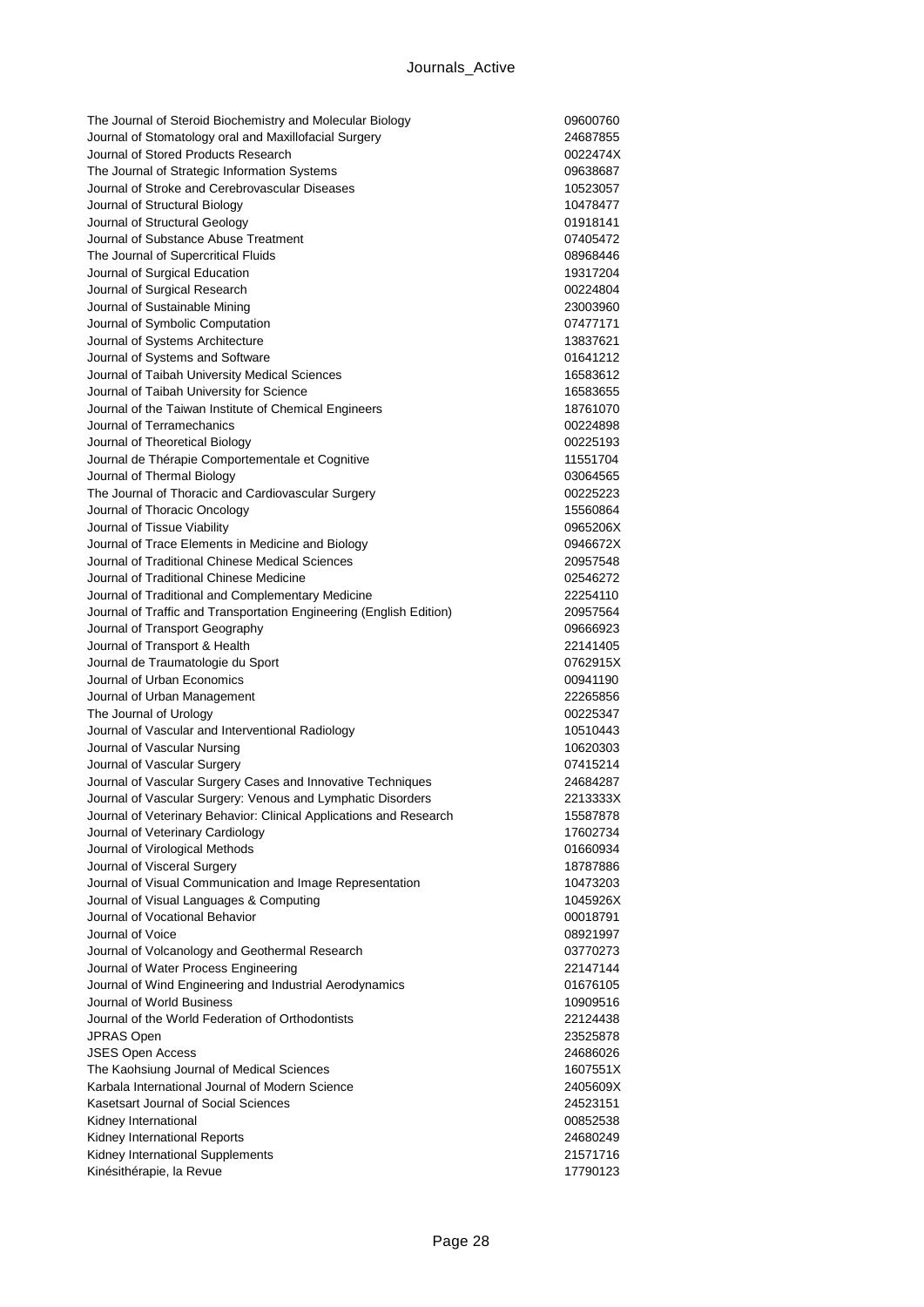| The Knee                                              | 09680160 |
|-------------------------------------------------------|----------|
| Knowledge-Based Systems                               | 09507051 |
| Kontakt                                               | 12124117 |
| Krankenhaus-Hygiene + Infektionsverhütung             | 07203373 |
| Labour Economics                                      | 09275371 |
| The Lancet                                            | 01406736 |
| The Lancet Child & Adolescent Health                  | 23524642 |
| The Lancet Diabetes & Endocrinology                   | 22138587 |
| The Lancet Gastroenterology & Hepatology              | 24681253 |
| The Lancet Global Health                              | 2214109X |
| The Lancet Haematology                                | 23523026 |
| The Lancet HIV                                        | 23523018 |
| The Lancet Infectious Diseases                        | 14733099 |
| The Lancet Neurology                                  | 14744422 |
| The Lancet Oncology                                   | 14702045 |
| The Lancet Planetary Health                           | 25425196 |
| The Lancet Psychiatry                                 | 22150366 |
| The Lancet Public Health                              | 24682667 |
| The Lancet Respiratory Medicine                       | 22132600 |
| Land Use Policy                                       | 02648377 |
| Landscape and Urban Planning                          | 01692046 |
| Language & Communication                              | 02715309 |
| Language Sciences                                     | 03880001 |
| Latinoamérica. Revista de Estudios Latinoamericanos   | 16658574 |
| The Leadership Quarterly                              | 10489843 |
| Learning, Culture and Social Interaction              | 22106561 |
| Learning and Individual Differences                   | 10416080 |
| Learning and Instruction                              | 09594752 |
| Learning and Motivation                               | 00239690 |
| Legal Medicine                                        | 13446223 |
| Leukemia Research                                     | 01452126 |
| Leukemia Research Reports                             | 22130489 |
| Library & Information Science Research                | 07408188 |
| Life Sciences                                         | 00243205 |
| Life Sciences in Space Research                       | 22145524 |
| Limnologica - Ecology and Management of Inland Waters | 00759511 |
| Linear Algebra and its Applications                   | 00243795 |
| Lingua                                                | 00243841 |
| Linguistics and Education                             | 08985898 |
| Lithos                                                | 00244937 |
| Liver Research                                        | 25425684 |
| Livestock Science                                     | 18711413 |
| Long Range Planning                                   | 00246301 |
| Lung Cancer                                           | 01695002 |
| LWT - Food Science and Technology                     | 00236438 |
| Magnetic Resonance Imaging                            | 0730725X |
| Magnetic Resonance Imaging Clinics of North America   | 10649689 |
| Mammalian Biology - Zeitschrift für Säugetierkunde    | 16165047 |
| Management Accounting Research                        | 10445005 |
| <b>Manufacturing Letters</b>                          | 22138463 |
| <b>Marine Chemistry</b>                               | 03044203 |
| Marine Environmental Research                         | 01411136 |
| <b>Marine Genomics</b>                                | 18747787 |
| Marine Geology                                        | 00253227 |
| Marine Micropaleontology                              | 03778398 |
| Marine and Petroleum Geology                          | 02648172 |
| <b>Marine Policy</b>                                  | 0308597X |
| <b>Marine Pollution Bulletin</b>                      | 0025326X |
| <b>Marine Structures</b>                              | 09518339 |
| Materials Characterization                            | 10445803 |
| Materials Chemistry and Physics                       | 02540584 |
| Materials & Design                                    | 02641275 |
| Materials Discovery                                   | 23529245 |
|                                                       |          |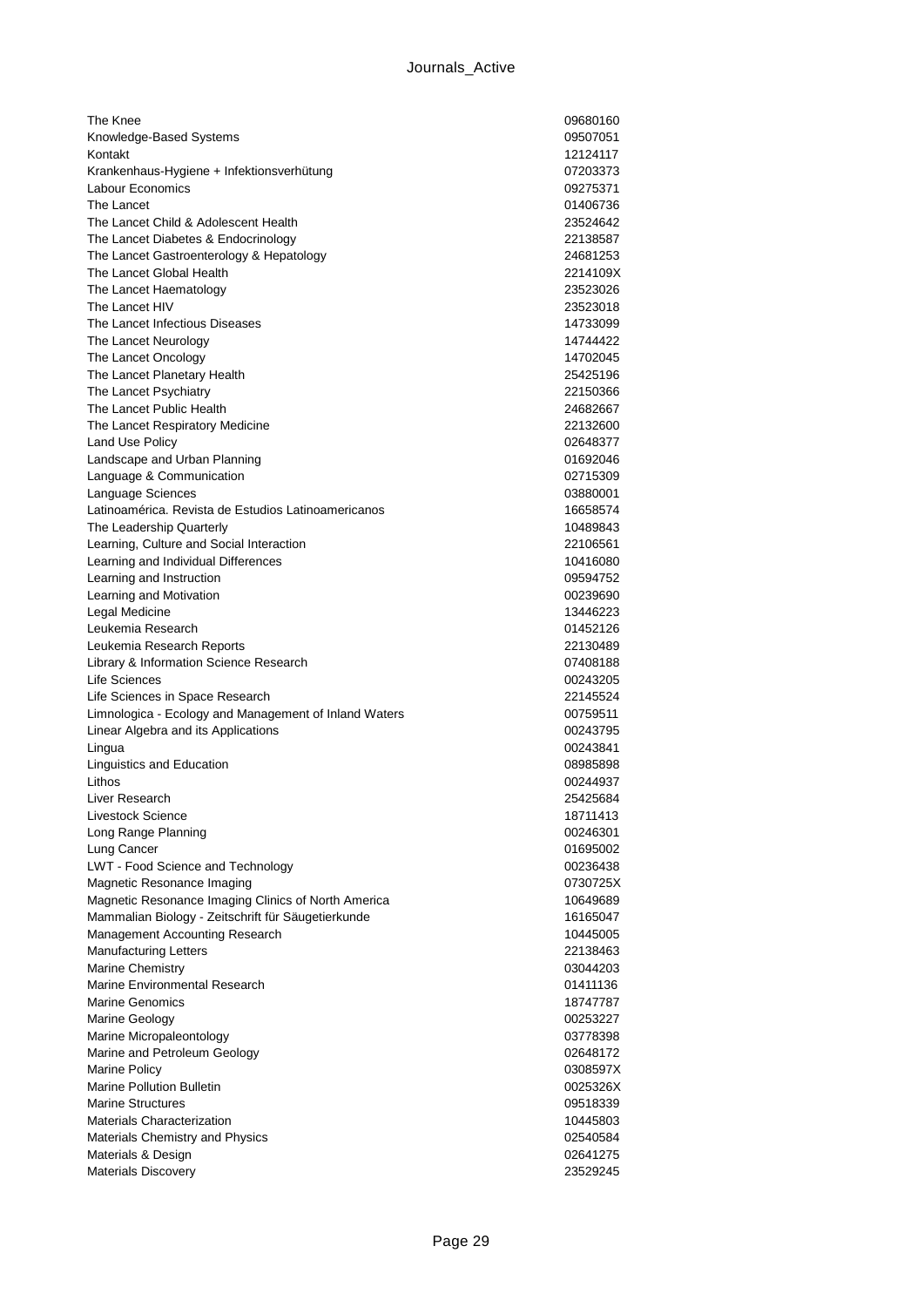| <b>Materials Letters</b>                                          | 0167577X |
|-------------------------------------------------------------------|----------|
| <b>Materials Research Bulletin</b>                                | 00255408 |
| Materials Science and Engineering: A                              | 09215093 |
| Materials Science and Engineering: B                              | 09215107 |
| Materials Science and Engineering: C                              | 09284931 |
| Materials Science and Engineering: R: Reports                     | 0927796X |
| Materials Science in Semiconductor Processing                     | 13698001 |
| <b>Materials Today</b>                                            | 13697021 |
| <b>Materials Today Chemistry</b>                                  | 24685194 |
| <b>Materials Today Communications</b>                             | 23524928 |
| Materials Today Energy                                            | 24686069 |
| <b>Materials Today Physics</b>                                    | 25425293 |
| Materials Today: Proceedings                                      | 22147853 |
| <b>Mathematical Biosciences</b>                                   | 00255564 |
| <b>Mathematical Social Sciences</b>                               | 01654896 |
| Mathematics and Computers in Simulation                           | 03784754 |
| Matrix Biology                                                    | 0945053X |
| Matter and Radiation at Extremes                                  | 2468080X |
| Maturitas                                                         | 03785122 |
| Mayo Clinic Proceedings                                           | 00256196 |
| Mayo Clinic Proceedings: Innovations, Quality & Outcomes          | 25424548 |
| Measurement                                                       | 02632241 |
| <b>Meat Science</b>                                               | 03091740 |
| Mechanical Systems and Signal Processing                          | 08883270 |
| <b>Mechanics of Materials</b>                                     | 01676636 |
| Mechanics Research Communications                                 | 00936413 |
| Mechanism and Machine Theory                                      | 0094114X |
| Mechanisms of Ageing and Development                              | 00476374 |
| Mechanisms of Development                                         | 09254773 |
| Mechatronics                                                      | 09574158 |
| Médecine & Droit                                                  | 12467391 |
| Médecine et Maladies Infectieuses                                 | 0399077X |
| Médecine des Maladies Métaboliques                                | 19572557 |
| Médecine Nucléaire                                                | 09281258 |
|                                                                   |          |
| Médecine Palliative : Soins de Support - Accompagnement - Éthique | 16366522 |
| Médecine du Sommeil                                               | 17694493 |
| <b>Medical Clinics of North America</b>                           | 00257125 |
| <b>Medical Dosimetry</b>                                          | 09583947 |
| Medical Engineering & Physics                                     | 13504533 |
| <b>Medical Hypotheses</b>                                         | 03069877 |
| Medical Image Analysis                                            | 13618415 |
| Medical Journal Armed Forces India                                | 03771237 |
| Medical Mycology Case Reports                                     | 22117539 |
| <b>Medical Photonics</b>                                          | 22138846 |
| Medicina                                                          | 1010660X |
| Medicina Clínica                                                  | 00257753 |
| Medicina Clínica (English Edition)                                | 23870206 |
| Medicina Intensiva                                                | 02105691 |
| Medicina Intensiva (English Edition)                              | 21735727 |
| Medicina Paliativa                                                | 1134248X |
| Medicina Reproductiva y Embriología Clínica                       | 23409320 |
| Medicina Universitaria                                            | 16655796 |
| Medicine                                                          | 13573039 |
| Medicine - Programa de Formación Médica Continuada Acreditado     | 03045412 |
| Membrane Technology                                               | 09582118 |
| <b>Mendeleev Communications</b>                                   | 09599436 |
| Mental Health and Physical Activity                               | 17552966 |
| Mental Health & Prevention                                        | 22126570 |
| Meta Gene                                                         | 22145400 |
| Metabolic Engineering                                             | 10967176 |
| Metabolic Engineering Communications                              | 22140301 |
| Metabolism                                                        | 00260495 |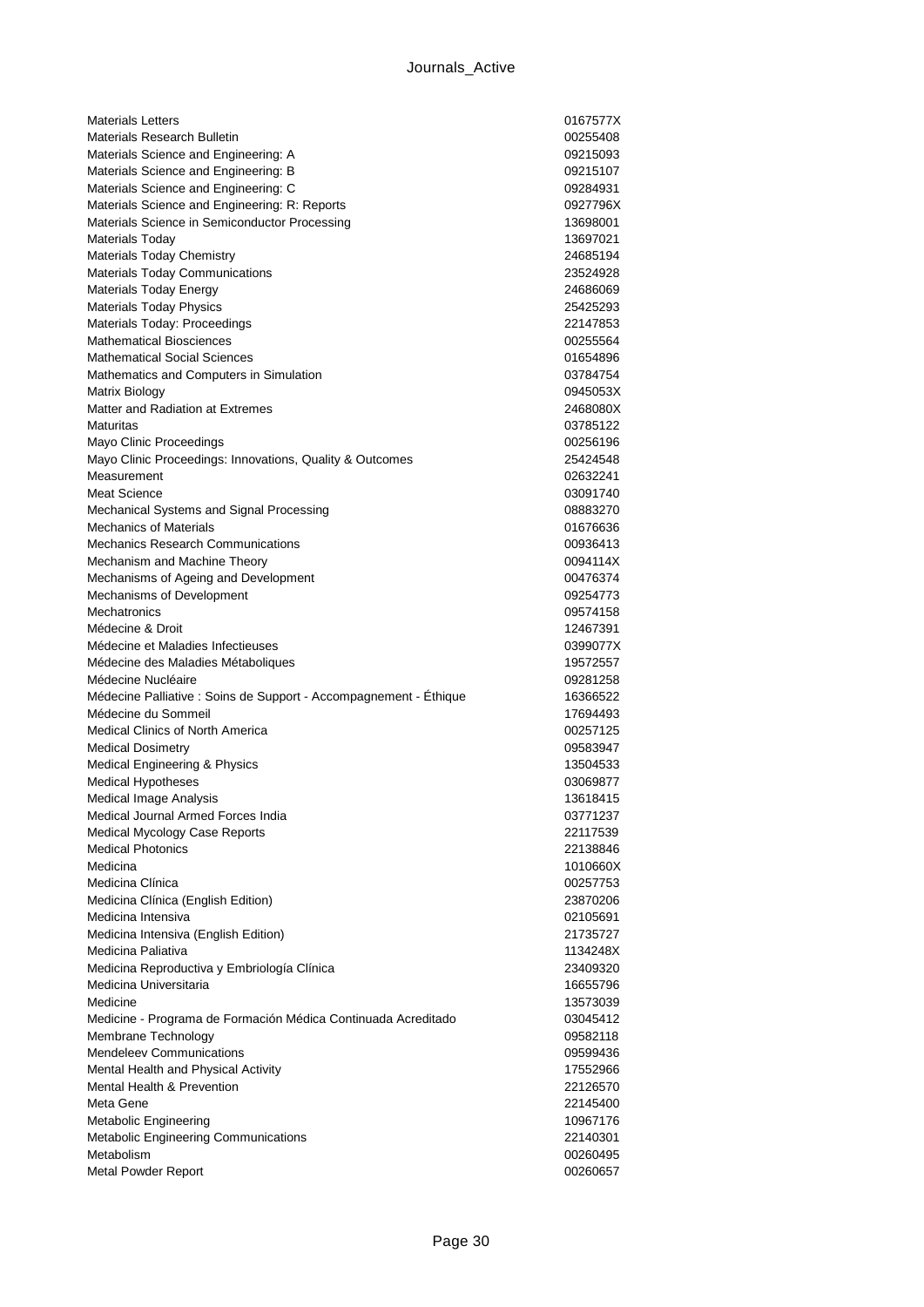| Methods                                                               | 10462023             |
|-----------------------------------------------------------------------|----------------------|
| MethodsX                                                              | 22150161             |
| <b>Mexican Law Review</b>                                             | 18700578             |
| Microbes and Infection                                                | 12864579             |
| Microbial Pathogenesis                                                | 08824010             |
| Microbial Risk Analysis                                               | 23523522             |
| Microbiological Research                                              | 09445013             |
| Microchemical Journal                                                 | 0026265X             |
| Microelectronic Engineering                                           | 01679317             |
| Microelectronics Journal                                              | 00262692             |
| Microelectronics Reliability                                          | 00262714             |
| Micron                                                                | 09684328             |
| Microporous and Mesoporous Materials                                  | 13871811             |
| Microprocessors and Microsystems                                      | 01419331             |
| Microvascular Research                                                | 00262862             |
| Middle East Fertility Society Journal                                 | 11105690             |
| Midwifery                                                             | 02666138             |
| Mindfulness & Compassion                                              | 24454079             |
| Minerals Engineering                                                  | 08926875             |
| Mitochondrion                                                         | 15677249             |
| <b>Modern Electronic Materials</b>                                    | 24521779             |
| Molecular Aspects of Medicine                                         | 00982997             |
| <b>Molecular Astrophysics</b>                                         | 24056758             |
| Molecular and Biochemical Parasitology                                | 01666851             |
| Molecular Catalysis                                                   | 24688231             |
| Molecular Cell                                                        | 10972765             |
| Molecular and Cellular Endocrinology                                  | 03037207             |
| Molecular and Cellular Neuroscience                                   | 10447431             |
| <b>Molecular and Cellular Probes</b>                                  | 08908508             |
| <b>Molecular Genetics and Metabolism</b>                              | 10967192             |
| Molecular Genetics and Metabolism Reports                             | 22144269             |
| Molecular Immunology<br>Molecular Metabolism                          | 01615890             |
|                                                                       | 22128778             |
| Molecular Phylogenetics and Evolution                                 | 10557903             |
| Molecular Plant<br>Molecular Therapy                                  | 16742052<br>15250016 |
| Molecular Therapy - Methods & Clinical Development                    | 23290501             |
| Molecular Therapy - Nucleic Acids                                     | 21622531             |
| Molecular Therapy - Oncolytics                                        | 23727705             |
| Morphologie                                                           | 12860115             |
| Motricité Cérébrale : Réadaptation, Neurologie du Développement       | 02455919             |
| Multiple Sclerosis and Related Disorders                              | 22110348             |
| Musculoskeletal Science and Practice                                  | 24687812             |
| Mutation Research/Fundamental and Molecular Mechanisms of Mutagenesis | 00275107             |
| Mutation Research/Genetic Toxicology and Environmental Mutagenesis    | 13835718             |
| Mutation Research/Reviews in Mutation Research                        | 13835742             |
| Mycoscience                                                           | 13403540             |
| <b>Nano Communication Networks</b>                                    | 18787789             |
| Nano Energy                                                           | 22112855             |
| Nano-Structures & Nano-Objects                                        | 2352507X             |
| Nano Today                                                            | 17480132             |
| NanoImpact                                                            | 24520748             |
| Nanomedicine: Nanotechnology, Biology and Medicine                    | 15499634             |
| Natural Gas Industry B                                                | 23528540             |
| NDT & E International                                                 | 09638695             |
| Nefrología                                                            | 02116995             |
| Nefrología (English Edition)                                          | 20132514             |
| Nefrología Latinoamericana                                            | 24449032             |
| Neoplasia                                                             | 14765586             |
| Néphrologie & Thérapeutique                                           | 17697255             |
| <b>Network Security</b>                                               | 13534858             |
| <b>Neural Networks</b>                                                | 08936080             |
| Neurobiology of Aging                                                 | 01974580             |
|                                                                       |                      |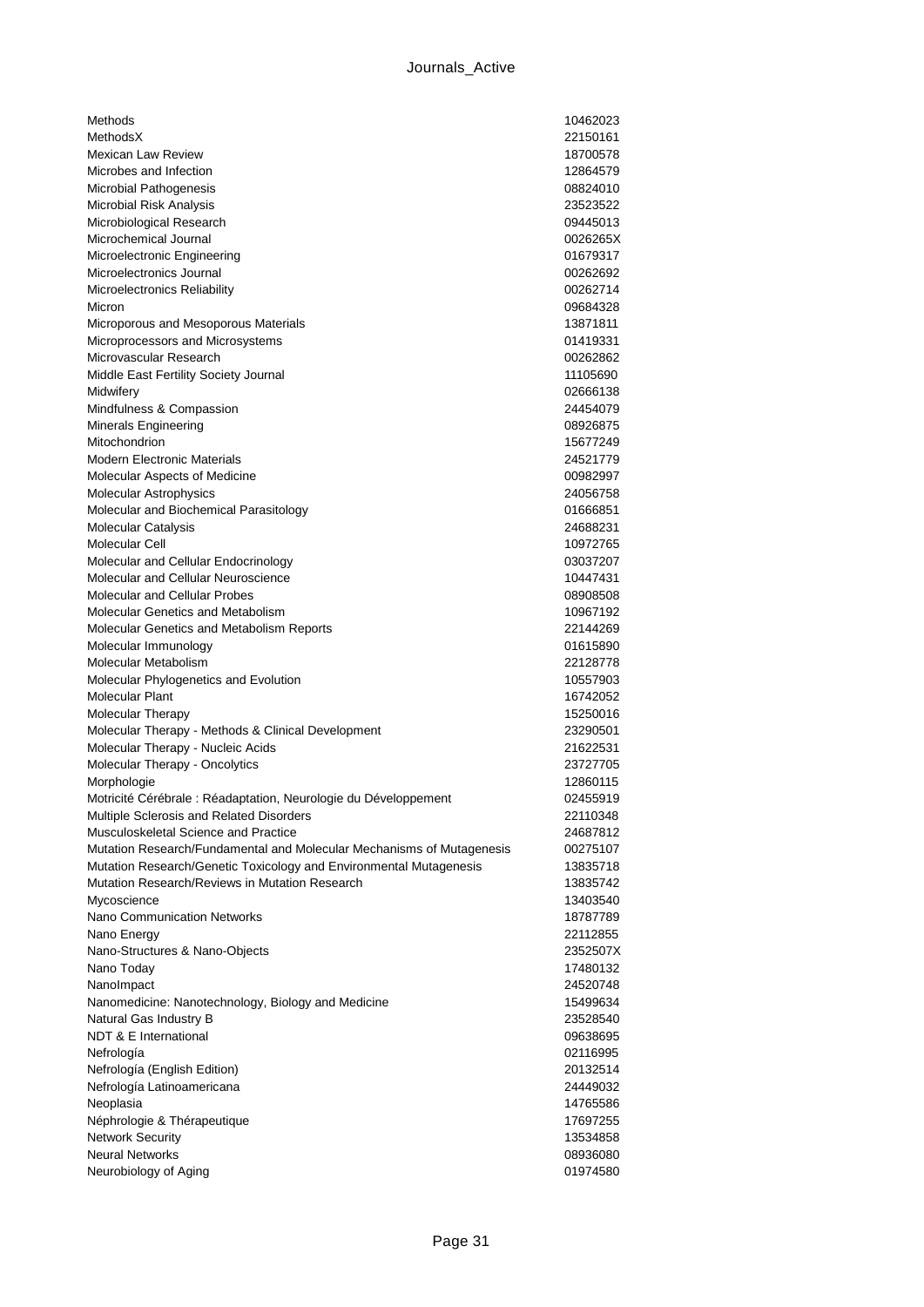| Neurobiology of Disease                                                      | 09699961 |
|------------------------------------------------------------------------------|----------|
| Neurobiology of Learning and Memory                                          | 10747427 |
| Neurobiology of Pain                                                         | 2452073X |
| Neurobiology of Sleep and Circadian Rhythms                                  | 24519944 |
| Neurobiology of Stress                                                       | 23522895 |
| Neurochemistry International                                                 | 01970186 |
| Neurochirurgie                                                               | 00283770 |
| Neurocirugía                                                                 | 11301473 |
| Neurocirugía (English Edition)                                               | 25298496 |
| Neurocomputing                                                               | 09252312 |
| Neuroepigenetics                                                             | 22147845 |
| Neurolmage                                                                   | 10538119 |
| NeuroImage: Clinical                                                         | 22131582 |
| Neuroimaging Clinics of North America                                        | 10525149 |
| Neurología                                                                   | 02134853 |
| Neurología Argentina                                                         | 18530028 |
| Neurología (English Edition)                                                 | 21735808 |
| Neurologia i Neurochirurgia Polska                                           | 00283843 |
| Neurologic Clinics                                                           | 07338619 |
| Neurology, Psychiatry and Brain Research                                     | 09419500 |
| Neuromuscular Disorders                                                      | 09608966 |
| Neuron                                                                       | 08966273 |
| Neuropeptides                                                                | 01434179 |
| Neuropharmacology                                                            | 00283908 |
| Neurophysiologie Clinique/Clinical Neurophysiology                           | 09877053 |
| Das Neurophysiologie-Labor                                                   | 14394847 |
| Neuropsychiatrie de l'Enfance et de l'Adolescence                            | 02229617 |
| Neuropsychologia                                                             | 00283932 |
| Neuroscience                                                                 | 03064522 |
| Neuroscience & Biobehavioral Reviews                                         | 01497634 |
| <b>Neuroscience Letters</b>                                                  | 03043940 |
| Neuroscience Research                                                        | 01680102 |
| Neurosurgery Clinics of North America                                        | 10423680 |
| NeuroToxicology                                                              | 0161813X |
| Neurotoxicology and Teratology                                               | 08920362 |
| New Astronomy                                                                | 13841076 |
| <b>New Astronomy Reviews</b>                                                 | 13876473 |
| New Biotechnology                                                            | 18716784 |
| <b>New Carbon Materials</b>                                                  | 18725805 |
| New Horizons in Clinical Case Reports                                        | 23529482 |
| New Horizons in Translational Medicine                                       | 23075023 |
| New Ideas in Psychology                                                      | 0732118X |
| New Microbes and New Infections                                              | 20522975 |
| <b>New Scientist</b>                                                         | 02624079 |
| <b>NFS Journal</b>                                                           | 23523646 |
| Nitric Oxide                                                                 | 10898603 |
| NJAS - Wageningen Journal of Life Sciences                                   | 15735214 |
| Non-coding RNA Research                                                      | 24680540 |
| Nonlinear Analysis                                                           | 0362546X |
| Nonlinear Analysis: Hybrid Systems                                           | 1751570X |
| Nonlinear Analysis: Real World Applications                                  | 14681218 |
| Norteamérica                                                                 | 18703550 |
| The North American Journal of Economics and Finance                          | 10629408 |
| NPG Neurologie - Psychiatrie - Gériatrie                                     | 16274830 |
| NRIAG Journal of Astronomy and Geophysics                                    | 20909977 |
| <b>Nuclear Data Sheets</b>                                                   | 00903752 |
| Nuclear Energy and Technology                                                | 24523038 |
| Nuclear Engineering and Design                                               | 00295493 |
| Nuclear Engineering and Technology                                           | 17385733 |
| Nuclear Instruments and Methods in Physics Research Section A: Accelerators, | 01689002 |
| Spectrometers, Detectors and Associated Equipment                            |          |
| Nuclear Instruments and Methods in Physics Research Section B: Beam          | 0168583X |
| Interactions with Materials and Atoms                                        |          |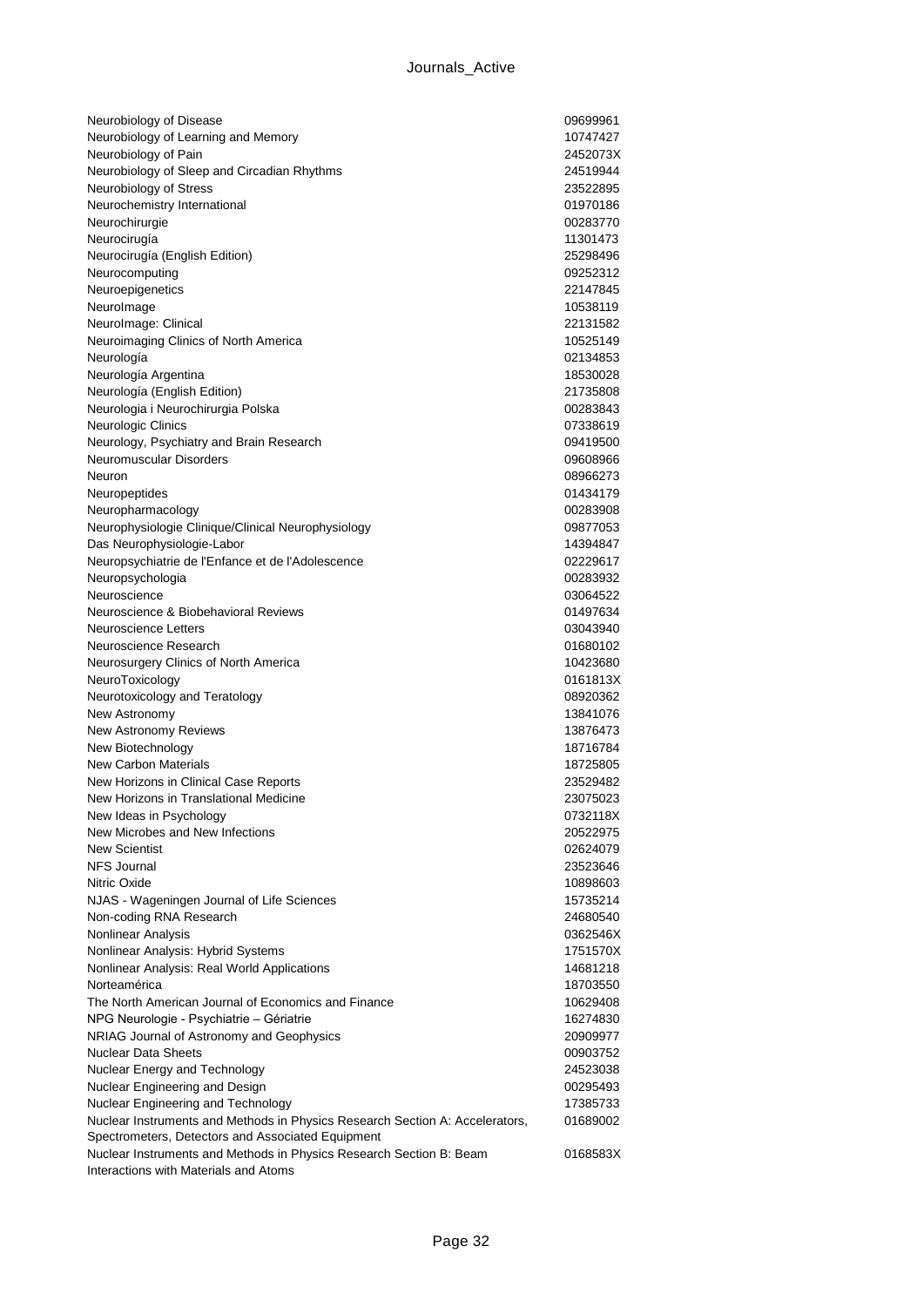| Nuclear Materials and Energy                                                    | 23521791             |
|---------------------------------------------------------------------------------|----------------------|
| Nuclear Medicine and Biology                                                    | 09698051             |
| Nuclear and Particle Physics Proceedings                                        | 24056014             |
| Nuclear Physics A                                                               | 03759474             |
| Nuclear Physics B                                                               | 05503213             |
| Nurse Education in Practice                                                     | 14715953             |
| <b>Nurse Education Today</b>                                                    | 02606917             |
| Nurse Leader                                                                    | 15414612             |
| Nursing (Ed. española)                                                          | 02125382             |
| Nursing Clinics of North America                                                | 00296465             |
| <b>Nursing Outlook</b>                                                          | 00296554             |
| Nursing for Women's Health                                                      | 17514851             |
| NursingPlus Open                                                                | 23529008             |
| Nutrition                                                                       | 08999007             |
| Nutrition Clinique et Métabolisme                                               | 09850562             |
| Nutrition, Metabolism and Cardiovascular Diseases                               | 09394753             |
| <b>Nutrition Research</b>                                                       | 02715317             |
| <b>Obesity Medicine</b>                                                         | 24518476             |
| <b>Obesity Research &amp; Clinical Practice</b>                                 | 1871403X             |
| Obstetrics, Gynaecology & Reproductive Medicine                                 | 17517214             |
| Obstetrics and Gynecology Clinics of North America                              | 08898545             |
| Ocean & Coastal Management                                                      | 09645691             |
| Ocean Engineering                                                               | 00298018             |
| Ocean Modelling                                                                 | 14635003             |
| Oceanologia                                                                     | 00783234             |
| The Ocular Surface                                                              | 15420124             |
| Omega                                                                           | 03050483             |
| <b>Oncology Signaling</b>                                                       | 25425633             |
| One Health                                                                      | 23527714             |
| Online Social Networks and Media                                                | 24686964             |
| OpenNano                                                                        | 23529520             |
| Operations Research for Health Care                                             | 22116923             |
| <b>Operations Research Letters</b>                                              | 01676377<br>22147160 |
| <b>Operations Research Perspectives</b><br>Operative Techniques in Orthopaedics | 10486666             |
| Operative Techniques in Otolaryngology-Head and Neck Surgery                    | 10431810             |
| Operative Techniques in Sports Medicine                                         | 10601872             |
| Operative Techniques in Thoracic and Cardiovascular Surgery                     | 15222942             |
| Ophthalmology                                                                   | 01616420             |
| Ophthalmology Retina                                                            | 24686530             |
| <b>Optical Fiber Technology</b>                                                 | 10685200             |
| <b>Optical Materials</b>                                                        | 09253467             |
| Optical Switching and Networking                                                | 15734277             |
| <b>Optics Communications</b>                                                    | 00304018             |
| Optics & Laser Technology                                                       | 00303992             |
| Optics and Lasers in Engineering                                                | 01438166             |
| Optik - International Journal for Light and Electron Optics                     | 00304026             |
| Option/Bio                                                                      | 09925945             |
| <b>Opto-Electronics Review</b>                                                  | 12303402             |
| Oral and Maxillofacial Surgery Cases                                            | 22145419             |
| Oral and Maxillofacial Surgery Clinics of North America                         | 10423699             |
| Oral Oncology                                                                   | 13688375             |
| Oral Science International                                                      | 13488643             |
| Oral Surgery, Oral Medicine, Oral Pathology and Oral Radiology                  | 22124403             |
| Orbis                                                                           | 00304387             |
| Ore Geology Reviews                                                             | 01691368             |
| <b>Organic Electronics</b>                                                      | 15661199             |
| <b>Organic Geochemistry</b>                                                     | 01466380             |
| Organizational Behavior and Human Decision Processes                            | 07495978             |
| Organizational Dynamics                                                         | 00902616             |
| <b>Orthodontic Waves</b>                                                        | 13440241             |
| Orthopaedics and Trauma                                                         | 18771327             |
| Orthopaedics & Traumatology: Surgery & Research                                 | 18770568             |
|                                                                                 |                      |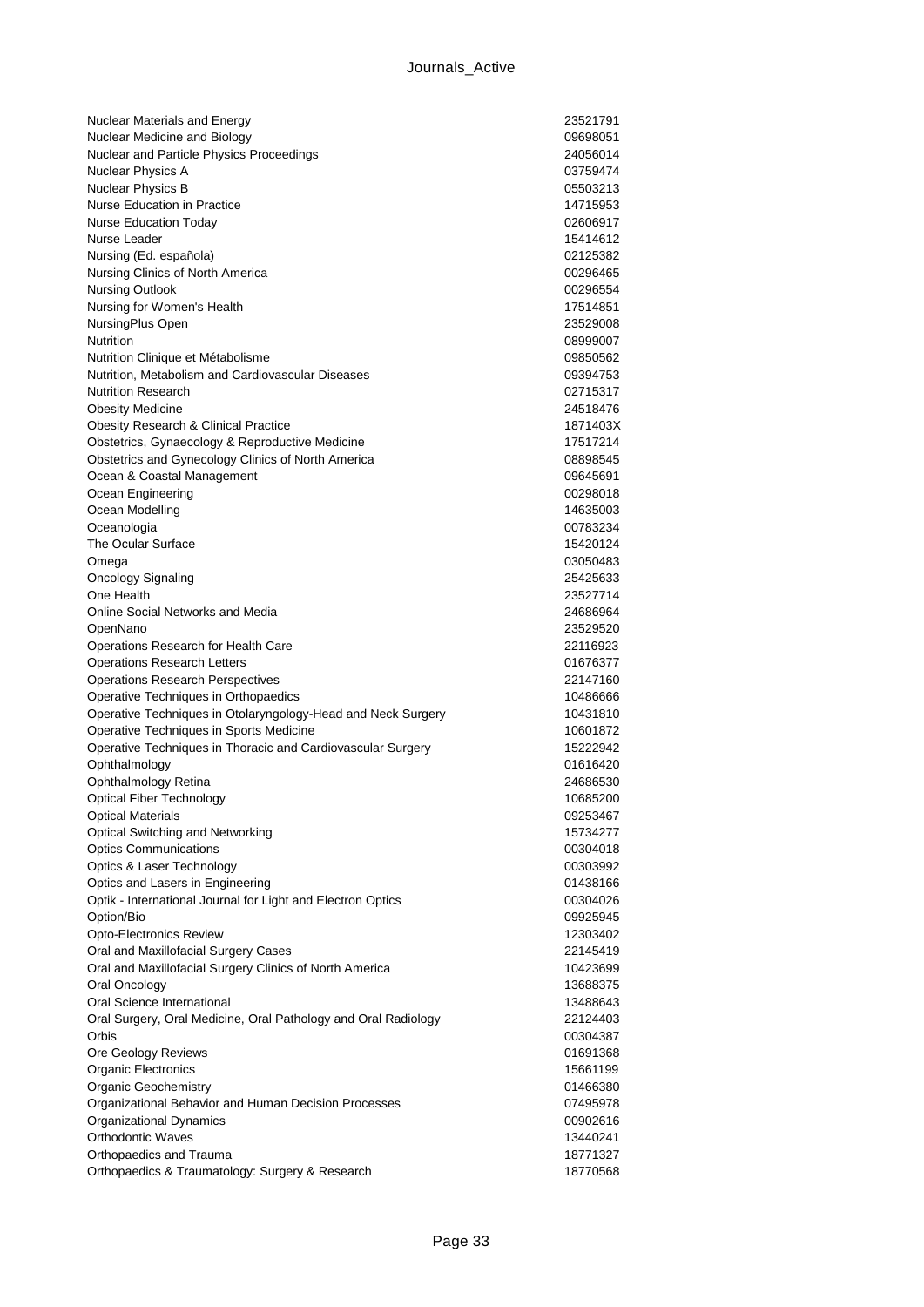| Orthopedic Clinics of North America                                 | 00305898 |
|---------------------------------------------------------------------|----------|
| Osteoarthritis and Cartilage                                        | 10634584 |
| Osteopathische Medizin, Zeitschrift für ganzheitliche Heilverfahren | 16159071 |
| Osteoporosis and Sarcopenia                                         | 24055255 |
| Otolaryngologic Clinics of North America                            | 00306665 |
| Otolaryngology Case Reports                                         | 24685488 |
| Pacific-Basin Finance Journal                                       | 0927538X |
| <b>Paediatric Respiratory Reviews</b>                               | 15260542 |
| Paediatrics and Child Health                                        | 17517222 |
| Pain Management Nursing                                             | 15249042 |
| Palaeogeography, Palaeoclimatology, Palaeoecology                   | 00310182 |
| Palaeoworld                                                         | 1871174X |
| Pancreatology                                                       | 14243903 |
| Papillomavirus Research                                             | 24058521 |
| <b>Parallel Computing</b>                                           | 01678191 |
| Parasite Epidemiology and Control                                   | 24056731 |
| Parasitology International                                          | 13835769 |
| Parkinsonism & Related Disorders                                    | 13538020 |
| Particuology                                                        | 16742001 |
| Pathology                                                           | 00313025 |
| Pathology - Research and Practice                                   | 03440338 |
| Pathophysiology                                                     | 09284680 |
| Patient Education and Counseling                                    | 07383991 |
| Pattern Recognition                                                 | 00313203 |
| <b>Pattern Recognition Letters</b>                                  | 01678655 |
| Pediatria Polska                                                    | 00313939 |
| Pediatric Clinics of North America                                  | 00313955 |
| <b>Pediatric Dental Journal</b>                                     | 09172394 |
| Pediatric Hematology Oncology Journal                               | 24681245 |
| Pediatric Neurology                                                 | 08878994 |
| Pediatrics & Neonatology                                            | 18759572 |
| Pedobiologia                                                        | 00314056 |
| Pedosphere                                                          | 10020160 |
| Península                                                           | 18705766 |
| Peptides                                                            | 01969781 |
| <b>Perfiles Educativos</b>                                          | 01852698 |
| Performance Enhancement & Health                                    | 22112669 |
| Performance Evaluation                                              | 01665316 |
| Perinatología y Reproducción Humana                                 | 01875337 |
| Perioperative Care and Operating Room Management                    | 24056030 |
| Personality and Individual Differences                              | 01918869 |
| Personalized Medicine in Psychiatry                                 | 24681717 |
| <b>Personalized Medicine Universe</b>                               | 21864950 |
| Perspectives in Ecology and Conservation                            | 25300644 |
| Perspectives in Plant Ecology, Evolution and Systematics            | 14338319 |
| Perspectives in Science                                             | 22130209 |
| Perspectives in Vaccinology                                         | 22107622 |
| Pervasive and Mobile Computing                                      | 15741192 |
| Pesticide Biochemistry and Physiology                               | 00483575 |
| <b>PET Clinics</b>                                                  | 15568598 |
| Petroleum                                                           | 24056561 |
| Petroleum Exploration and Development                               | 18763804 |
| Petroleum Research                                                  | 20962495 |
| Le Pharmacien Hospitalier et Clinicien                              | 22111042 |
| <b>Pharmacological Reports</b>                                      | 17341140 |
| Pharmacological Research                                            | 10436618 |
| Pharmacology Biochemistry and Behavior                              | 00913057 |
| Pharmacology & Therapeutics                                         | 01637258 |
| PharmaNutrition                                                     | 22134344 |
| Photoacoustics                                                      | 22135979 |
| Photodiagnosis and Photodynamic Therapy                             | 15721000 |
| Photonics and Nanostructures - Fundamentals and Applications        | 15694410 |
| Physica A: Statistical Mechanics and its Applications               | 03784371 |
|                                                                     |          |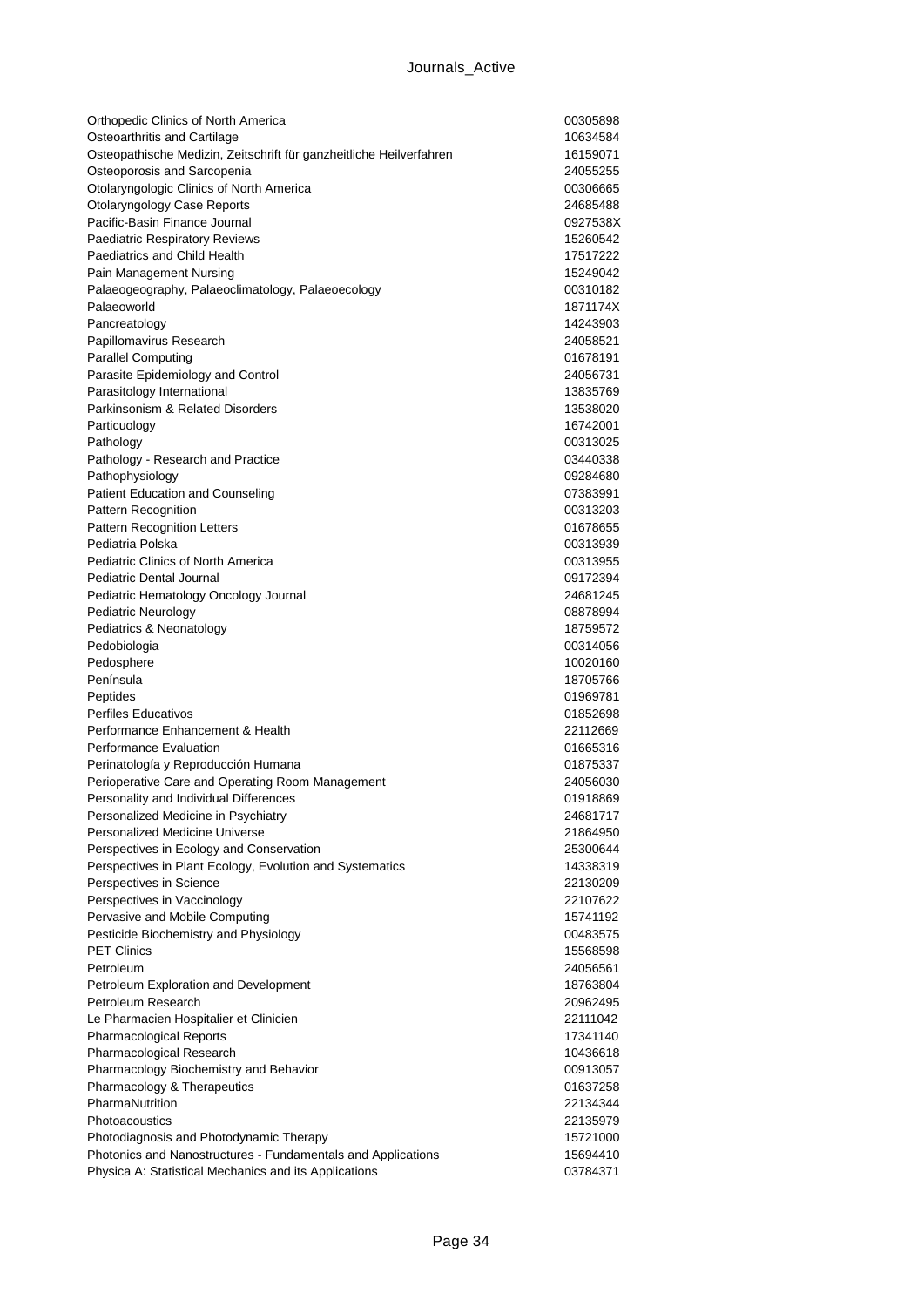| Physica B: Condensed Matter                                                                | 09214526             |
|--------------------------------------------------------------------------------------------|----------------------|
| Physica C: Superconductivity and its Applications                                          | 09214534             |
| Physica D: Nonlinear Phenomena                                                             | 01672789             |
| Physica E: Low-dimensional Systems and Nanostructures                                      | 13869477             |
| Physica Medica                                                                             | 11201797             |
| <b>Physical Communication</b>                                                              | 18744907             |
| Physical Medicine and Rehabilitation Clinics of North America                              | 10479651             |
| Physical Therapy in Sport                                                                  | 1466853X             |
| <b>Physician Assistant Clinics</b>                                                         | 24057991             |
| Physics and Chemistry of the Earth, Parts A/B/C                                            | 14747065             |
| Physics of the Dark Universe                                                               | 22126864             |
| Physics of The Earth and Planetary Interiors                                               | 00319201             |
| Physics and Imaging in Radiation Oncology                                                  | 24056316             |
| Physics Letters A                                                                          | 03759601             |
| Physics Letters B                                                                          | 03702693             |
| Physics of Life Reviews                                                                    | 15710645             |
| Physics in Medicine                                                                        | 23524510             |
| Physics Procedia                                                                           | 18753892             |
| <b>Physics Reports</b>                                                                     | 03701573             |
| Physiological and Molecular Plant Pathology                                                | 08855765             |
| Physiology & Behavior<br>Physiotherapy                                                     | 00319384             |
| Phytochemistry                                                                             | 00319406<br>00319422 |
| <b>Phytochemistry Letters</b>                                                              | 18743900             |
| Phytomedicine                                                                              | 09447113             |
| Piel                                                                                       | 02139251             |
| Placenta                                                                                   | 01434004             |
| <b>Planetary and Space Science</b>                                                         | 00320633             |
| <b>Plant Diversity</b>                                                                     | 24682659             |
| <b>Plant Gene</b>                                                                          | 23524073             |
| Plant Physiology and Biochemistry                                                          | 09819428             |
| <b>Plant Science</b>                                                                       | 01689452             |
| Plasmid                                                                                    | 0147619X             |
| PM&R                                                                                       | 19341482             |
| Poetics                                                                                    | 0304422X             |
| Polar Science                                                                              | 18739652             |
| Polish Annals of Medicine                                                                  | 12308013             |
| <b>Political Geography</b>                                                                 | 09626298             |
| Polyhedron                                                                                 | 02775387             |
| Polymer                                                                                    | 00323861             |
| Polymer Degradation and Stability                                                          | 01413910             |
| <b>Polymer Testing</b>                                                                     | 01429418             |
| Porto Biomedical Journal<br>Postharvest Biology and Technology                             | 24448664             |
| Powder Technology                                                                          | 09255214<br>00325910 |
| Practical Laboratory Medicine                                                              | 23525517             |
| <b>Practical Radiation Oncology</b>                                                        | 18798500             |
| Le Praticien en Anesthésie Réanimation                                                     | 12797960             |
| Pratique Neurologique - FMC                                                                | 18787762             |
| Pratiques Psychologiques                                                                   | 12691763             |
| Precambrian Research                                                                       | 03019268             |
| <b>Precision Engineering</b>                                                               | 01416359             |
| Pregnancy Hypertension: An International Journal of Women's Cardiovascular Health 22107789 |                      |
| La Presse Médicale                                                                         | 07554982             |
| <b>Preventive Medicine</b>                                                                 | 00917435             |
| Preventive Medicine Reports                                                                | 22113355             |
| Preventive Veterinary Medicine                                                             | 01675877             |
| Primary Care: Clinics in Office Practice                                                   | 00954543             |
| <b>Primary Care Diabetes</b>                                                               | 17519918             |
| Probabilistic Engineering Mechanics                                                        | 02668920             |
| Problemas del Desarrollo                                                                   | 03017036             |

Procedia CIRP 22128271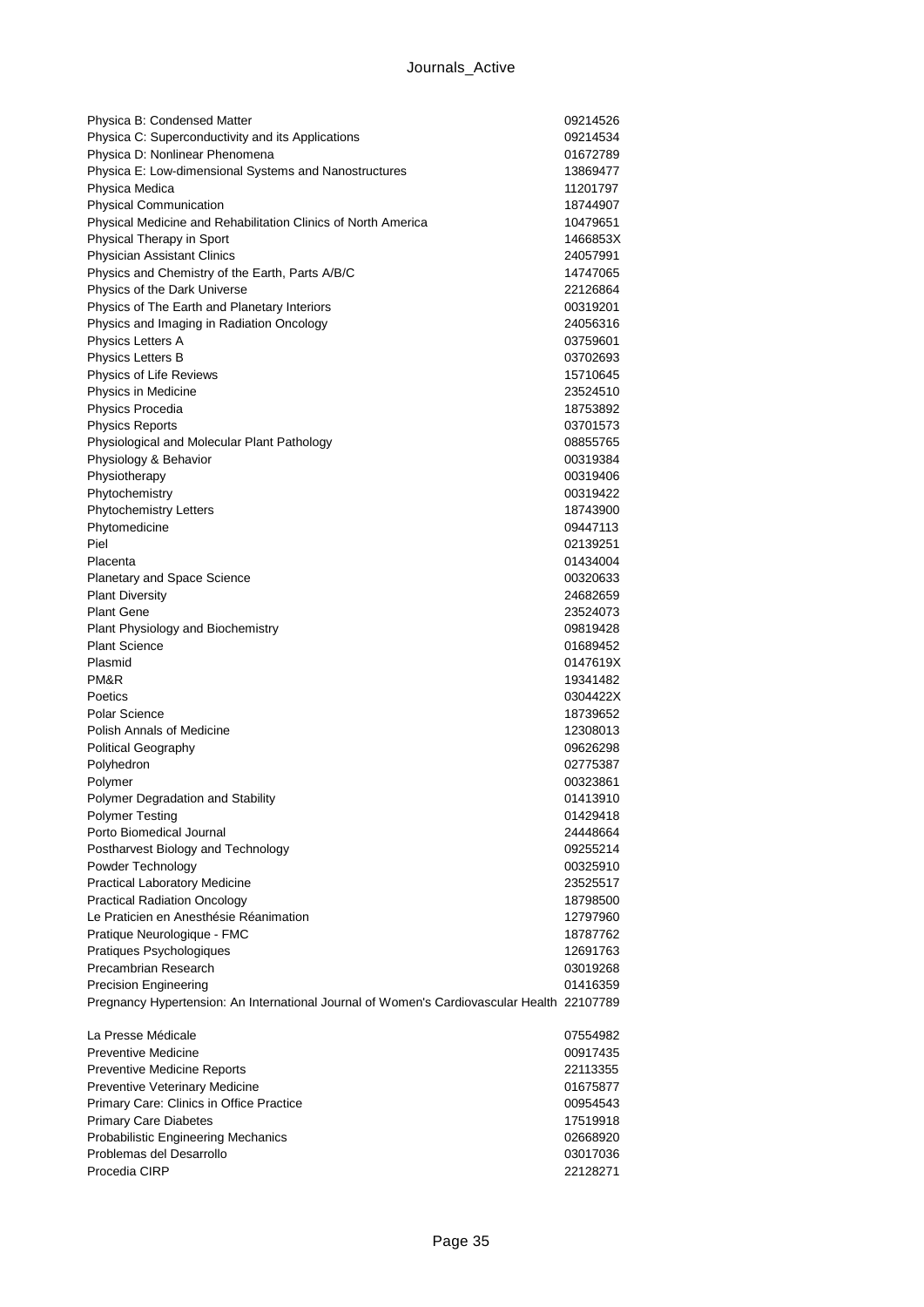| Procedia Computer Science                                                           | 18770509             |
|-------------------------------------------------------------------------------------|----------------------|
| Procedia Earth and Planetary Science                                                | 18785220             |
| Procedia Economics and Finance                                                      | 22125671             |
| Procedia Engineering                                                                | 18777058             |
| Procedia Environmental Sciences                                                     | 18780296             |
| Procedia IUTAM                                                                      | 22109838             |
| Procedia Manufacturing                                                              | 23519789             |
| Procedia - Social and Behavioral Sciences                                           | 18770428             |
| Procedia Structural Integrity                                                       | 24523216             |
| Procedia Technology                                                                 | 22120173             |
| Proceedings of the Combustion Institute                                             | 15407489             |
| Proceedings of the Geologists' Association                                          | 00167878             |
| Process Biochemistry                                                                | 13595113             |
| Process Safety and Environmental Protection                                         | 09575820             |
| The Professional Animal Scientist                                                   | 10807446             |
| Progrès en Urologie                                                                 | 11667087             |
| Progrès en Urologie - FMC                                                           | 1761676X             |
| Progress in Aerospace Sciences                                                      | 03760421             |
| Progress in Biophysics and Molecular Biology<br>Progress in Cardiovascular Diseases | 00796107             |
| Progress in Crystal Growth and Characterization of Materials                        | 00330620<br>09608974 |
| Progress in Energy and Combustion Science                                           | 03601285             |
| Progress in Lipid Research                                                          | 01637827             |
| Progress in Materials Science                                                       | 00796425             |
| Progress in Natural Science: Materials International                                | 10020071             |
| Progress in Neuro-Psychopharmacology and Biological Psychiatry                      | 02785846             |
| Progress in Neurobiology                                                            | 03010082             |
| Progress in Nuclear Energy                                                          | 01491970             |
| Progress in Nuclear Magnetic Resonance Spectroscopy                                 | 00796565             |
| Progress in Oceanography                                                            | 00796611             |
| Progress in Organic Coatings                                                        | 03009440             |
| Progress in Particle and Nuclear Physics                                            | 01466410             |
| Progress in Pediatric Cardiology                                                    | 10589813             |
| Progress in Planning                                                                | 03059006             |
| Progress in Polymer Science                                                         | 00796700             |
| Progress in Quantum Electronics                                                     | 00796727             |
| Progress in Retinal and Eye Research                                                | 13509462             |
| Progress in Solid State Chemistry                                                   | 00796786             |
| Progress in Surface Science                                                         | 00796816             |
| Propulsion and Power Research                                                       | 2212540X             |
| Prostaglandins, Leukotrienes and Essential Fatty Acids (PLEFA)                      | 09523278             |
| Prostaglandins & Other Lipid Mediators                                              | 10988823             |
| Prostate International                                                              | 22878882             |
| Protein Expression and Purification                                                 | 10465928             |
| Protist                                                                             | 14344610             |
| Psicología Educativa                                                                | 1135755X             |
| Psiquiatría Biológica                                                               | 11345934             |
| Psychiatric Clinics of North America                                                | 0193953X             |
| Psychiatry Research                                                                 | 01651781             |
| Psychiatry Research: Neuroimaging                                                   | 09254927             |
| Psychologie Française                                                               | 00332984             |
| Psychologie du Travail et des Organisations                                         | 14202530             |
| Psychology of Sport and Exercise                                                    | 14690292             |
| Psychoneuroendocrinology                                                            | 03064530             |
| Psychosocial Intervention                                                           | 11320559             |
| Psychosomatics                                                                      | 00333182             |
| <b>Public Health</b>                                                                | 00333506             |
| <b>Public Relations Review</b>                                                      | 03638111             |
| Pulmonary Pharmacology & Therapeutics                                               | 10945539<br>13596128 |
| Pump Industry Analyst<br>The Quarterly Review of Economics and Finance              | 10629769             |
| Quaternary Geochronology                                                            | 18711014             |
| Quaternary International                                                            | 10406182             |
|                                                                                     |                      |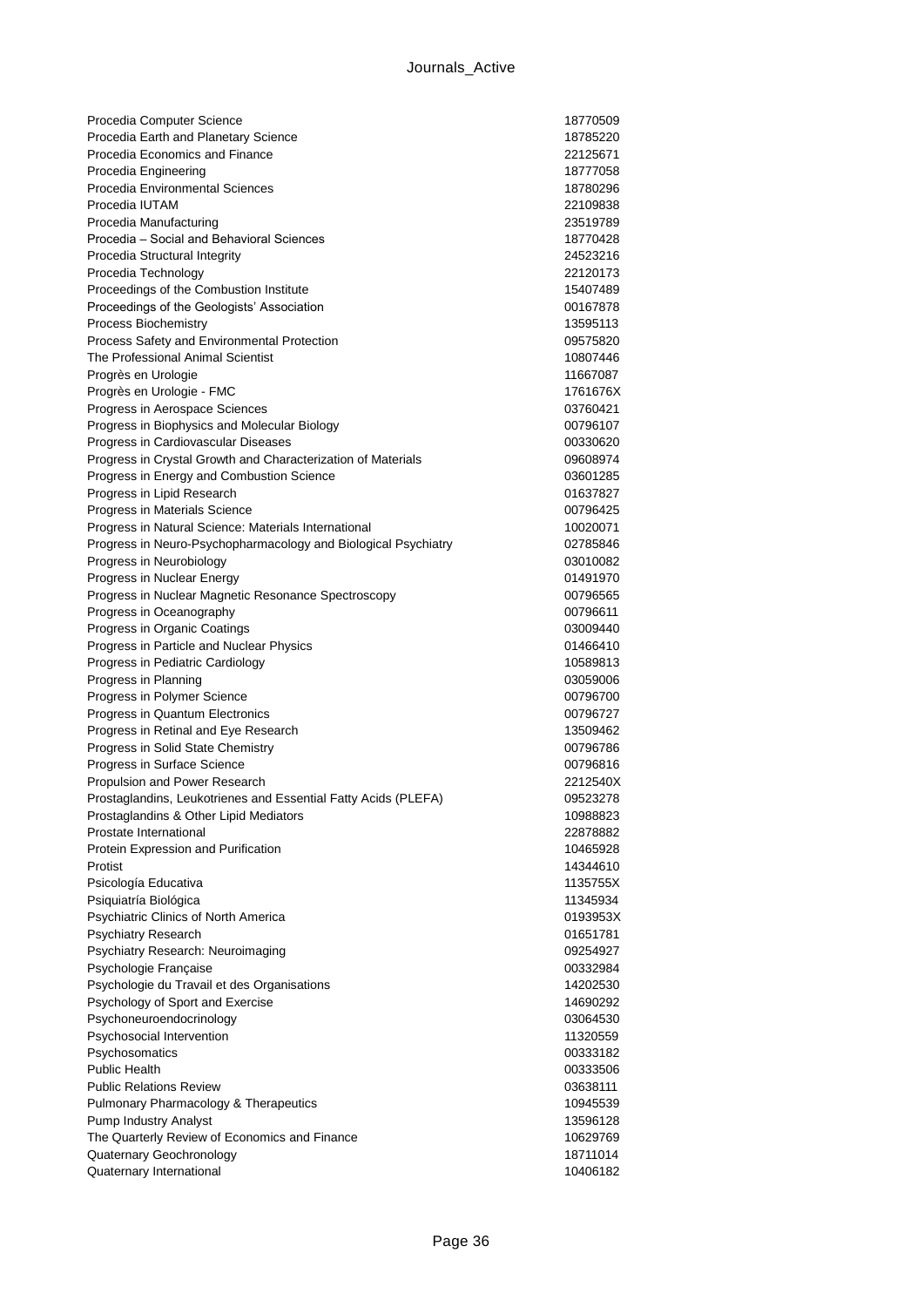| <b>Quaternary Science Reviews</b>                              | 02773791             |
|----------------------------------------------------------------|----------------------|
| <b>Radiation Measurements</b>                                  | 13504487             |
| Radiation Physics and Chemistry                                | 0969806X             |
| Radiography                                                    | 10788174             |
| Radiología                                                     | 00338338             |
| Radiología (English Edition)                                   | 21735107             |
| Radiologic Clinics of North America                            | 00338389             |
| Radiology Case Reports                                         | 19300433             |
| Radiology of Infectious Diseases                               | 23526211             |
| Radiotherapy and Oncology                                      | 01678140             |
| RAI Revista de Administração e Inovação                        | 18092039             |
| Rangeland Ecology & Management                                 | 15507424             |
| Rangelands                                                     | 01900528             |
| Rare Metal Materials and Engineering                           | 18755372             |
| <b>REACH - Reviews in Human Space Exploration</b>              | 23523093             |
| <b>Reactive and Functional Polymers</b>                        | 13815148             |
| Redox Biology                                                  | 22132317             |
| REGE - Revista de Gestão                                       | 18092276             |
| Regenerative Therapy                                           | 23523204             |
| Regional Science and Urban Economics                           | 01660462             |
| Regional Studies in Marine Science                             | 23524855             |
| Regulatory Toxicology and Pharmacology                         | 02732300             |
| Rehabilitación                                                 | 00487120             |
| <b>Reinforced Plastics</b>                                     | 00343617             |
| Reliability Engineering & System Safety                        | 09518320             |
| Remote Sensing Applications: Society and Environment           | 23529385             |
| Remote Sensing of Environment                                  | 00344257             |
| Renewable Energy                                               | 09601481             |
| Renewable Energy Focus                                         | 17550084             |
| Renewable and Sustainable Energy Reviews                       | 13640321             |
| Repertorio de Medicina y Cirugía                               | 01217372             |
| Reports on Mathematical Physics                                | 00344877             |
| Reports of Practical Oncology & Radiotherapy                   | 15071367             |
| Reprodução & Climatério                                        | 14132087             |
| Reproductive Biology                                           | 1642431X             |
| Reproductive BioMedicine Online                                | 14726483             |
| Reproductive Biomedicine & Society Online                      | 24056618             |
| Reproductive Toxicology                                        | 08906238             |
| Research in Accounting Regulation                              | 10520457             |
| Research in Autism Spectrum Disorders                          | 17509467             |
| Research in Developmental Disabilities                         | 08914222             |
| Research in Economics                                          | 10909443             |
| Research in International Business and Finance                 | 02755319             |
| Research in Microbiology                                       | 09232508             |
| Research in Organizational Behavior                            | 01913085             |
| <b>Research Policy</b>                                         | 00487333             |
| Research in Social and Administrative Pharmacy                 | 15517411             |
| Research in Social Stratification and Mobility                 | 02765624             |
| Research in Transportation Business & Management               | 22105395             |
| Research in Transportation Economics                           | 07398859             |
| Research in Veterinary Science                                 | 00345288             |
| Resource-efficient Technologies                                | 24056537             |
| Resource and Energy Economics                                  | 09287655             |
| Resources, Conservation and Recycling                          | 09213449             |
| <b>Resources Policy</b>                                        | 03014207             |
| Respiratory Investigation                                      | 22125345             |
| <b>Respiratory Medicine</b>                                    | 09546111             |
| <b>Respiratory Medicine Case Reports</b>                       | 22130071             |
| Respiratory Physiology & Neurobiology                          | 15699048             |
| <b>Results in Physics</b>                                      | 22113797             |
| Resuscitation                                                  | 03009572             |
|                                                                |                      |
| Reumatología Clínica<br>Reumatología Clínica (English Edition) | 1699258X<br>21735743 |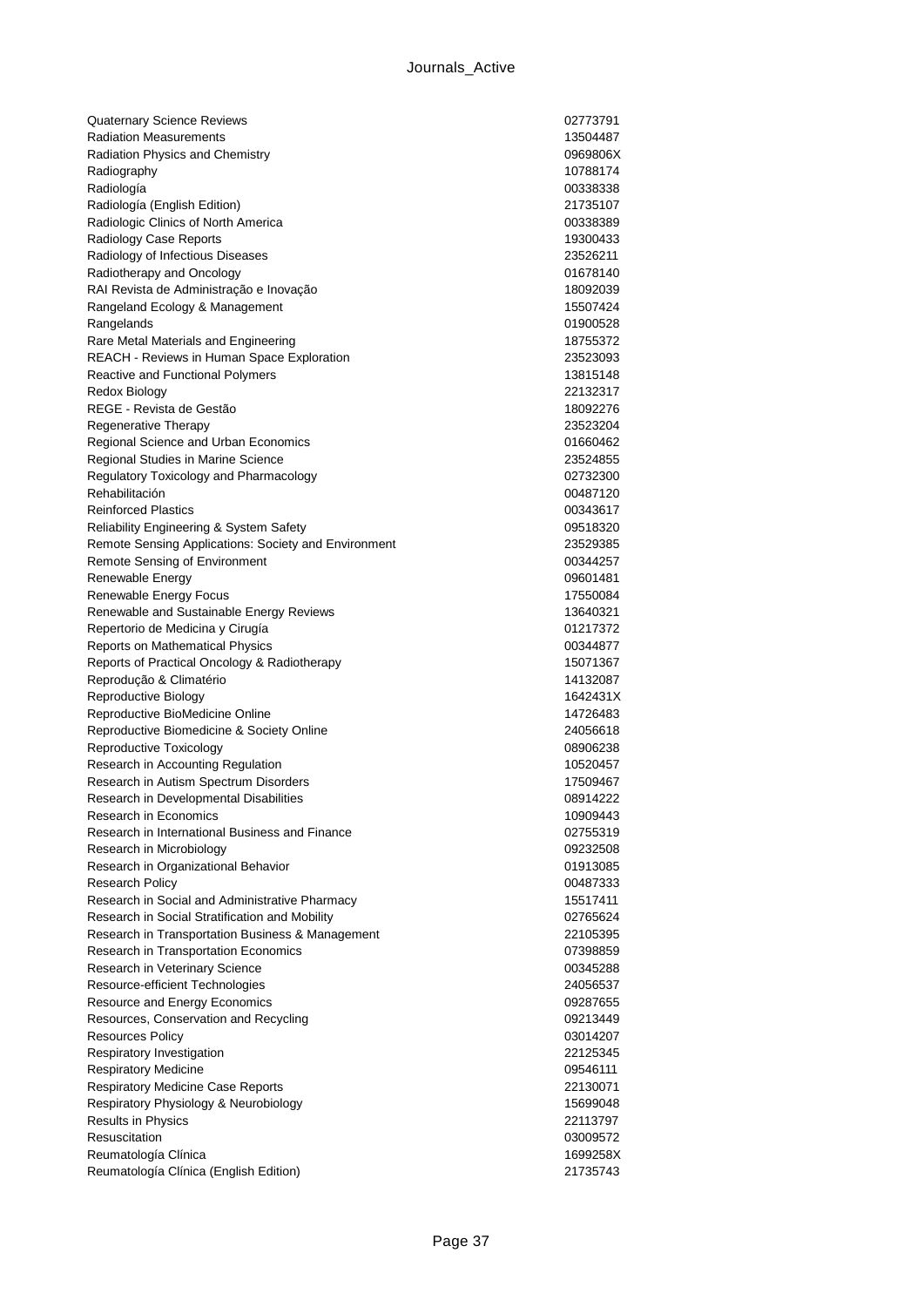| Review of Development Finance                                                                                      | 18799337             |
|--------------------------------------------------------------------------------------------------------------------|----------------------|
| Review of Economic Dynamics<br><b>Review of Financial Economics</b>                                                | 10942025             |
| Review of Palaeobotany and Palynology                                                                              | 10583300<br>00346667 |
| Reviews in Physics                                                                                                 | 24054283             |
| Reviews in Vascular Medicine                                                                                       | 22120211             |
| Revista de Administração                                                                                           | 00802107             |
| Revista Andaluza de Medicina del Deporte                                                                           | 18887546             |
| Revista Argentina de Anestesiología                                                                                | 03707792             |
| Revista Argentina de Endocrinología y Metabolismo                                                                  | 03264610             |
| Revista Argentina de Microbiología                                                                                 | 03257541             |
| Revista Argentina de Radiología                                                                                    | 00487619             |
| Revista Brasileira de Cardiologia Invasiva                                                                         | 01041843             |
| Revista Brasileira de Cardiologia Invasiva (English Edition)                                                       | 22141235             |
| Revista Brasileira de Ciências do Esporte                                                                          | 01013289             |
| Revista Brasileira de Entomologia                                                                                  | 00855626             |
| Revista Brasileira de Farmacognosia                                                                                | 0102695X             |
| Revista Brasileira de Hematologia e Hemoterapia                                                                    | 15168484             |
| Revista Brasileira de Ortopedia                                                                                    | 01023616             |
| Revista Brasileira de Ortopedia (English Edition)                                                                  | 22554971             |
| Revista Brasileira de Reumatologia                                                                                 | 04825004             |
| Revista Brasileira de Reumatologia (English Edition)                                                               | 22555021             |
| Revista de Calidad Asistencial                                                                                     | 1134282X             |
| Revista Chilena de Cirugía                                                                                         | 03793893             |
| Revista Científica de la Sociedad de Enfermería Neurológica (English ed.)                                          | 2530299X             |
| Revista Científica de la Sociedad Española de Enfermería Neurológica                                               | 20135246<br>00142565 |
| Revista Clínica Española<br>Revista Clínica Española (English Edition)                                             | 22548874             |
| Revista Colombiana de Anestesiología                                                                               | 01203347             |
| Revista Colombiana de Cancerología                                                                                 | 01239015             |
| Revista Colombiana de Cardiología                                                                                  | 01205633             |
| Revista Colombiana de Ortopedia y Traumatología                                                                    | 01208845             |
| Revista Colombiana de Psiquiatría                                                                                  | 00347450             |
| Revista Colombiana de Psiquiatría (English ed.)                                                                    | 25303120             |
| Revista Colombiana de Reumatología                                                                                 | 01218123             |
| Revista Colombiana de Reumatología (English Edition)                                                               | 24444405             |
| Revista de Contabilidad                                                                                            | 11384891             |
| Revista de la Educación Superior                                                                                   | 01852760             |
| Revista Española de Cardiología                                                                                    | 03008932             |
| Revista Española de Cardiología (English Edition)                                                                  | 18855857             |
| Revista Española de Cardiología Suplementos                                                                        | 11313587             |
| Revista Española de Cirugía Oral y Maxilofacial                                                                    | 11300558             |
| Revista Española de Cirugía Ortopédica y Traumatología                                                             | 18884415             |
| Revista Española de Cirugía Ortopédica y Traumatología (English Edition)                                           | 19888856             |
| Revista Española de Anestesiología y Reanimación                                                                   | 00349356             |
| Revista Española de Anestesiología y Reanimación (English Edition)<br>Revista Española de Geriatría y Gerontología | 23411929             |
| Revista Española de Medicina Legal                                                                                 | 0211139X<br>03774732 |
| Revista Española de Medicina Nuclear e Imagen Molecular                                                            | 2253654X             |
| Revista Española de Medicina Nuclear e Imagen Molecular (English Edition)                                          | 22538089             |
| Revista Española de Patología                                                                                      | 16998855             |
| Revista Española de Podología                                                                                      | 02101238             |
| Revista de Gastroenterología de México                                                                             | 03750906             |
| Revista de Gastroenterología de México (English Edition)                                                           | 2255534X             |
| Revista Iberoamericana de Automática e Informática Industrial RIAI                                                 | 16977912             |
| Revista Iberoamericana de Micología                                                                                | 11301406             |
| Revista Internacional de Acupuntura                                                                                | 18878369             |
| Revista Internacional de Andrología                                                                                | 1698031X             |
| Revista Internacional de Métodos Numéricos para Cálculo y Diseño en Ingeniería                                     | 02131315             |
| Revista del Laboratorio Clínico                                                                                    | 18884008             |
| Revista Latinoamericana de Cirugía Ortopédica                                                                      | 24449725             |
| Revista Latinoamericana de Derecho Social                                                                          | 18704670             |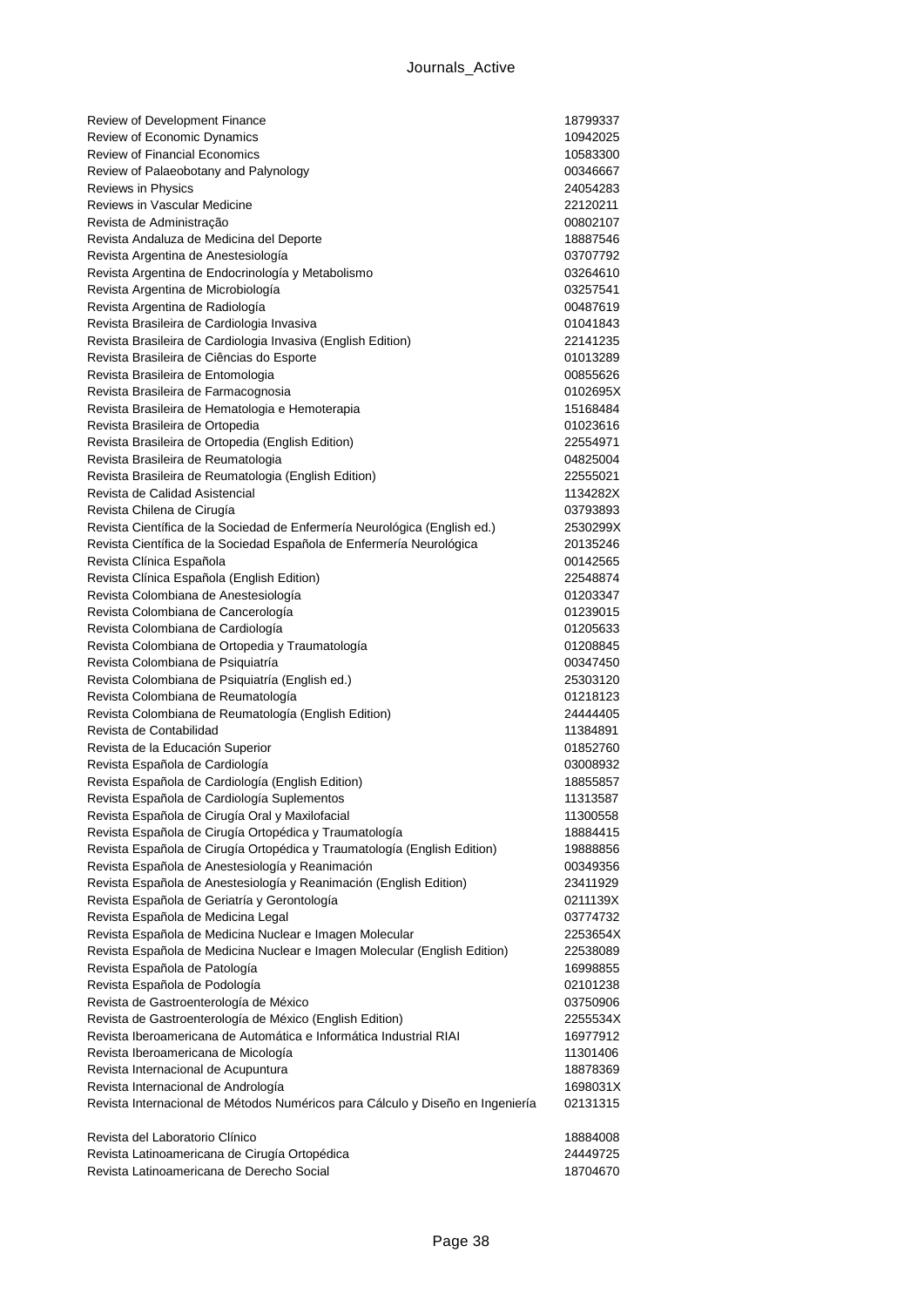| Revista Latinoamericana de Psicología                                | 01200534 |
|----------------------------------------------------------------------|----------|
| Revista de Logopedia, Foniatría y Audiología                         | 02144603 |
| Revista Médica Clínica Las Condes                                    | 07168640 |
| Revista Médica de Homeopatía                                         | 18888526 |
| Revista Médica del Hospital General de México                        | 01851063 |
| Revista Médica Internacional sobre el Síndrome de Down               | 11382074 |
| Revista Mexicana de Biodiversidad                                    | 18703453 |
| Revista Mexicana de Ciencias Políticas y Sociales                    | 01851918 |
| Revista Mexicana de Oftalmología                                     | 01874519 |
| Revista Mexicana de Opinión Pública                                  | 18707300 |
| Revista Mexicana de Ortodoncia                                       | 23959215 |
| Revista Mexicana de Trastornos Alimentarios                          | 20071523 |
| Revista Odontológica Mexicana                                        | 1870199X |
| Revista Portuguesa de Cardiologia                                    | 08702551 |
| Revista Portuguesa de Cardiologia (English Edition)                  | 21742049 |
| Revista Portuguesa de Pneumologia                                    | 08732159 |
| Revista Portuguesa de Pneumologia (English Edition)                  | 21735115 |
| Revista de Psicodidáctica                                            | 11361034 |
| Revista de Psicodidáctica (English ed.)                              | 25303805 |
| Revista de Psicología del Trabajo y de las Organizaciones            | 15765962 |
| Revista de Psiquiatría y Salud Mental                                | 18889891 |
| Revista de Psiquiatría y Salud Mental (English Edition)              | 21735050 |
| Revista de Senología y Patología Mamaria                             | 02141582 |
| Revue de Chirurgie Orthopédique et Traumatologique                   | 18770517 |
| Revue d'Épidémiologie et de Santé Publique                           | 03987620 |
| Revue Européenne de Psychologie Appliquée/European Review of Applied | 11629088 |
| Psychology                                                           |          |
| Revue Française d'Allergologie                                       | 18770320 |
| Revue Francophone de Cicatrisation                                   | 24689114 |
| Revue Francophone Internationale de Recherche Infirmière             | 23528028 |
| Revue Francophone des Laboratoires                                   | 1773035X |
| Revue Francophone d'Orthoptie                                        | 18762204 |
| La Revue Gestion et Organisation                                     | 22144234 |
| La Revue d'Homéopathie                                               | 18789730 |
| Revue des Maladies Respiratoires                                     | 07618425 |
| Revue des Maladies Respiratoires Actualités                          | 18771203 |
| La Revue de Médecine Interne                                         | 02488663 |
| La Revue de Médecine Légale                                          | 18786529 |
| Revue de Micropaléontologie                                          | 00351598 |
| Revue Neurologique                                                   | 00353787 |
| Revue d'Oncologie Hématologie Pédiatrique                            | 22134670 |
| Revue de Pneumologie Clinique                                        | 07618417 |
| Revue du Rhumatisme                                                  | 11698330 |
| Revue du Rhumatisme Monographies                                     | 18786227 |
| La Revue Sage-Femme                                                  | 16374088 |
| Revue Vétérinaire Clinique                                           | 22145672 |
| <b>Rheumatic Disease Clinics of North America</b>                    | 0889857X |
| Rhizosphere                                                          | 24522198 |
| <b>Rice Science</b>                                                  | 16726308 |
| Robotics and Autonomous Systems                                      | 09218890 |
| Robotics and Computer-Integrated Manufacturing                       | 07365845 |
| <b>Russian Geology and Geophysics</b>                                | 10687971 |
| Russian Journal of Economics                                         | 24054739 |
| <b>Russian Literature</b>                                            | 03043479 |
| Safety and Health at Work                                            | 20937911 |
| <b>Safety Science</b>                                                | 09257535 |
| The Saudi Dental Journal                                             | 10139052 |
| Saudi Journal of Biological Sciences                                 | 1319562X |
| The Saudi Journal for Dental Research                                | 23520035 |
| Saudi Journal of Ophthalmology                                       | 13194534 |
| Saudi Pharmaceutical Journal                                         | 13190164 |
| Scandinavian Journal of Management                                   | 09565221 |
| Scandinavian Journal of Pain                                         | 18778860 |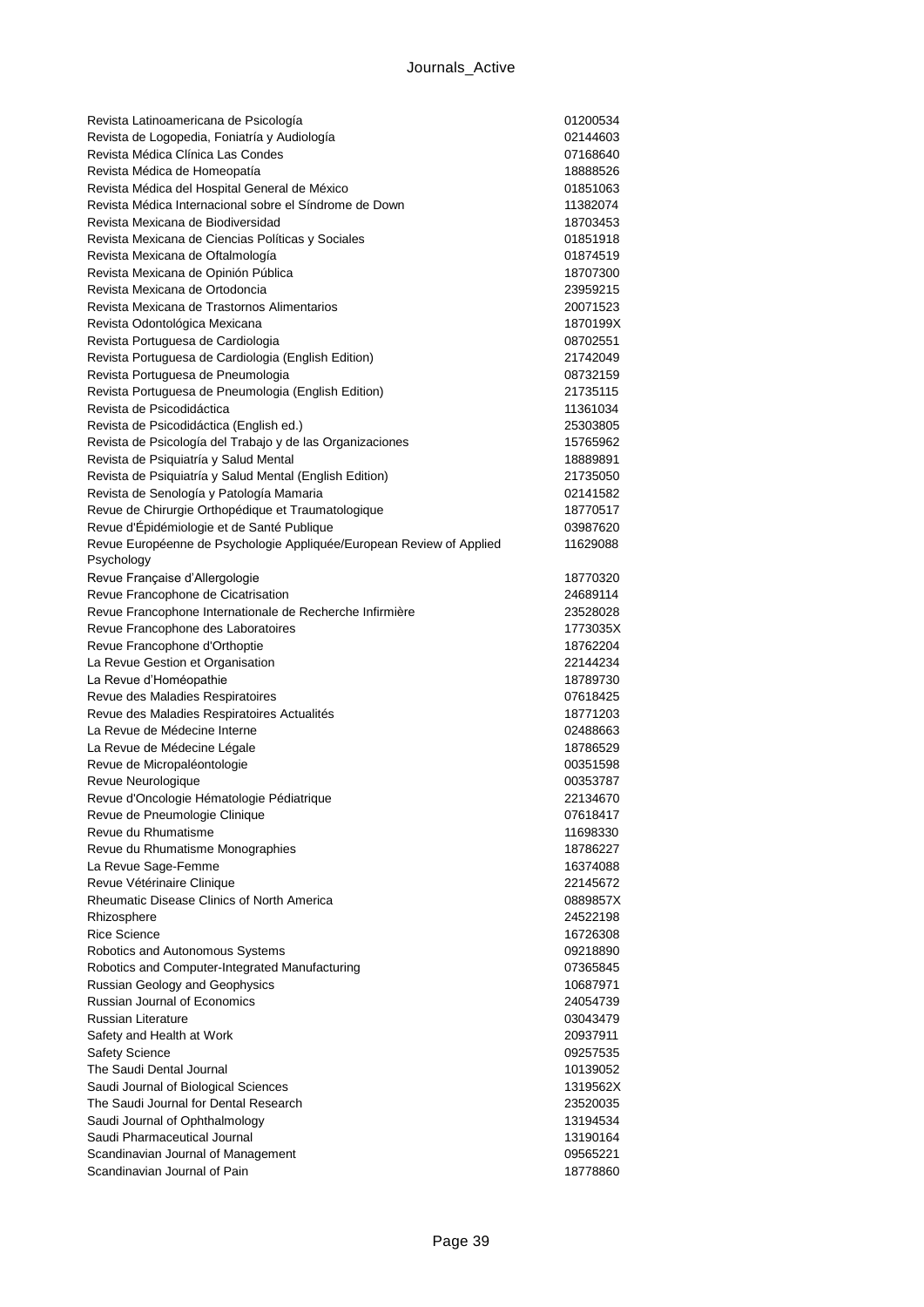| Schizophrenia Research                                                            | 09209964             |
|-----------------------------------------------------------------------------------|----------------------|
| Schizophrenia Research: Cognition                                                 | 22150013             |
| Science Bulletin                                                                  | 20959273             |
| Science of Computer Programming                                                   | 01676423             |
| Science & Justice                                                                 | 13550306             |
| Science & Sports                                                                  | 07651597             |
| Science of The Total Environment                                                  | 00489697             |
| Scientia Horticulturae                                                            | 03044238             |
| Scripta Materialia                                                                | 13596462             |
| Sealing Technology                                                                | 13504789<br>00370738 |
| <b>Sedimentary Geology</b><br>Seizure                                             | 10591311             |
| SEMERGEN - Medicina de Familia                                                    | 11383593             |
| Seminarios de la Fundación Española de Reumatología                               | 15773566             |
| Seminars in Arthritis and Rheumatism                                              | 00490172             |
| Seminars in Arthroplasty                                                          | 10454527             |
| Seminars in Cancer Biology                                                        | 1044579X             |
| Seminars in Cell & Developmental Biology                                          | 10849521             |
| Seminars in Colon and Rectal Surgery                                              | 10431489             |
| Seminars in Diagnostic Pathology                                                  | 07402570             |
| Seminars in Fetal and Neonatal Medicine                                           | 1744165X             |
| Seminars in Hematology                                                            | 00371963             |
| Seminars in Immunology                                                            | 10445323             |
| Seminars in Nephrology                                                            | 02709295             |
| Seminars in Nuclear Medicine                                                      | 00012998             |
| Seminars in Oncology                                                              | 00937754             |
| Seminars in Oncology Nursing                                                      | 07492081             |
| Seminars in Orthodontics                                                          | 10738746             |
| Seminars in Pediatric Neurology                                                   | 10719091             |
| Seminars in Pediatric Surgery                                                     | 10558586             |
| Seminars in Perinatology                                                          | 01460005             |
| Seminars in Radiation Oncology                                                    | 10534296             |
| Seminars in Roentgenology<br>Seminars in Spine Surgery                            | 0037198X<br>10407383 |
| Seminars in Thoracic and Cardiovascular Surgery                                   | 10430679             |
| Seminars in Thoracic and Cardiovascular Surgery: Pediatric Cardiac Surgery Annual | 10929126             |
|                                                                                   |                      |
| Seminars in Ultrasound, CT and MRI                                                | 08872171             |
| Seminars in Vascular Surgery                                                      | 08957967             |
| Sensing and Bio-Sensing Research                                                  | 22141804             |
| Sensors and Actuators A: Physical                                                 | 09244247             |
| Sensors and Actuators B: Chemical                                                 | 09254005             |
| Separation and Purification Technology                                            | 13835866             |
| Sexologies                                                                        | 11581360             |
| Sexual Medicine<br><b>Sexual Medicine Reviews</b>                                 | 20501161             |
| Sexual & Reproductive Healthcare                                                  |                      |
|                                                                                   | 20500521             |
|                                                                                   | 18775756             |
| She Ji: The Journal of Design, Economics, and Innovation                          | 24058726             |
| Signal Processing                                                                 | 01651684             |
| Signal Processing: Image Communication                                            | 09235965             |
| Simulation Modelling Practice and Theory                                          | 1569190X<br>03775291 |
| Singapore Dental Journal<br>Sleep Health                                          | 23527218             |
| Sleep Medicine                                                                    | 13899457             |
| Sleep Medicine Clinics                                                            | 1556407X             |
| <b>Sleep Medicine Reviews</b>                                                     | 10870792             |
| <b>Small Ruminant Research</b>                                                    | 09214488             |
| Smart Health                                                                      | 23526483             |
| Social Networks                                                                   | 03788733             |
| The Social Science Journal                                                        | 03623319             |
| Social Science & Medicine                                                         | 02779536             |
| Social Science Research<br>Socio-Economic Planning Sciences                       | 0049089X<br>00380121 |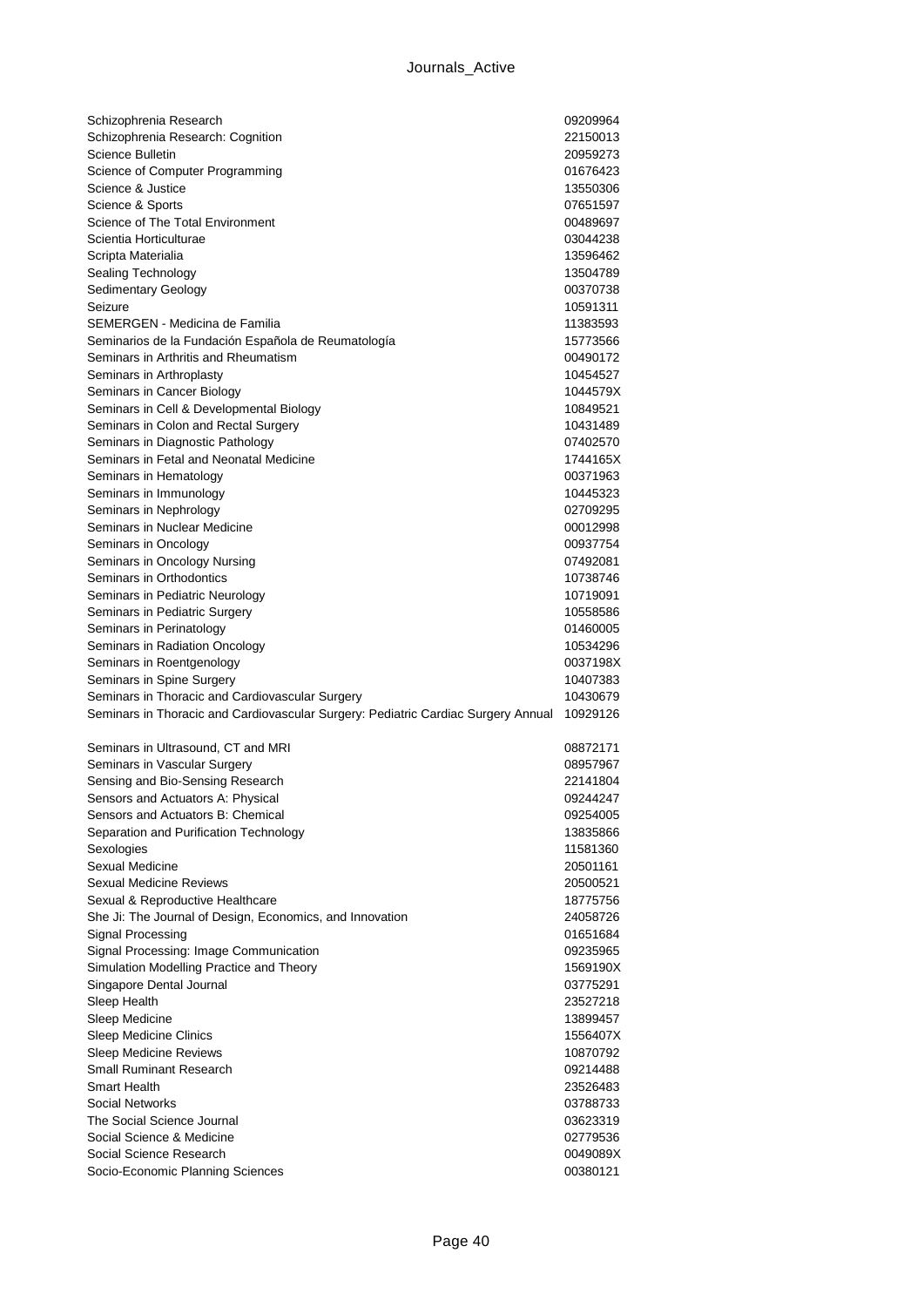| SoftwareX                                                                                                   | 23527110 |
|-------------------------------------------------------------------------------------------------------------|----------|
| Soil Biology and Biochemistry                                                                               | 00380717 |
| Soil Dynamics and Earthquake Engineering                                                                    | 02677261 |
| Soil and Tillage Research                                                                                   | 01671987 |
| Soils and Foundations                                                                                       | 00380806 |
| Solar Energy                                                                                                | 0038092X |
| Solar Energy Materials and Solar Cells                                                                      | 09270248 |
| Solid Earth Sciences                                                                                        | 2451912X |
| <b>Solid State Communications</b>                                                                           | 00381098 |
| Solid-State Electronics                                                                                     | 00381101 |
| Solid State Ionics                                                                                          | 01672738 |
| Solid State Nuclear Magnetic Resonance                                                                      | 09262040 |
| <b>Solid State Sciences</b>                                                                                 | 12932558 |
| South African Journal of Botany                                                                             | 02546299 |
| South African Journal of Chemical Engineering                                                               | 10269185 |
| Space Policy                                                                                                | 02659646 |
| Space Research Today                                                                                        | 17529298 |
| Spanish Journal of Legal Medicine                                                                           | 24454249 |
| Spanish Journal of Marketing - ESIC                                                                         | 24449695 |
| The Spanish Review of Financial Economics                                                                   | 21731268 |
| Spatial and Spatio-temporal Epidemiology                                                                    | 18775845 |
| <b>Spatial Statistics</b>                                                                                   | 22116753 |
| Spectrochimica Acta Part A: Molecular and Biomolecular Spectroscopy                                         | 13861425 |
| Spectrochimica Acta Part B: Atomic Spectroscopy                                                             | 05848547 |
| Speech Communication                                                                                        | 01676393 |
| <b>Spine Deformity</b>                                                                                      | 2212134X |
| The Spine Journal                                                                                           | 15299430 |
| Sport Management Review                                                                                     | 14413523 |
| Sports Orthopaedics and Traumatology                                                                        | 0949328X |
| <b>SSM</b> - Population Health                                                                              | 23528273 |
| St. Petersburg Polytechnical University Journal: Physics and Mathematics                                    | 24057223 |
| Statistics & Probability Letters                                                                            | 01677152 |
| <b>Stem Cell Reports</b>                                                                                    | 22136711 |
| Stem Cell Research                                                                                          | 18735061 |
| Steroids                                                                                                    | 0039128X |
| Stochastic Processes and their Applications                                                                 | 03044149 |
| Structural Change and Economic Dynamics                                                                     | 0954349X |
| <b>Structural Safety</b>                                                                                    | 01674730 |
| Structure                                                                                                   | 09692126 |
| Structures                                                                                                  | 23520124 |
| Studies in Educational Evaluation                                                                           | 0191491X |
| Studies in History and Philosophy of Science Part A                                                         | 00393681 |
| Studies in History and Philosophy of Science Part B: Studies in History and<br>Philosophy of Modern Physics | 13552198 |
| Studies in History and Philosophy of Science Part C: Studies in History and                                 | 13698486 |
| Philosophy of Biological and Biomedical Sciences                                                            |          |
| Studies in Mycology                                                                                         | 01660616 |
| Suma de Negocios                                                                                            | 2215910X |
| Suma Psicológica                                                                                            | 01214381 |
| Superlattices and Microstructures                                                                           | 07496036 |
| Surface and Coatings Technology                                                                             | 02578972 |
| Surface Science                                                                                             | 00396028 |
| <b>Surface Science Reports</b>                                                                              | 01675729 |
| Surfaces and Interfaces                                                                                     | 24680230 |
| The Surgeon                                                                                                 | 1479666X |
| Surgery                                                                                                     | 00396060 |
| Surgery for Obesity and Related Diseases                                                                    | 15507289 |
| Surgery (Oxford)                                                                                            | 02639319 |
| Surgical Clinics of North America                                                                           | 00396109 |
| <b>Surgical Oncology</b>                                                                                    | 09607404 |
| Surgical Oncology Clinics of North America                                                                  | 10553207 |
| <b>Surgical Pathology Clinics</b>                                                                           | 18759181 |
| Survey of Ophthalmology                                                                                     | 00396257 |
|                                                                                                             |          |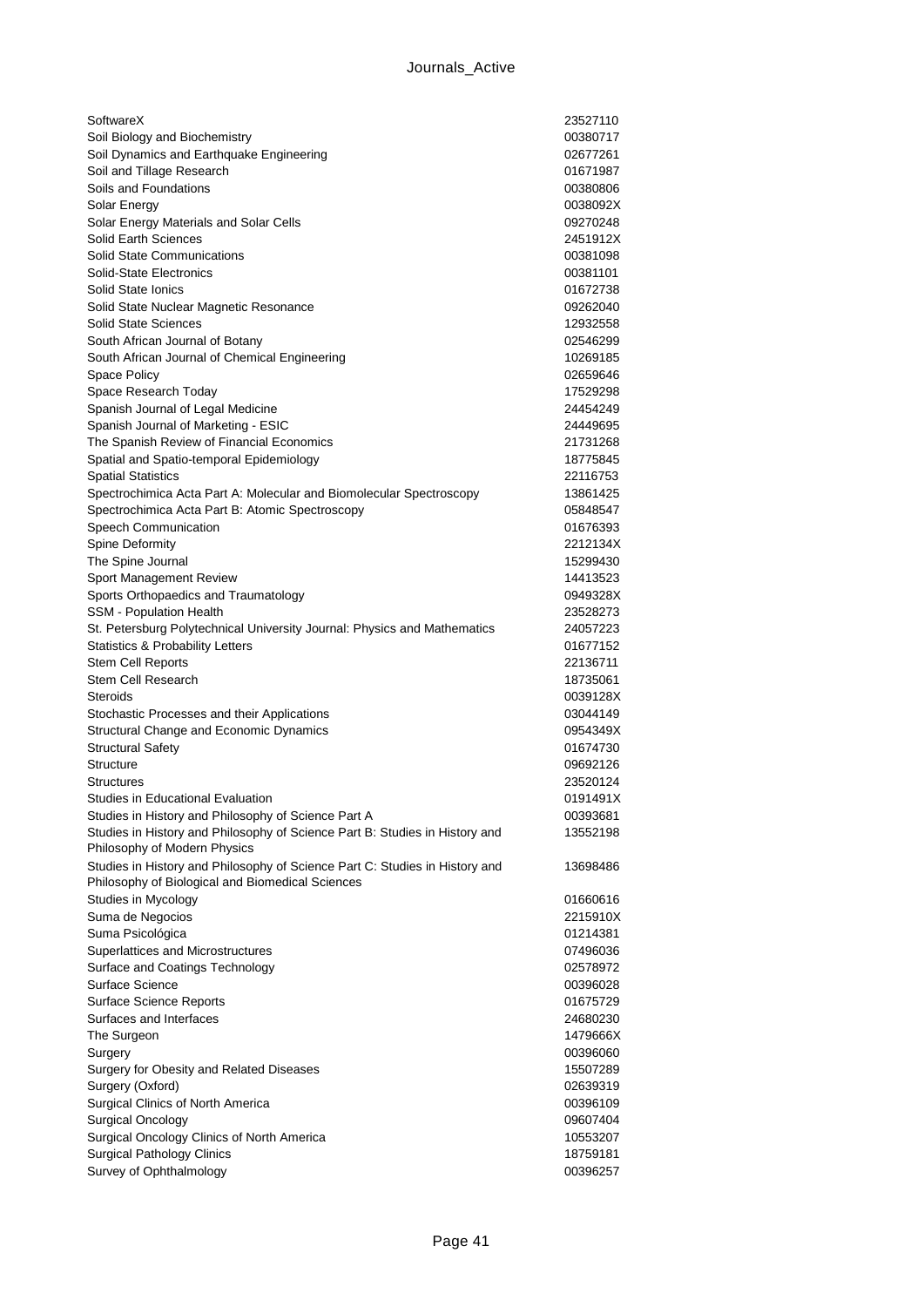| Sustainability of Water Quality and Ecology                                           | 22126139             |
|---------------------------------------------------------------------------------------|----------------------|
| Sustainable Chemistry and Pharmacy                                                    | 23525541             |
| Sustainable Cities and Society                                                        | 22106707             |
| Sustainable Computing: Informatics and Systems                                        | 22105379             |
| Sustainable Energy, Grids and Networks                                                | 23524677             |
| Sustainable Energy Technologies and Assessments                                       | 22131388             |
| Sustainable Environment Research                                                      | 24682039             |
| Sustainable Materials and Technologies                                                | 22149937             |
| Sustainable Production and Consumption                                                | 23525509             |
| Swarm and Evolutionary Computation                                                    | 22106502             |
| Synergy                                                                               | 22137130             |
| <b>Synthetic Metals</b>                                                               | 03796779             |
| Synthetic and Systems Biotechnology                                                   | 2405805X             |
| System                                                                                | 0346251X             |
| Systematic and Applied Microbiology                                                   | 07232020             |
| Systems & Control Letters                                                             | 01676911<br>22113819 |
| <b>Systems Engineering Procedia</b><br>Taiwanese Journal of Obstetrics and Gynecology | 10284559             |
| Talanta                                                                               | 00399140             |
| Teaching and Learning in Nursing                                                      | 15573087             |
| Teaching and Teacher Education                                                        | 0742051X             |
| Technical Innovations & Patient Support in Radiation Oncology                         | 24056324             |
| Techniques in Gastrointestinal Endoscopy                                              | 10962883             |
| Techniques in Regional Anesthesia and Pain Management                                 | 1084208X             |
| Techniques in Vascular and Interventional Radiology                                   | 10892516             |
| Technological Forecasting and Social Change                                           | 00401625             |
| <b>Technology in Society</b>                                                          | 0160791X             |
| Technovation                                                                          | 01664972             |
| Tectonophysics                                                                        | 00401951             |
| Tékhne                                                                                | 16459911             |
| <b>Telecommunications Policy</b>                                                      | 03085961             |
| <b>Telematics and Informatics</b>                                                     | 07365853             |
| Tetrahedron                                                                           | 00404020             |
| Tetrahedron: Asymmetry                                                                | 09574166             |
| <b>Tetrahedron Letters</b>                                                            | 00404039             |
| Theoretical and Applied Fracture Mechanics                                            | 01678442             |
| Theoretical and Applied Mechanics Letters                                             | 20950349             |
| <b>Theoretical Computer Science</b>                                                   | 03043975             |
| <b>Theoretical Population Biology</b>                                                 | 00405809             |
| Thérapie                                                                              | 00405957             |
| Theriogenology                                                                        | 0093691X             |
| Thermal Science and Engineering Progress<br>Thermochimica Acta                        | 24519049             |
| Thin Solid Films                                                                      | 00406031<br>00406090 |
| <b>Thin-Walled Structures</b>                                                         | 02638231             |
| Thinking Skills and Creativity                                                        | 18711871             |
| <b>Thoracic Surgery Clinics</b>                                                       | 15474127             |
| <b>Thrombosis Research</b>                                                            | 00493848             |
| Ticks and Tick-borne Diseases                                                         | 1877959X             |
| TIP                                                                                   | 1405888X             |
| <b>Tissue and Cell</b>                                                                | 00408166             |
| Topics in Companion Animal Medicine                                                   | 19389736             |
| Topology and its Applications                                                         | 01668641             |
| Tourism Management                                                                    | 02615177             |
| <b>Tourism Management Perspectives</b>                                                | 22119736             |
| Toxicologie Analytique et Clinique                                                    | 23520078             |
| Toxicology                                                                            | 0300483X             |
| Toxicology and Applied Pharmacology                                                   | 0041008X             |
| <b>Toxicology Letters</b>                                                             | 03784274             |
| <b>Toxicology Reports</b>                                                             | 22147500             |
| Toxicology in Vitro                                                                   | 08872333             |
| Toxicon                                                                               | 00410101             |
| TrAC Trends in Analytical Chemistry                                                   | 01659936             |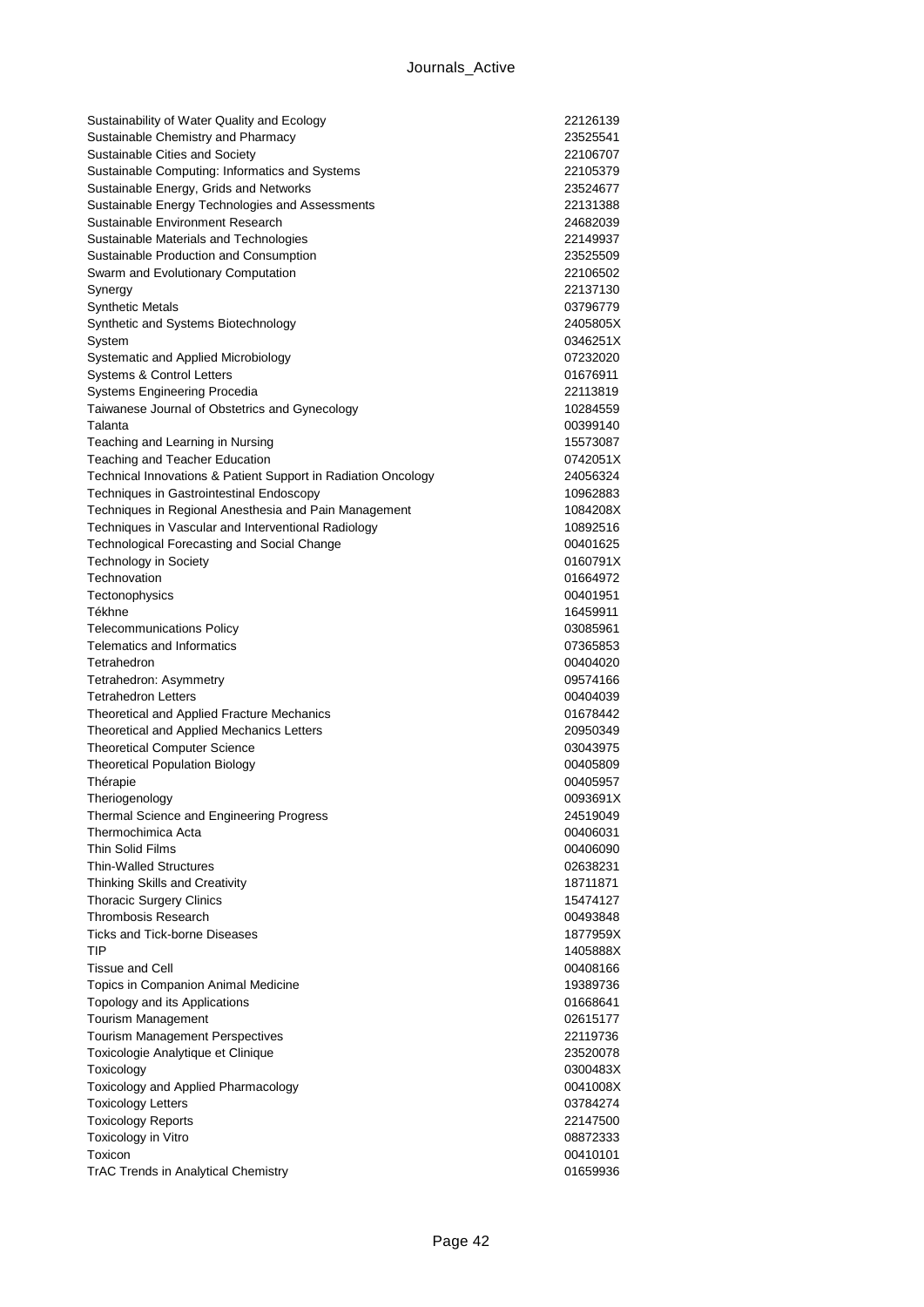| Transactions of A. Razmadze Mathematical Institute                            | 23468092             |
|-------------------------------------------------------------------------------|----------------------|
| Transactions of Nonferrous Metals Society of China                            | 10036326             |
| <b>Transfusion and Apheresis Science</b>                                      | 14730502             |
| Transfusion Clinique et Biologique                                            | 12467820             |
| <b>Transfusion Medicine Reviews</b>                                           | 08877963             |
| <b>Translational Oncology</b>                                                 | 19365233             |
| <b>Translational Research</b>                                                 | 19315244             |
| Translational Research in Anatomy                                             | 2214854X             |
| Transplant Immunology                                                         | 09663274             |
| <b>Transplantation Proceedings</b>                                            | 00411345             |
| <b>Transplantation Reports</b>                                                | 24519596             |
| <b>Transplantation Reviews</b>                                                | 0955470X             |
| <b>Transport Policy</b>                                                       | 0967070X             |
| <b>Transportation Geotechnics</b>                                             | 22143912             |
| Transportation Research Part A: Policy and Practice                           | 09658564             |
| Transportation Research Part B: Methodological                                | 01912615             |
| Transportation Research Part C: Emerging Technologies                         | 0968090X             |
| Transportation Research Part D: Transport and Environment                     | 13619209             |
| Transportation Research Part E: Logistics and Transportation Review           | 13665545             |
| Transportation Research Part F: Traffic Psychology and Behaviour              | 13698478             |
| <b>Transportation Research Procedia</b>                                       | 23521465             |
| <b>Trauma Case Reports</b>                                                    | 23526440             |
| <b>Travel Behaviour and Society</b><br>Travel Medicine and Infectious Disease | 2214367X             |
| Trends in Anaesthesia and Critical Care                                       | 14778939             |
| <b>Trends in Biochemical Sciences</b>                                         | 22108440             |
| Trends in Biotechnology                                                       | 09680004<br>01677799 |
| <b>Trends in Cancer</b>                                                       | 24058033             |
| Trends in Cardiovascular Medicine                                             | 10501738             |
| <b>Trends in Cell Biology</b>                                                 | 09628924             |
| <b>Trends in Cognitive Sciences</b>                                           | 13646613             |
| Trends in Ecology & Evolution                                                 | 01695347             |
| Trends in Endocrinology & Metabolism                                          | 10432760             |
| Trends in Environmental Analytical Chemistry                                  | 22141588             |
| Trends in Food Science & Technology                                           | 09242244             |
| <b>Trends in Genetics</b>                                                     | 01689525             |
| Trends in Immunology                                                          | 14714906             |
| <b>Trends in Microbiology</b>                                                 | 0966842X             |
| Trends in Molecular Medicine                                                  | 14714914             |
| Trends in Neuroscience and Education                                          | 22119493             |
| Trends in Neurosciences                                                       | 01662236             |
| Trends in Parasitology                                                        | 14714922             |
| <b>Trends in Pharmacological Sciences</b>                                     | 01656147             |
| <b>Trends in Plant Science</b>                                                | 13601385             |
| <b>Tribology International</b>                                                | 0301679X             |
| Tuberculosis                                                                  | 14729792             |
| Tunnelling and Underground Space Technology                                   | 08867798             |
| Turkish Journal of Emergency Medicine                                         | 24522473             |
| Ultramicroscopy                                                               | 03043991             |
| Ultrasonics                                                                   | 0041624X             |
| <b>Ultrasonics Sonochemistry</b>                                              | 13504177             |
| Ultrasound in Medicine & Biology                                              | 03015629             |
| Underground Space                                                             | 24679674             |
| Urban Climate                                                                 | 22120955             |
| Urban Forestry & Urban Greening                                               | 16188667             |
| Urología Colombiana                                                           | 0120789X             |
| Urologic Clinics of North America                                             | 00940143             |
| Urologic Oncology: Seminars and Original Investigations                       | 10781439             |
| <b>Urological Science</b>                                                     | 18795226             |
| Urology                                                                       | 00904295             |
| Urology Case Reports                                                          | 22144420             |
| <b>Urology Practice</b>                                                       | 23520779             |
| <b>Utilities Policy</b>                                                       | 09571787             |